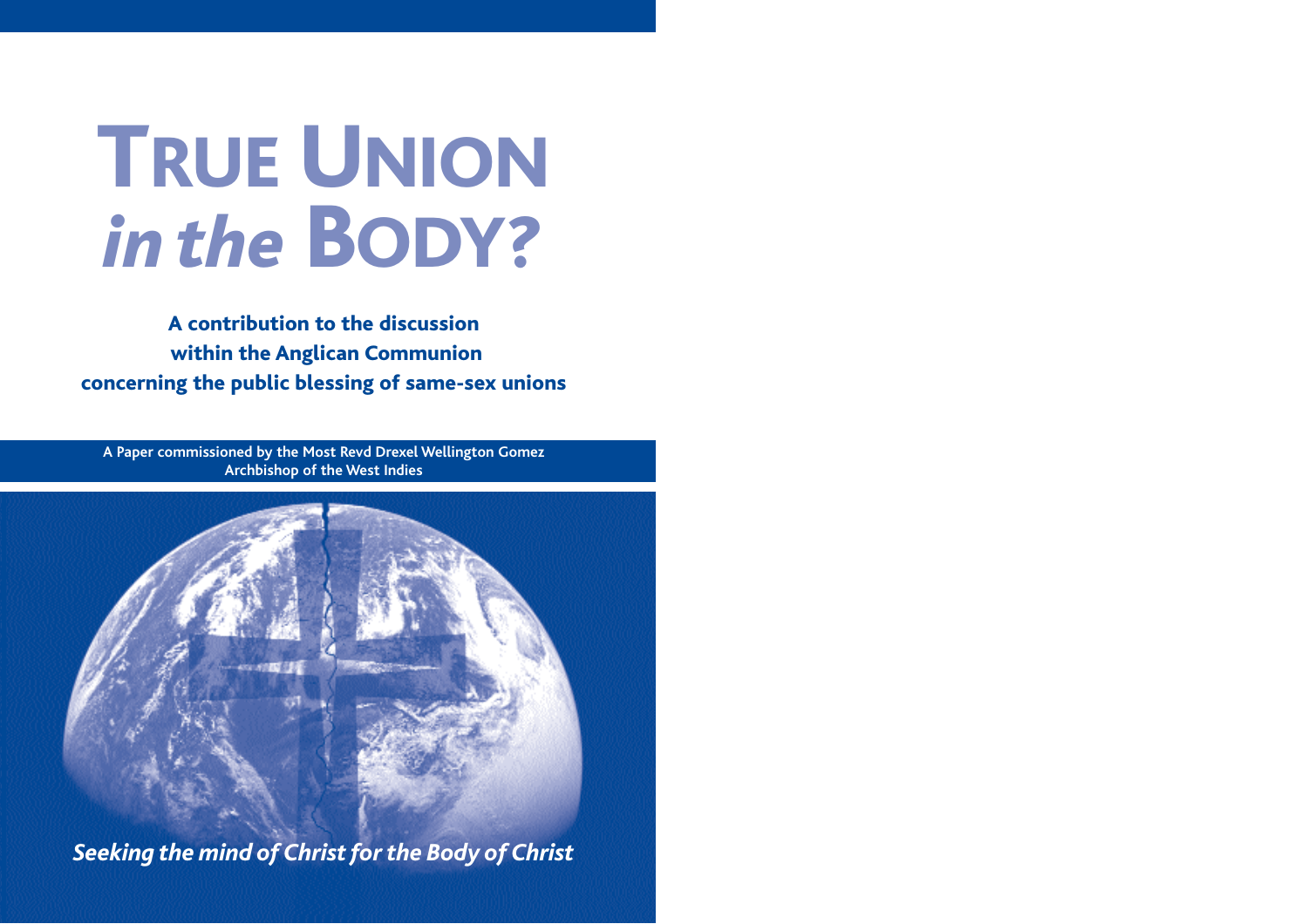#### **Preface**

At the end of June 2002, there was a major consultation in Oxford on The Future of Anglicanism. This drew together Anglican theologians and bishops from every continent with South East Asia and Africa strongly represented. The topics discussed were numerous as we looked together at dynamic orthodoxy focused around the themes of our gospel, identity and mission. However, one topic regrettably proved especially urgent. Shortly prior to the meeting, the Diocesan Synod of New Westminster in the Province of Canada had voted for the third time to authorize a rite for the blessing of same-sex unions and the diocesan bishop, Michael Ingham, assented to this request. This event, which has since caused widespread disquiet across the Anglican Communion, led a dozen parishes to depart from the Synod, and also gave rise at this consultation to its significant 'Oxford Declaration' which had the unanimous support of consultants (see Appendix  $1$ ).<sup>1</sup>

Although such rites are unofficially used by some clergy in other parts of the Anglican Communion, New Westminster is the first diocese within the Anglican Communion to authorize such a rite. Its unilateral decision clearly disregards the considered opinion of the 1998 Lambeth Conference. This overwhelmingly passed a resolution (1.10) stating that 'in view of the teaching of Scripture' the Conference 'upholds faithfulness in marriage between a man and a woman in lifelong union, and believes that abstinence is right for those who are not called to marriage' and so 'cannot advise the legitimising or blessing of same-sex unions' (see Appendix 2).

The seriousness of this decision was then highlighted by the Archbishop of Canterburyelect in a letter to his fellow Primates on the day of his appointment. In that letter Rowan Williams, although he did not himself vote for the Lambeth resolution, acknowledged that: 'The Lambeth resolution of 1998 declares clearly what is the mind of the overwhelming majority in the Communion, and what the Communion will and will not approve or authorize. I accept that any individual diocese or even province that officially overturns or repudiates this resolution poses a substantial problem for the sacramental unity of the Communion.'2

The Lambeth Conference also resolved, however, that there should be continued reflection on these matters. So the Archbishop urged that there should be a 'mutually respectful climate for such reflection, in the sort of shared prayerful listening to Scripture envisaged by Lambeth'. The following briefing paper, which I commissioned at July's consultation, is written, I trust, in just such a spirit. It seeks to contribute positively, respectfully and prayerfully to this important discussion. Written jointly by a New Testament scholar and a moral theologian, it has grown out of extended conversations between those present in the consultation. The hope is that the scholars and pastors gathered on that occasion, many of whom have been reflecting on this issue for many years, might be able to give to the wider Church a more substantial defence of Lambeth Resolution 1.10.

In the light of the continuing debates about homosexuality in a number of Anglican provinces (not least ECUSA, but also Canada and UK), this paper is offered in a constructive spirit to explain and defend the reasons for this clear consensus against such rites within the Communion. It also responds to some of the problems raised by those who continue to press for change in the Church's official teaching and practice in the area of human sexuality. It is hoped that it will be recognized as a scholarly piece dealing with the issues at the level of debate which is now necessary, responding charitably to those who disagree, and making significant proposals in a time of urgent need within our global Anglican family.

I am very grateful to the Oxford consultants who have given time to thinking through this matter in such detail and also to those who have made it possible to be published. I am commending it for discussion amongst my fellow Primates and hope that many others within the Anglican Communion will be given the opportunity to note and comment upon its contents. My prayer is that this will be an important resource as together we seek the mind of Christ on this important pastoral issue during the coming months.

### **TABLE OF CONTENTS**

| 1. Learning the Mind of Christ: Opening Questions<br>Mission, Identity and Gospel (1.2-4)<br>Overriding Concerns: Love and People, Identity and Truth (1.5-10)<br>Key Questions to be addressed (1.11)<br>Our Central Argument and Motivation (1.12-14)                                                                                                                                                                                                                                                   | $\overline{\mathbf{c}}$<br>$\overline{\mathbf{c}}$<br>3<br>5<br>6    |
|-----------------------------------------------------------------------------------------------------------------------------------------------------------------------------------------------------------------------------------------------------------------------------------------------------------------------------------------------------------------------------------------------------------------------------------------------------------------------------------------------------------|----------------------------------------------------------------------|
| 2. Interpreting the Times: The Context of this Debate<br>'Western' but 'global': mutual questioning in the Body of Christ (2.2-6)<br>Revisionist proposals: novel and pluriform (2.7-13)                                                                                                                                                                                                                                                                                                                  | 8<br>8<br>9                                                          |
| 3. Exploring the Issues: Biblical and Theological Perspectives<br>on Marriage, Singleness & Same-sex unions<br>A. Marriage and Singleness in the Scriptures (3.1-4)<br>B. Clarifying terms: Chastity, celibacy, abstinence and homosexual orientation (3.5-16)<br>Homosexual orientation (3.8-14)<br>Conclusion and Challenge (3.15-16)<br>C. Homosexuality & Singleness (3.17-18)<br>D. Homosexuality & Marriage (3.19)<br>E. Homosexuality & Same-sex unions (3.20-25)<br>F. Conclusion (3.26-30)       | 11<br>11<br>12<br>13<br>15<br>16<br>17<br>17<br>19                   |
| 4. Listening to Scripture and Tradition: Homosexual Practice in Biblical Theology<br>A. The Teaching of Scripture (4.1-20)<br>Act 1: Creation $(4.5)$<br>Act 2: The Fall (4.6-9)<br>Act 3: The Life of Israel (4.10)<br>Act 4: The Ministry of Christ (4.11-13)<br>Act 5: The Era of the Church (4.14-17)<br>Act 6: The ultimate New Creation (4.18-19)<br>Summary of Scriptural teaching (4.20)<br>B. The Church's Tradition (4.21-27)<br>The Tradition critiqued (4.23-27)<br>C. Conclusion $(4.28-32)$ | 21<br>21<br>22<br>22<br>23<br>23<br>24<br>26<br>26<br>27<br>27<br>29 |
| 5. Embodying True Grace: The Pastoral Response of the Church<br>Forgiving Grace (5.7-9)<br>Welcoming Grace (5.10-11)<br>Transforming Grace (5.12-14)<br>Costly Grace $(5.15-19)$<br>Conclusion $(5.20-22)$                                                                                                                                                                                                                                                                                                | 32<br>33<br>34<br>35<br>35<br>37                                     |
| 6. Being Together the Body of Christ: Political Issues facing the Church<br>The Challenges of the Present (6.2-6)<br>Wisdom from the Past: a way forward? (6.7-12)<br>Conventions, Conferences and Canterbury (6.13-17)<br>A moratorium? (6.18-20)<br>Final conclusions $(6.21-24)$                                                                                                                                                                                                                       | 39<br>39<br>40<br>42<br>44<br>45                                     |
| 7. Summary<br>Appendix 1 - The Oxford Declaration on Faith and Order<br>Appendix 2 - 1998 Lambeth Resolution I.10                                                                                                                                                                                                                                                                                                                                                                                         |                                                                      |
| Endnotes<br>Works Cited                                                                                                                                                                                                                                                                                                                                                                                                                                                                                   |                                                                      |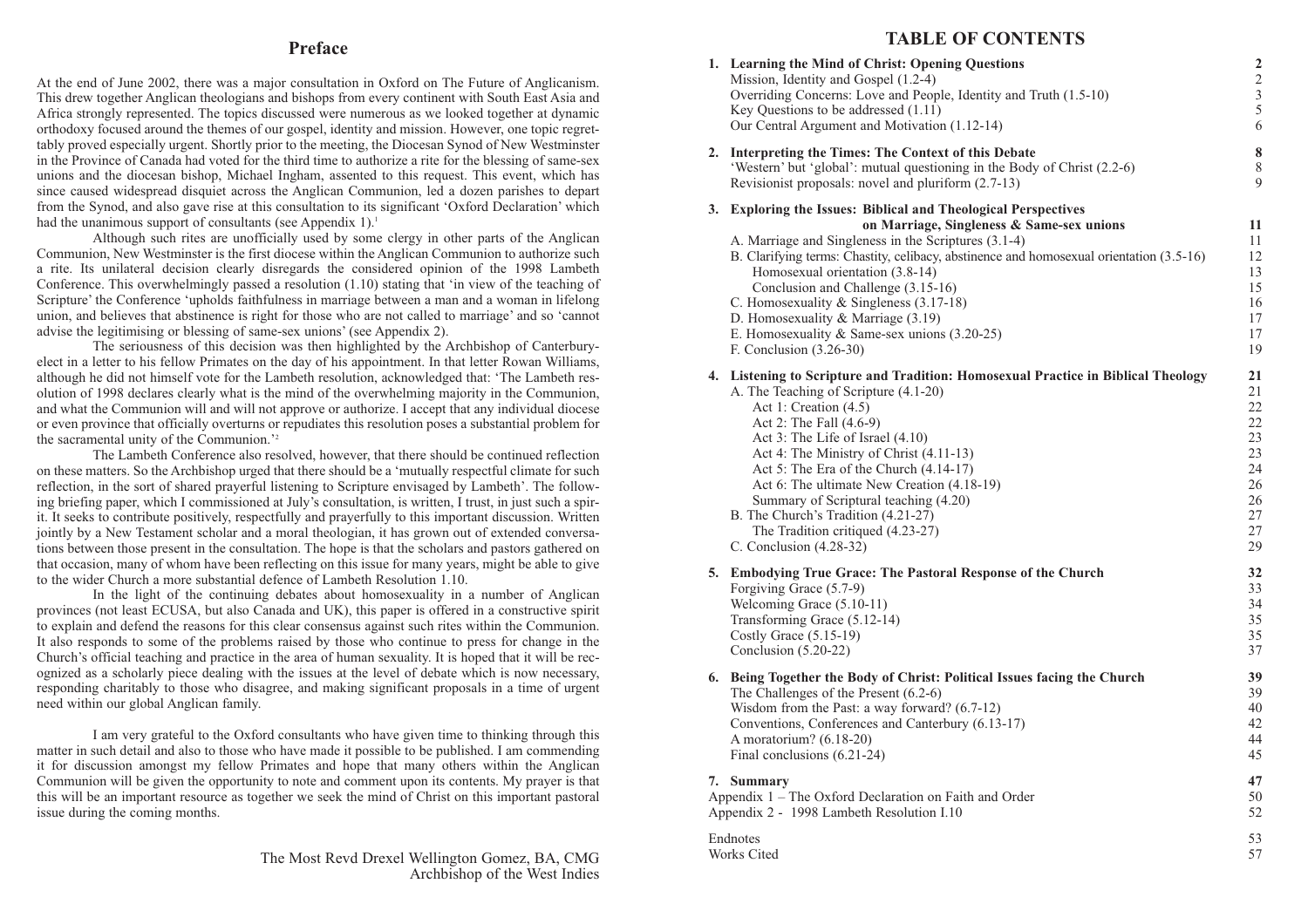# **1. LEARNING THE MIND OF CHRIST: Opening Questions**

1.1 To bless or not to bless? That is the question. The call to bless same-sex unions raises major issues for the Anglican Communion—not only for our pastoral care and our theology, but also for our mission and the way we conduct our ecclesial politics. As an issue which exposes the core of our sexual beings and challenges our identities, it can evoke passion and emotion, denial and anger. It lays bare our personal and theological foundations. Truly here we need the grace of the gospel to reach deeply into our thoughts and our actions, into our hearts, minds and bodies, into our principles and our pastoral care, into the very Body-life of the Church. We need to learn the 'mind of Christ' (1 Cor. 2:16).

#### **Mission, Identity and Gospel**

1.2 The call to bless same-sex unions arises because some (mainly in the West) believe this is an appropriate and loving response to people who seek the Church's support, and so should be an important feature of the Church's pastoral practice and a vital part of the Church's contemporary mission. Many, however, see it as a major challenge to the Church's identity, potentially overturning her traditional understanding of scriptural teaching about human sexuality and faithful Christian discipleship. Especially in the non-West there is the added fear that it effectively undermines the Church's mission in their context and denies the gospel.

1.3 How is the Anglican Communion to respond? The claim is being made that the Church's mission has uncovered new issues which the Church must address. In such a situation the Church must return to God's self-revelation in the gospel of Jesus Christ. On the one hand, she cannot let one interpretation of the Church's missionary and pastoral context pragmatically reshape her identity and understanding of the gospel. On the other hand, neither can she naively assume that her identity is already perfectly shaped by the gospel and that new issues discovered through engagement in mission are unable to shed new light on the calling of the Church. The urgent question of mission throws us back to the issue of Christian identity, which in turns throws us back to the gospel. A fresh perspective on the gospel must characterise and determine both our identity and our mission.

1.4 New proposals, occasioned by the Church's encounter with wider culture, have of course arisen before. In the fourth century, for example, the Church was engaged for several generations with the questions posed by Arius relating to the identity of Christ. On several occasions major fragmentation seemed imminent. Although the debate concerning the identity of Jesus was necessarily a matter of a higher order than the one under discussion here, there are some intriguing parallels between that century and ours:

❖ Then, as now, there was an urgent need for increased communication (between East and West or, now, North and South) to clarify the issues at stake.

❖ Structures and councils had to be put in place so that the Church could go forward as one body, reaching a common mind which could then be accepted by the Church (with dissentient voices breaking away to form other bodies). In short, the urgent question of mission precipitated questions about Christian identity and the gospel such that the Scriptures had to be listened to even more attentively in order to answer the new questions being posed. In this way the Church's tradition genuinely developed, not in a way that went beyond or contrary to Scripture, but rather as a true and faithful elucidation of that Scripture.

❖ Finally, this process took time! Although the Church is inevitably a political body, its decision-making process cannot be dictated by urgent political campaigns but rather must take due time for considering matters which are vital to its life and mission in the world. The dawning of internet communication has caused the global communion to shrink and, unlike the fourth century, church debates are now conducted under the eye of the media often eager for polarisation and soundbite slogans. As a result, the need has never been greater for real and personal communication, conducted in a godly and transparent way.

# **Overriding Concerns: Love and People, Identity and Truth**

1.5 The following paper approaches this important pastoral subject by identifying central issues and asking some key questions which flow out of this overall concern with the Church's Gospel, Identity and Mission. Before highlighting some of the specific and focused issues examined in detail in the following sections, four more fundamental concerns must be noted:

1.6 *First*, this is a question about *God's love*. How is it discerned? And how can we, his creatures, express it faithfully—both in our corporate life as Christ's Body and in our individual relationships? Some relationships truly fulfil humanity's call to give and receive love. Others may be sufficiently twisted by our fallen human nature as to fail to bring wholeness and hope. Which is which? There is no dispute over the need for all people to hear the good news of God's love for them and the call to receive and give love. The decisive, albeit divisive, question is the nature of this love whose ultimate source is God *and therefore which forms of loving relationships can be blessed by Him*. The desire to bless same-sex unions often arises from a serious and sincere pastoral concern for the well-being of members of Christ's Body. Yet those who reject the blessing of same-sex unions can be motivated by a pastoral concern which is equally serious and sincere.

1.7 *Secondly*, this is a question about *people*. This is, first and foremost, an urgent pastoral issue. The root questions are neither: how can we defend our visions of the truth against those who threaten to disrupt our Anglican 'family'? Nor: how can we be as inclusive as possible to all who wish to be part of that family? But rather: how do we respond pastorally in a way which manifests the pastoral power of the gospel?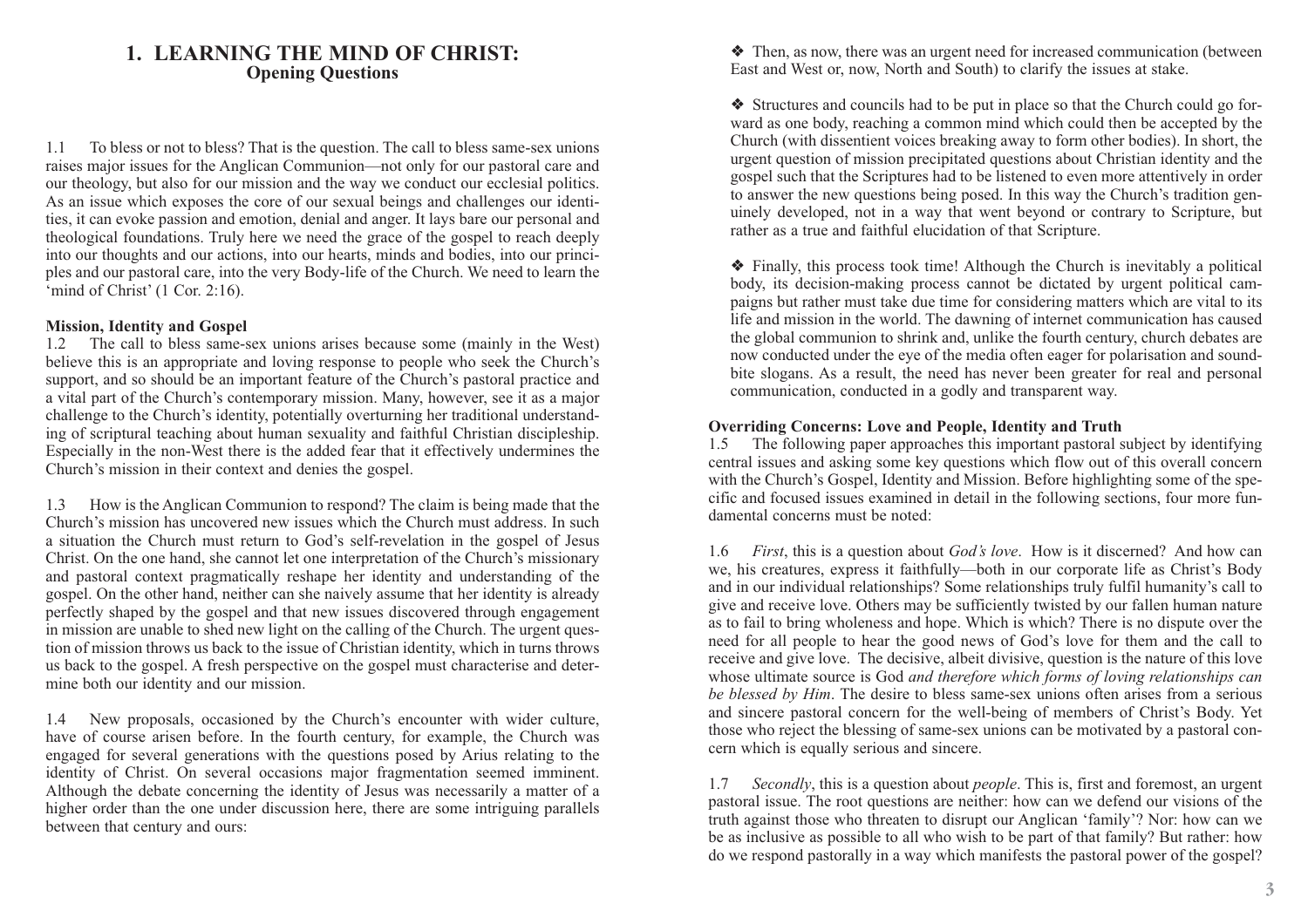Any debates about truth will be important precisely because this is a debate about people and we believe Jesus' words that the truth, *his* truth, 'will set people free' (John 8:32). What frameworks, then, are necessary for the Church's life so that it may publicly promote, and not undermine, the liberating power of God's grace and truth? How do we give to people, who are seeking affirmation from the Church and therefore from God, an affirmation which is healing and helpful because it is authentic and *true*?

1.8 *Thirdly*, this is a question about *identity* — both our personal identities as bodily and sexual beings, and our corporate identity as Christ's Body on earth. These two identities will prove to be linked in an uncanny way. As Paul outlines in 1 Corinthians, the Body of Christ is materially affected by what we do with our bodies. For the individual there are questions about how one relates to others and about the significance of being created male or female in the image of God. For the Church there are questions about how the unity and identity given her in the gospel are displayed within the world.

1.9 *Finally*, but undergirding all of these, this is a question about *truth*. How does the Church, as the 'Church of the living God, the pillar and foundation of the truth' (1 Tim. 3:15), respond to this situation truly? Is there a truth here (within the Scriptures and the tradition) which can and must be spoken? In contrast to other organizations, guided by various philosophies, the Church (*ek-klesia*) is the community 'called out' by God's grace and commissioned to live faithfully and obediently within God's truth. Inspired by Jesus and the story of God's dealing with his people in the Scriptures, we are given a distinctive calling and responsibility—to embody authentic, redeemed humanness and, as Jesus' disciples, to be 'salt and light' in the world (Matt. 5:13-16). As a result, for those who proclaim and confess the creeds, the primary questions are those which come to us, not from our surrounding cultures, but from the great truths of Revelation, of Redemption and Resurrection, and of Relationship with God as Trinity:

❖ We are called to proclaim the reality of God's *revelation*, for we only know God because of his prior initiative in His grace and love. We are called to live within the story of the Scriptures, inspired by its examples and constrained by its precepts. But how are those Scriptures to be truly interpreted today and embodied in our individual and corporate lives in a way that is *faithful* to that revelation?

❖ Conformed to the Cross of Christ (the place of God's incarnate identification with sinful humanity), we are called to identify with the world in its pain and confusion. But God's purposes are not limited to identification. They also point to his power to confront sin and to *redeem* (indeed to *resurrection* and transformation by the healing presence of his Spirit). How then should Christ's people live out the new possibilities of Jesus' risen and transforming life and proclaim the '*hope* of glory'?

❖ Finally, as those brought into *relationship* with God and who proclaim the 'for-

giveness of sins', we are called to embody both God's awesome holiness and his lavish grace. But how evident to others is this holy grace, and how does it govern our relationships with each other within the Church? We are called to worship God as Father, Son and Holy Spirit, in whose 'image' we are made. But how are our lives and *loves* as his creatures, both male and female, to reflect this in the ordering of our relationships and especially of our sexual desires?

1.10 So Christians, who are marked by their trinitarian confession and rooted in the catholic creeds, should be marked by faith, hope and love. This is the matrix within which we must respond to this pastoral issue. How can our teaching and liturgy be rooted in Scripture, marked by the Cross and indwelt by the Spirit, so that the Church is a faithful witness to the good news of God's grace?

#### **Key Questions to be addressed**

1.11 This paper is set within this broader theological approach, and in sections 2-6 addresses the following key questions:

# Section 2:

❖ Why must the Church as a whole now address this issue?

❖ What questions are provoked by our different missionary and pastoral contexts?

❖ How do we understand the rise of the homosexual identity and community in certain cultures?

❖ Is there a coherent proposal on offer from those seeking to revise the Church's teaching?

# Section 3:

It will become clear that there is still no clear theological consensus amongst revisionists as to the precise shape of what is being proposed. Are these proposed unions to be viewed as *marriages*, as *quasi*-marriages (analogous to but differentiated from traditional heterosexual marriage), or as something *non*-marital? In this ambiguous situation, our attention deliberately focuses upon the first two groups who take the 'high ground' and wish to extend the disciplines of marriage to couples in a same-sex relationship. They argue for conferring legitimacy on such structures of relationship through public rites of blessing which would commend them as patterns of faithful Christian discipleship.<sup>3</sup> So,

❖ Why has the Church traditionally only commended heterosexual marriage and abstinent singleness for faithful Christian disciples?

❖ Are there new circumstances (in particular, a new understanding of homosexual 'orientation' or 'identity') which render this response unloving or untruthful?

❖ Do humans have a basic right to sexual expression?

❖ What does the traditional position say to those who experience same-sex attraction?

❖ What would be implied in legitimating same-sex unions?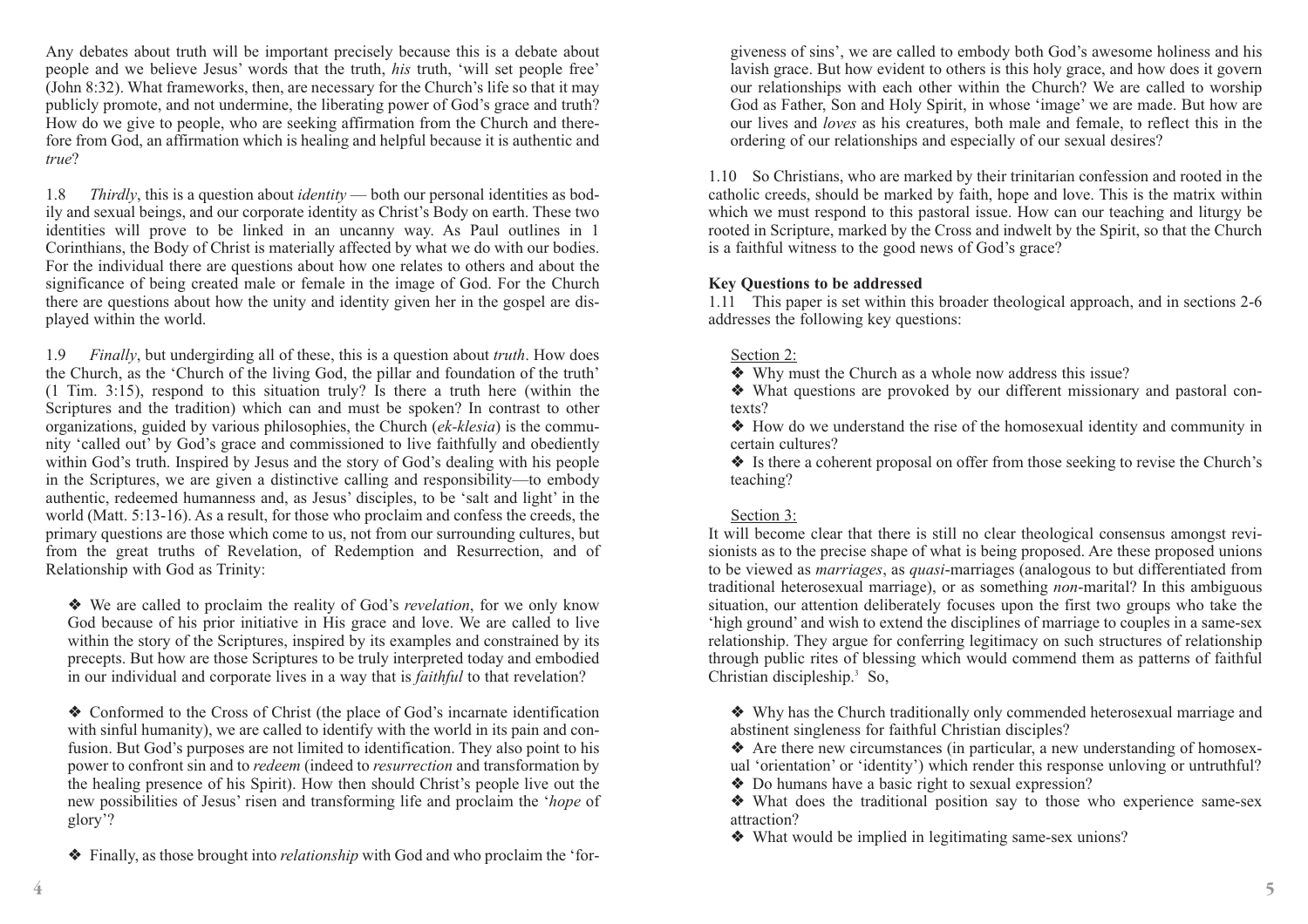#### Section 4:

Only within this broader theological context can we properly address the subject of homosexual *practice* and its portrayal within the Scriptures:

❖ Does Scripture speak against *all* homosexual activity, even within homosexual relationships that are faithful and loving?

❖ Has the traditional reading not now been discredited as naïve and fundamentalist?

❖ Are there not additional grounds for revising traditional Christian teaching (especially with the acceptance of non-procreative sex)?

#### Section 5:

A theological defence of traditional Christian teaching on human sexuality is, however, insufficient. Sadly, adherents of a traditional stance can fail to let the gospel shape their response to those who experience homosexual feelings or who identify themselves as gay or lesbian. Important questions are raised as to the adequacy of the Church's pastoral response:

❖ Is the traditional position incapable of showing love and embodying the gospel of grace in its pastoral practice?

❖ If the Church were to reject the call to bless same-sex unions, what should characterize her response to this new pastoral and missionary challenge?

# Section 6:

Finally, any official decision by any part of the Anglican Communion to sanction the blessing of same-sex unions represents a public alteration of traditional Christian teaching, raising issues for the identity and unity of Christ's Body. It is therefore sadly necessary to close by examining some expressly 'political' questions:

❖ How should such a proposal be weighed and tested by the Church?

❖ What problems are raised at present within the Anglican Communion by pressures for such innovation?

❖ How do the Communion's structures need to be reformed?

❖ What might be the consequences of authorizing such blessings and what alternative ways forward might be found?

# **Our Central Argument and Motivation**

1.12 The 1995 St. Andrew's Day Statement (hereafter '*STANDS*') provided 'An Examination of the Theological Principles Affecting the Homosexuality Debate'. It included the following paragraph, which this paper seeks to explain and defend:

The primary pastoral task of the Church in relation to all its members, whatever their self-understanding and mode of life, is to re-affirm the good news of salvation in Christ, forgiveness of sins, transformation of life and incorporation into the holy fellowship of the Church. In addressing those who understand themselves as homosexual, the Church does not cease to speak as the bearer of this good news. It assists all its members to a life of faithful witness in chastity and holiness, recognizing two forms or vocations in which that life can be lived: marriage and singleness (Gen. 2.24; Matt. 19. 4-6; 1 Cor. 7 passim). *There is no place for the Church to confer legitimacy upon alternatives to these* (italics added).<sup>4</sup>

This last statement may sound to different people negative, harsh or restrictive. Yet those in sympathy with it may reply that it is motivated by true love and by a desire to promote and preserve the pastoral power of the gospel, expressing God's liberating truth and grace. The aim of this paper is simply to provide a positive account of this biblical teaching and the traditional Christian vision of faithful patterns of discipleship in constructive dialogue with those Christians whose pastoral or missionary endeavours have led them recently to question this teaching and vision.

1.13 The statement quoted from *STANDS* is identifiable as the orthodox and accepted teaching of the Anglican Communion—and indeed of the historic Christian Church. This teaching was upheld by an overwhelming majority at the 1998 Lambeth Conference in Resolution I.10 (see Appendix 2). Our intention is to articulate in greater detail what lay behind the Lambeth resolution, revealing its biblical and theological depths, whilst dealing with some of the intricate and valid questions that have been raised in response to this traditional understanding. It is hoped that this will prove genuinely helpful to both 'traditionalists' and 'revisionists' within this particular debate, so that the true nature of the points at issue can be more easily discerned. Given the pastoral sensitivity of this issue and the way it touches us at our points of greatest vulnerability, it is vital that our debates within the Christian family help to generate less 'heat' and more 'light', and are conducted with courtesy. It is also vital to accept the new challenges of mutual accountability that are being posed to us by the shrinking nature of our global village: 'no one is an island' and it is vital to go forward together, if possible, with a faith which is truly 'catholic' (that is, recognizably similar 'through the whole world').

1.14 Our motive, then, is not the defence of our truth but a contribution to the present conversation in the Anglican Communion and the promotion of Christ's love. We are well aware that truth claims can be a cloak for power-games, and that worldviews can be imposed on others in ways that are abusive and oppressive or which marginalize the voiceless. In this situation we must listen out all the harder, not to those who shout loudest, but to the voice of the living Christ who defines the character and limits of his Body as its founder and present head. Christians in the highly sexualized culture of the West need to listen especially carefully—but so too do Christians in other parts of the world where issues of human sexuality, even if slightly different in their manifestations, are equally urgent and in need of address. All of us need to be conscious, not of the 'speck in our brother's eye' but rather of the 'plank' in our own (Matt. 7:4). Thus the whole Church needs to open herself to God's judgment in the confidence that God's word, if it judges us all, also brings us all life. In these confusions (concerning both our sexual unions and our union as the Body of Christ) we need urgently someone who can tell us the truth of who we are. For truly, the truth is not in us. So, in this decisive hour for the Anglican Communion, as we seek true union in the Body of Christ, there is a call to turn afresh to Christ, the Lord of his Church, that he might speak with us his people and direct our steps into the paths of peace. 'To whom shall we go?' Peter asked: 'You have the words of eternal life' (John 6:68).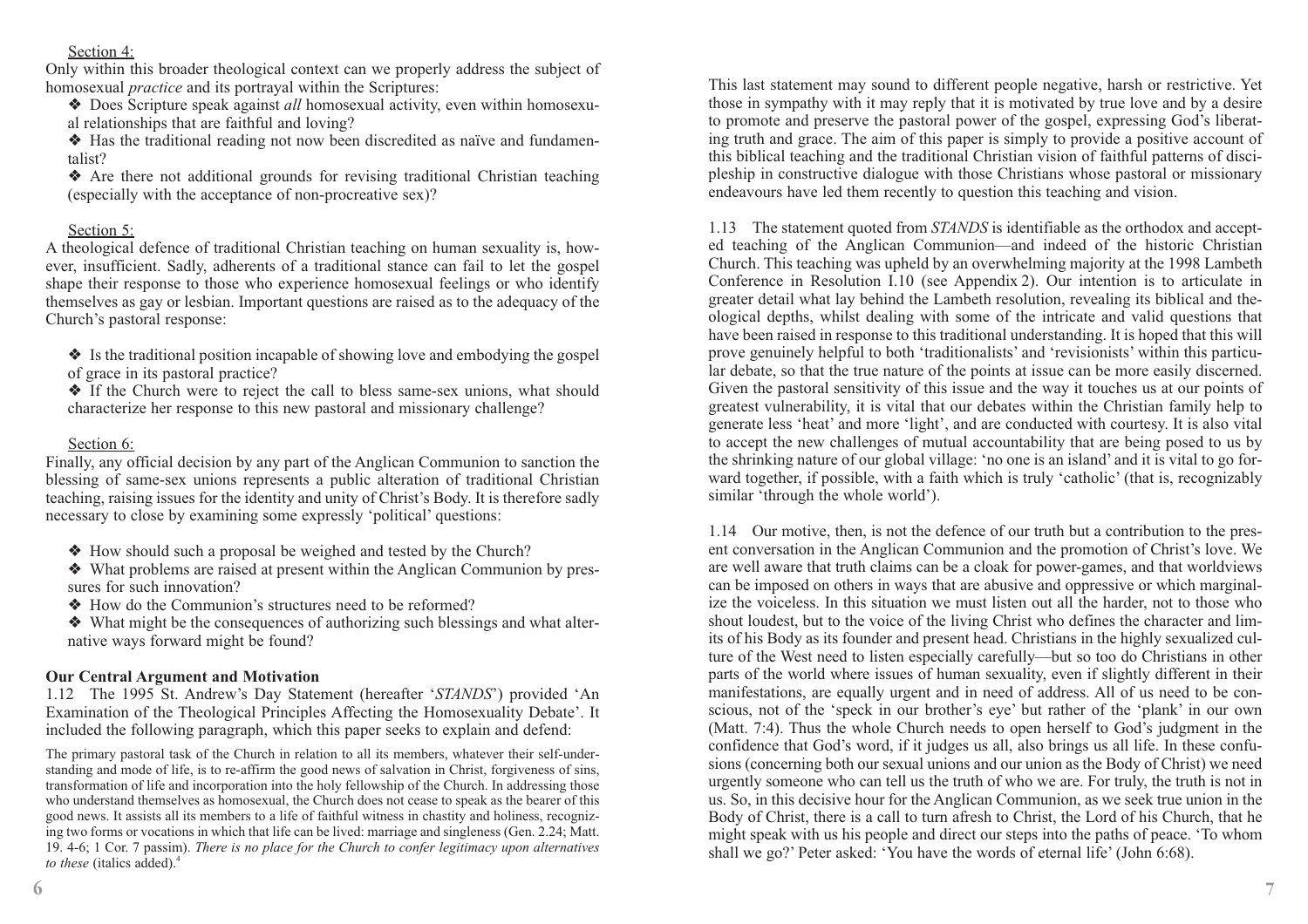# **2. INTERPRETING THE TIMES: The Context of this Debate**

2.1 Those who question the provision of rites to recognize same-sex unions must understand what is being proposed. They must also recognize that advocates of these unions are often driven by a commitment to both the pastoral and missionary tasks given by Christ to his Church.

#### **'Western' but 'global': mutual questioning in the Body of Christ**

2.2 In recent decades, often linked to wider movements for sexual liberation, there has arisen in Western society a distinct gay identity and sub-culture. It continues to press for liberalization of laws experienced as discriminatory and oppressive.

2.3 Christian re-thinking on this issue, however, is not merely a capitulation to secular culture. There are now a significant number of disciples of Christ who are open to some degree about their own experience of same-sex attraction. It is important to recognize that this is a very diverse grouping. Within it some Christians identify themselves as 'gay' or 'lesbian' while others reject such a designation. While many Christians who experience same-sex attraction are strongly committed to following the Church's traditional understanding of homosexuality and sexual ethics, some reject it and enter gay relationships. Others, of course, come to faith understanding themselves to be gay or lesbian and perhaps in a sexual relationship: what does conversion entail for their relationships, sexual attractions, and identity? Given that many in this situation find the Church opposed to them and their ideals, the phenomenon of 'gay Christians' is surprising. Advocates of same-sex blessings wish to encourage such Christians and to give signs of repentance to wider society for the Church's mistreatment of gay people.

2.4 Just as the larger and more serious problem of heterosexual promiscuity is a major issue for churches around the world, so it would be quite wrong to imagine or pretend that homosexual attraction and practice is unknown outside the Western world. In other cultures, however, the phenomenon of 'gay Christians' has not yet become a significant issue. As a result many Church leaders in the 'non-West' find it difficult to understand and sympathize with advocates of same-sex blessings. Yet in the global Anglican Communion this is an issue that simply cannot now be ignored. There is a need 'to interpret the times guided by the Spirit of God'. This involves a new task for Christian theology and ethics.<sup>5</sup>

2.5 This discernment is inevitably required of those in the West who minister amongst gay people. Yet it cannot be undertaken without reference to the wider Christian Church. A worldwide Communion cannot 'act locally' without 'thinking globally'. Those outside the Western context must learn from those involved in ministry to gay people, listening to and struggling with the difficult questions raised by such a pastoral and missionary context; but the latter too must be open to critique. In

particular, concerned voices are raised from the global South where leaders, theologically well-trained, sense a deep challenge to gospel ethics and the identity of the Church. They also face the missionary challenge of upholding a credible witness in the face of opposition (often from Islam).

2.6 This global perspective casts a fresh light on one of the key texts in this debate—Romans 1. Paul's words are primarily an analysis *not* of individuals and personal psychology, but rather of cultural and societal disintegration.<sup>6</sup> To those living in poorer parts of the globe, this makes perfect sense. Is it a coincidence that the gay movement has arisen in a Western culture that is post-Christian, highly sexualized and, to them, politically and economically imperialist? There is here an uncomfortable correlation between what Paul saw in the ancient Roman Empire and what they sense in the modern West—oppression and exploitation on the frontiers, but moral innovation at the centre. From such a perspective, some 'Western' responses to those experiencing same-sex attraction seem, however sincere, to be driven by a consumerist mentality providing 'whatever sells best'. Those of us living within Western culture need to hear such uncomfortable questions raised from outside.<sup>7</sup>

#### **Revisionist proposals: novel and pluriform**

2.7 Major theological concerns would therefore be raised if the Church were to confer legitimacy on alternatives to heterosexual marriage and singleness—even more so if this move was made by a diocese (or a province) acting unilaterally. Can a way of life and of ordering one's sexual desires be blessed, when the wider Church across space and time has consistently refused to accept this as a legitimate form of discipleship? The proposals now go beyond welcoming and tolerating those Christians who dissent from the Church's teaching. A new way of life is being *publicly* set before the Church and the world as a path of holiness, commended by the Church of Christ.

2.8 There are, however, many areas of confusion amongst those pressing for revision. What is actually being proposed? What is the theological understanding of this way of life? What moral disciplines would be required of people in such unions? Amongst advocates for these blessings there is, as yet, no agreement on these vital questions. At least three distinct options are being proposed by advocates of change:

2.9 *First*, there is an advocacy of *non-marital* same-sex relationships. For some this is related to 'liberation' understood individualistically with little regard for mutual moral accountability. People with this view may support structures to 'legitimise' homosexual conduct, but their wider sexual ethic does not require these. Thus the UK Lesbian and Gay Christian Movement (LGCM) simply affirms in its *Statement of Conviction* that 'it is entirely compatible with the Christian faith not only to love another person of the same sex but also to express that love fully in a personal, sexual relationship'. Lest there be any doubt about what this entails, the movement's history notes that the main point of discussion in the debate which led to the publication of this *Statement* 'revolved around the point at which it was proper to leap into bed with one's friend'.<sup>8</sup> Others who also distance themselves from the 'marriage' model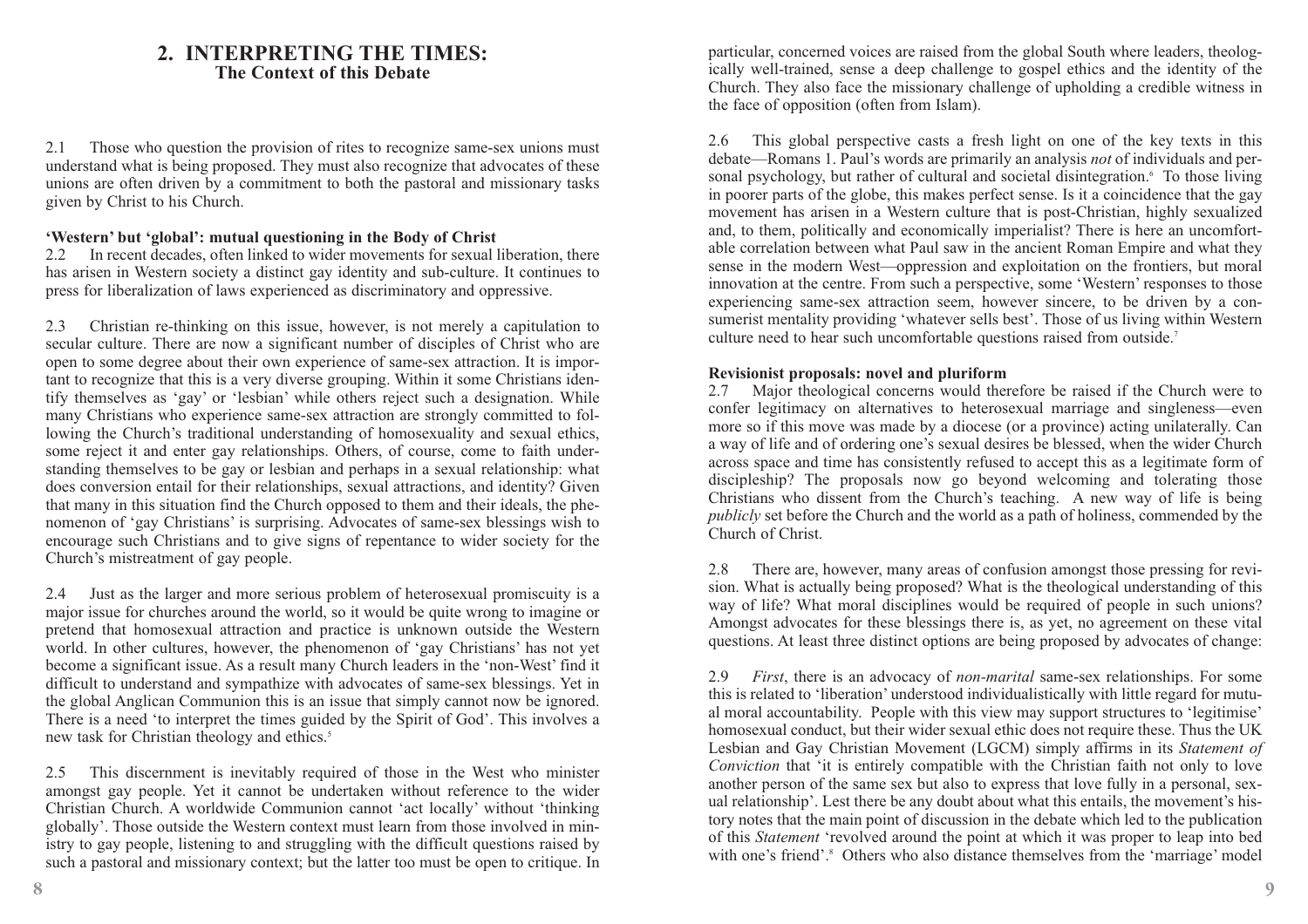have provided a structure and rationale for such relationships by developing a model of same-sex 'friendship' which can include sexual expression. Some are attracted to this precisely because it is radical and opposed to more 'traditional' models. For others this simply represents a frank recognition that erotic relationships between people of the same sex are by their very nature different from those between men and women; they therefore cannot have a traditional heterosexual model imposed upon them without honest recognition of the different reality of these relationships.<sup>9</sup>

2.10 Amongst advocates of these essentially 'experimental' approaches to same-sex relationships there are those who wish for some form of public rite of blessing on same-sex couples. Inevitably, however, the structure of such rites is indeterminate as the rites and the relationships they bless amount to a 'do-it-yourself' creation of a new pattern of life.

2.11 *Second*, some revisionists wish same-sex unions to be understood as *marital* unions. They will refer to 'same-sex marriage' and this understanding does not require a new rite or recognition of a new institution. Instead it calls on the Church to *extend* the language of marriage so as to embrace within it couples of the same sex $10$ 

2.12 *Third*, many advocates for the blessing of same-sex unions view them in a *quasi-marital* form. They would refrain from calling such unions 'marriage' because of the important differences arising from the single-sex nature of the relationship. Instead, an alternative way of life (alongside marriage and singleness), usually taking the form of a 'covenantal union', is offered to those who seek a relationship with someone of the same sex. This union involves obligations and disciplines, although there is some debate as to how similar the covenantal commitments between samesex couples should be to the traditional features of marriage, especially whether they must be life-long and exclusive in character.<sup>11</sup>

2.13 Although most of this paper relates to the full spectrum of 'revisionist' thinking, it engages primarily with the second and third categories. Unlike the first category, these seek to imitate the traditional Christian understanding about the proper disciplines for any sexual relationship. This gives them a greater appearance of legitimacy to many Christians and also provides a structure of relationship which could arguably be blessed and approved by the Church. Our argument in what follows is, however, that the blessing of same-sex unions in *any* form is a theological error, seriously departing from both Scripture and Tradition. We also wonder whether it is wise to consider significant departure from Christian practice when there is no agreed alternative proposal nor indeed any coherent theological rationale for an alternative.

# **3. EXPLORING THE ISSUES: Biblical and Theological Perspectives on Marriage, Singleness & Same-sex unions**

#### **A. Marriage and Singleness in the Scriptures**

3.1 Christian theology understands the creation of human beings as 'male and female' to be part of God's good order. For some this bi-polar relational nature of humanity is close to the heart of what it means for humans to be made 'in the image' of the triune God.12 In Genesis 2, a text cited frequently in the New Testament and appealed to by Jesus in his teaching on marriage, this sexual differentiation is understood in two ways: as a fitting divine response to the poverty of the solitary human ('it is not good for man to be alone') and as a divine act which is ordered towards the goal of a re-uniting of male and female within the created institution of marriage ('for this reason…').

3.2 The importance of marriage is evident throughout Scripture. God endorses marriage, making this part of his creation to be a sign of his own covenantal faithful love for his chosen people (e.g. in Hosea)—a love fulfilled in Christ's love for his Church, which in turn stands as the model for Christian marriage (Eph. 5:21ff). Jesus himself uses the imagery of marriage and the marriage feast to teach about the Kingdom (e.g. Matt. 25) and about his own calling (Luke 14), and is himself identified as the Bridegroom (Matt. 9:15f, John 3:29ff). Correlated with this, human conduct which destroys marriage is frequently subject to severe condemnation (Lev. 20:10; Matt. 5:27-30, Gal. 5:19f). Marriage is to be 'honoured by all' (Heb. 13:4) and sexual immorality stands as a vivid image of Israel's unfaithfulness towards God and a metaphor for her idolatry and wider law-breaking (Jer. 3:6-9; Ezek. 23; Hosea, Rev. 18).

3.3 Christ's coming and the inbreaking of God's kingdom opens up a new way of life which, without denying the goodness of marriage, forgoes marriage for the sake of the kingdom (Matt: 19:11-12; 1 Cor. 7). Marriage is thus no longer a necessity but rather a 'vocation'. One of the striking novelties of the early Christian Church (in contrast to Israel's pattern of life) is its exaltation of the single state and the vowed commitment to abstain from sexual relationships as a witness to the eschatological hope of a 'new creation', where there is no 'giving and taking in marriage' (Matt.  $22:30$ <sup>13</sup>. This enthusiasm for the life of sexual abstinence is unusual to most Anglican Christians today (and was subjected to much criticism at the time of the Reformation); yet it remains a necessary and important element of any Christian account of human sexuality.

3.4 Marriage and singleness are the two patterns of life upon which the Church has historically conferred legitimacy, blessing them because they are blessed by God. The Church has commended them to disciples of Christ through the institution of public rites of commitment. Clearly not everyone enters one of these two ways of life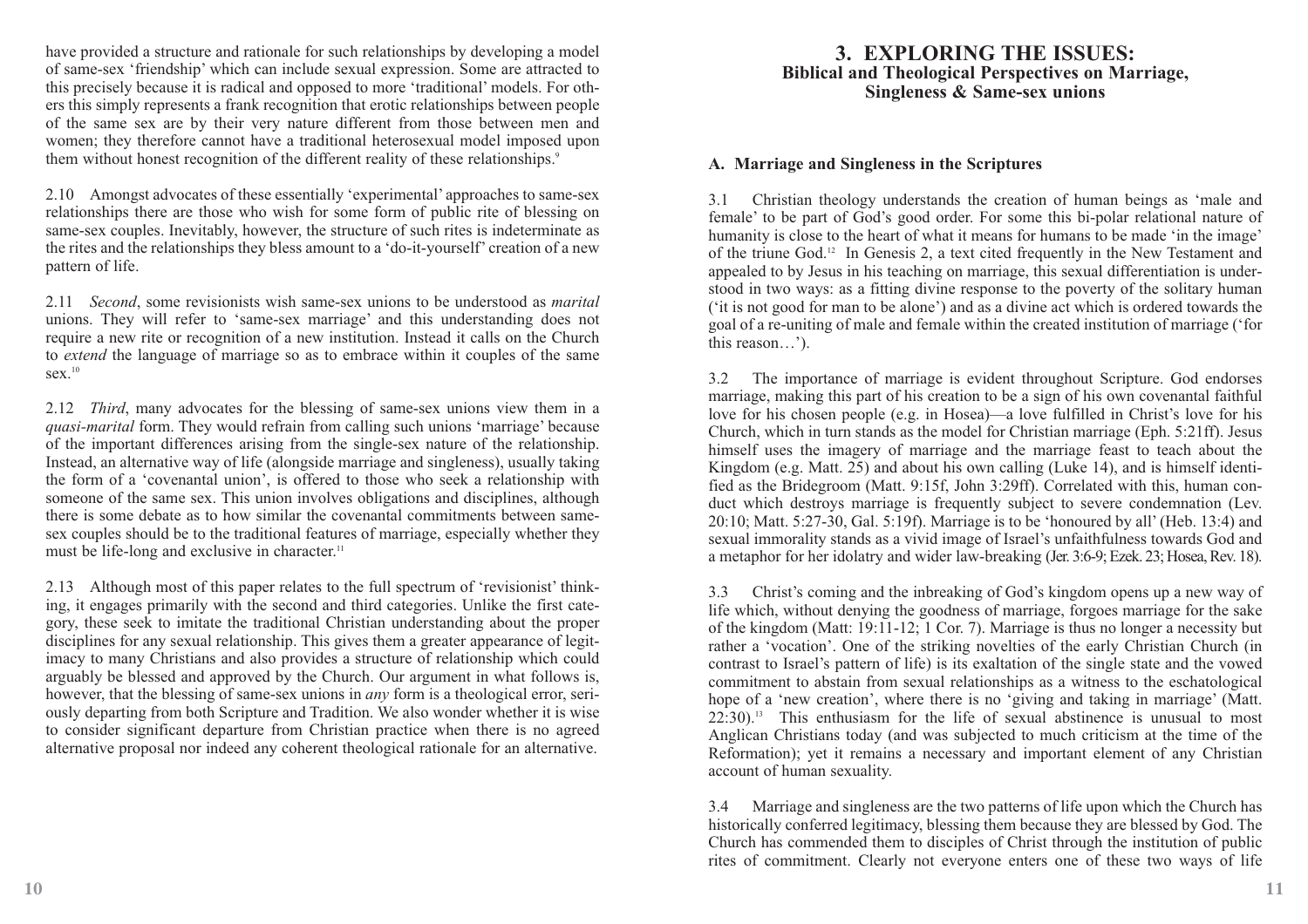through public vows or within the life of the Christian community. In the Western world, for example, an increasing number of people are in a state of involuntary singleness. This is a major challenge facing the Christian Church, which must form the wider context for its discussion of homosexuality (see 5.17).

#### **B. Clarifying terms: Chastity, celibacy, abstinence and homosexual orientation**

3.5 There is unfortunately much confusion concerning terminology in contemporary debates. This relates both to some key terms in relation to proper sexual conduct and terms used in relation to homosexual experience, especially 'orientation'. All these are often misunderstood and misused both in popular discussion and in more serious theological argument.

3.6 There is especially a pressing need for clarification of the terms 'chastity', 'celibacy' and 'abstinence':

Christian moral theology has until recently had a more subtle way of speaking of godly sexual behaviour. 'Celibacy' was a term reserved for those who considered that they had a life-long *vocation* to a single life from which sexual relations were excluded. For those who did not have such a call, the term for godly sexual behaviour on the part of single people was 'abstinence'. Finally, according to this more traditional terminology, all Christian people, be they single or married, were called to be 'chaste' — that is, whether married or single, all Christian people were called upon to seek the sort of purity of heart and action that did not corrupt God's gift of human sexual powers.<sup>14</sup>

This traditional terminology must be recovered if the current discussion about samesex unions is to be engaged properly. *All* of us are called to chastity and so to 'flee sexual immorality' (1 Cor. 6:18). The Church recognizes two forms within which this way of life can be lived—within marriage and within singleness. *It understands sexual activity not as a basic human right but as a good tied by God to his good gift of marriage.* The Church itself confers legitimacy on marriage in its marriage liturgies, and on singleness in its provision of vows of celibacy and the establishment of celibate orders.The disciplines of marriage are expected even of those not married in a Church ceremony. Similarly, the disciplines of chastity in singleness (in particular, abstinence from sexual relationships which, whenever outside marriage, are fornication) are expected even of those who do not voluntarily make their single state a permanent one through vows of celibacy. The challenge facing all Christian churches is to be communities that nurture chastity and assist all Christians in abstaining from fornication. The church must do this both by supporting marriages and also by encouraging the growing number of single people (including those attracted to people of the same sex) to live lives of abstinence.

3.7 This may appear as unreasonably tough, and inevitably any community with such 'norms' will have to deal sensitively and with grace towards all those who fall short in this regard. Many single people, including some vowed celibates, fail to live in chastity and holiness and instead enter into sexual relationships; there are also many marriages which are 'unchaste' because unfaithful or vicious. But the principle

is not vitiated by this, or by the fact that illicit experiences may at times contain some positive features. It is not true that sexual relationships outside marriage *only* have the nature of sin. The question is rather whether the Church can legitimately bless any non-marital sexual relationship.

#### **Homosexual 'orientation': meaning and causation**

3.8 This moral language concerning sexual conduct must now be related to the (also often imprecise) language concerning 'sexuality'. The question the Church is being asked to address is what chastity means for the 'homosexual' person. In order to answer this it is necessary to respond to the call for a greater understanding of 'homosexuality'. A central argument of revisionists is that traditional Christian understandings of the homosexual condition are in error. Once this ignorance is dispelled, it is argued, the Church should revise her traditional teaching and practice: only so can the Church speak truthfully to 'homosexual' people and provide them with a path of chastity and holiness.

3.9 In particular, reference is often made to 'homosexual orientation'. The nature of such an appeal needs to be clarified. It assumes a sure knowledge of the experience of same-sex attraction. This is not an insight gained either from divine revelation or from the Church's Tradition. Rather it is based on a particular (but widely contested) interpretation within current Western society.15 *STANDS* spoke much more carefully of 'sexual *affections*' and reminded us that 'the interpretation of homosexual emotion and behaviour is a Christian task still inadequately addressed'. In order to explore this further, there are two areas, often confused, where terminology and analysis need to be distinguished: the language of '*orientation*' itself and the language of *causation*.

3.10 Any reference to 'homosexual orientation' must be set within a wider category of '*sexual* orientation' rather than simply understood as the opposite of the 'norm' of '*heterosexual* orientation'. 'Sexual orientation' then needs to be further defined in terms of a person's sexual desires and dispositions. It is then necessary to be much more cautious in categorizations of sexual orientation. A simple bi-polar division of humanity into those with *homo*-sexual and those with *hetero*-sexual orientations is increasingly understood to be inadequate. Human beings exhibit a more varied and fluid spectrum of sexual desires and dispositions. Over-simplification here must be avoided, so that fundamental errors are not built into Christian debates.

3.11 Once the meaning of 'sexual orientation' is understood in these terms, the relation of sexual orientation to personal *identity* needs to be explored. Here there is a long-standing debate between 'essentialists' and 'constructionists'. A major study of the phenomenon of sexual orientation initially defines these groups as follows:

Are sexual orientations merely arbitrary groupings, or do they refer to something 'deep' about human nature? …Essentialism is the view that sexual orientations are deep categories of human nature, while constructionism is the view that they are not.<sup>16</sup>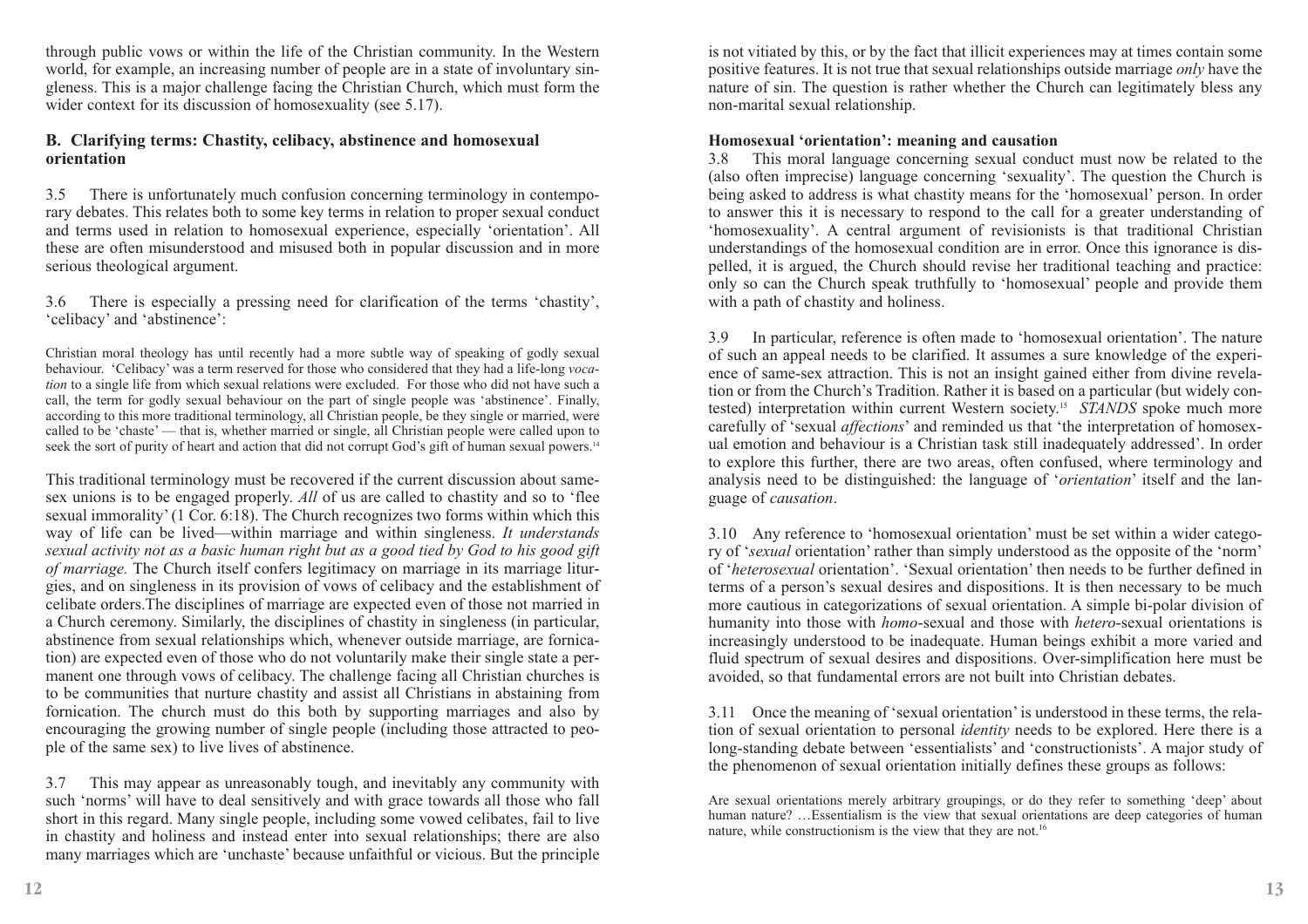A constructionist acknowledges of course that sexual attraction and sexual practice between people of the same sex occurs across time and space in different cultures. She denies, however, that 'the homosexual' is a trans-cultural universal category applicable to some human beings in all societies. Instead she reminds us that the constructs of 'sexuality' and 'homosexuality' are very recent arrivals in human thought: there is enormous variety between cultures concerning the way same-sex erotic love is understood, concerning the categories used in relation to it, and even the experiences themselves. This variety must be acknowledged and all such constructions of the phenomenon of same-sex love critically evaluated in the light of Scripture.

3.12 There will not be a fruitful theological discussion of the homosexual phenomenon unless and until this debate among essentialists and constructionists is properly understood and engaged. A greater clarity must be achieved as to the theological significance to be given to the category of 'sexual orientation' in a Christian account of humanity made in God's image.<sup>17</sup> Paradoxically, much of the current ecclesial argument for revising the Church's teaching presupposes an *essentialist* understanding, whereas many theologians, pastors and secular writers are persuaded that a *constructionist* understanding is preferable.18 The apparently foundational rock on which much 'revisionist' argument builds – the existence within human kind of a group of 'gay people' for whom the Church must therefore institute liturgical rites – may turn out to be nothing but sand. A better theological account would hold, with *STANDS*, that

At the deepest ontological level, therefore, there is no such thing as 'a' homosexual or 'a' heterosexual; there are human beings, male and female, called to redeemed humanity in Christ, endowed with a complex variety of emotional potentialities and threatened by a complex variety of forms of alienation. <sup>19</sup>

This is an incredibly important insight, questioning the validity of the much vaunted claim to an innate homosexual identity. From this perspective the lack of clarity about the homosexual experience is perhaps only to be expected. This should cause us to have severe misgivings about revising the Church's teaching on the basis of what amounts to but *one* interpretation of that experience. Should the Church be giving its support to one particular contemporary social construction of the phenomenon of same-sex attraction?

3.13 As for the *causation* of 'orientation', the 'nature' versus 'nurture' debate continues within both the Church and wider society. Some are persuaded that biological causation is the primary, if not sole, explanatory factor (*e.g*. hormonal, genetic or neurological).20 Others emphasize psychological and sociological factors (*e.g.* deficiencies in relationship with the same-sex parent or childhood socialization in the opposite gender role which leads to the same sex appearing exotic and later erotic).<sup>21</sup> Many are persuaded that a *multi*-factorial account has to be given in order to do justice to the diversity of 'sexual orientations' and individual life-stories.<sup>22</sup>

3.14 The Church can claim no special insight here. Instead the Church must draw with discernment on the available scientific research while taking care to avoid letting its actions and teaching be shaped by as yet tentative findings on the origins and nature of 'sexual orientation'.<sup>23</sup> Even when greater clarity is reached through further scientific enquiry, however, the Church must avoid drawing false conclusions from science. Although certain findings may lead to greater understanding and different pastoral responses, scientific findings in and of themselves cannot determine the Church's moral teaching or public liturgies. Were greater understanding of same-sex attraction to point to biological causes, that in itself would not provide sufficient justification for formal recognition of same-sex unions.<sup>24</sup>

#### **Conclusion and Challenge**

3.15 In summary, any argument for revising traditional teaching and endorsing same-sex unions is insufficient when based on our claim *to understand better* the experience of those who identify themselves as homosexual. There are as yet too many unanswered questions to justify a revision of the Church's traditional stance *on this basis alone*. Although many revisionists claim that our knowledge of homosexuality requires a reshaping of the Christian tradition, in fact, 'many competing interpretations of the phenomena can be found in contemporary discussion, none of them with an unchallengeable basis in scientific data'.<sup>25</sup> There is still much more to learn. Every account of 'homosexual orientation', its nature and its causes, must be carefully scrutinized not only for its scientific credibility but also because the Church, faced with any new theory, must 'put the question whether it is adequate to the understanding of human nature and its redemption that the gospel proclaims'.<sup>26</sup>

3.16 In the light of these clarifications, the heart of the moral debate can now be discerned. Those upholding traditional teaching must explain how this teaching, with its two callings of abstinent singleness and heterosexual marriage, relates to those who experience same-sex attraction and perhaps therefore understand themselves as homosexual (3.17-19). Those challenging traditional teaching need to show why the tradition needs to be revised and be clearer as to how any proposed alternative relates to that tradition and is a faithful development of it. As we have seen, one solution is a strictly *non-marital* structuring of homosexual relationships, based either on allowing great freedom in how to structure sexual partnerships or on 'friendship' (cf. 2.9). Perhaps the most favoured and cogent alternative, however, is one which advocates same-sex unions by relating them in some way to traditional marriage. Within this category two approaches can be distinguished:

❖ *either* the strictly *marital* option (cf. 2.11), which seeks to show how monogamous same-sex unions can be understood as a 'chaste' pattern of life *within* the traditional 'vocation' of marriage (such that 'marriage' does not require partners of the opposite sex and 'marriage' as a term is simply *extended* so as to include same-sex couples);

❖ or the *quasi-marital* option (cf. 2.12), which develops a theological rationale for, and gives moral shape to, a *third* calling (in addition to singleness and het-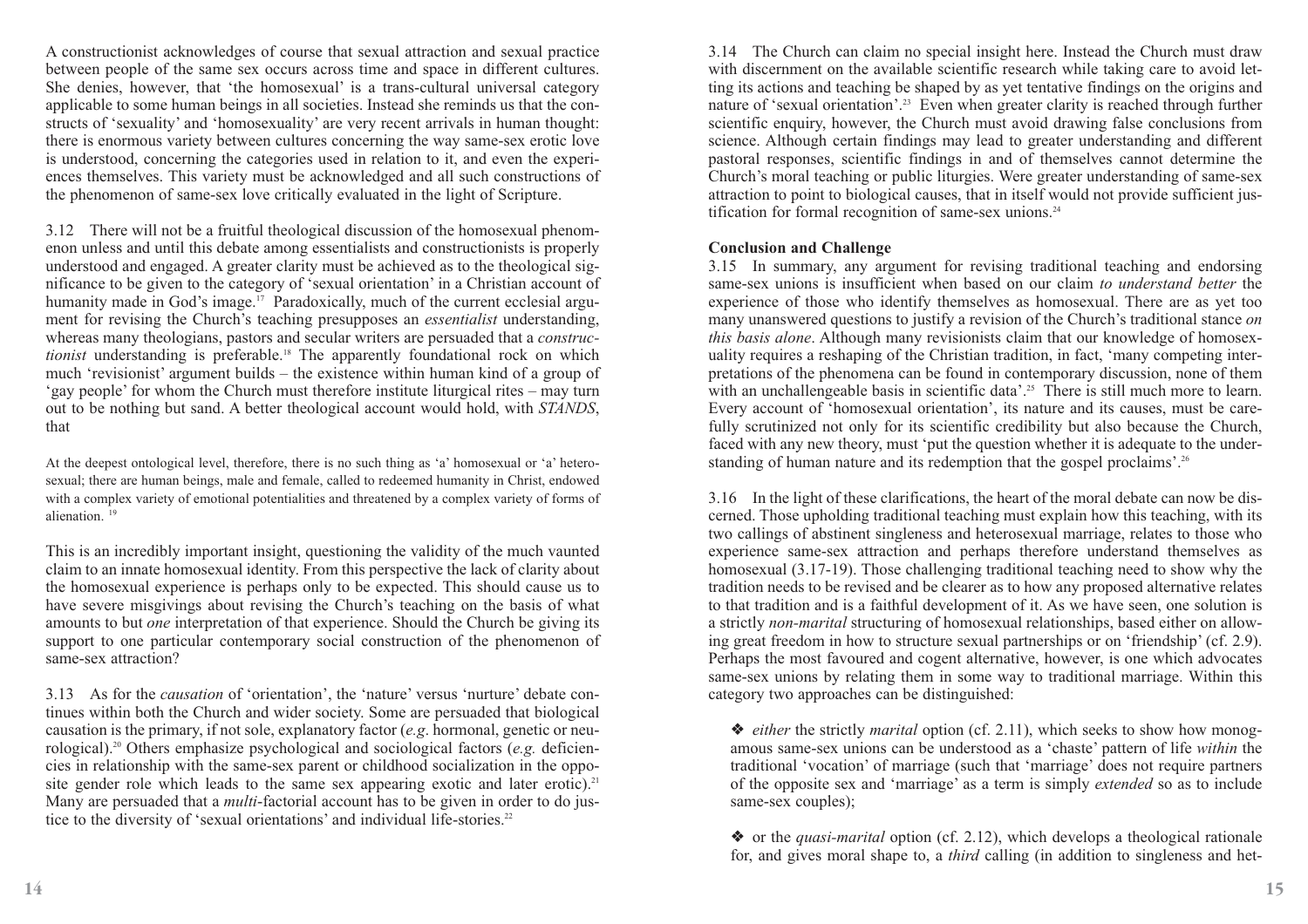erosexual marriage) within which Christians can live a holy life of faithful witness; this usually involves some form of 'covenantal' union and some disciplines parallel to those found in heterosexual marriage.

It will be important to keep these distinctions in mind as we now trace the way homosexuality relates to the two traditional callings of singleness and heterosexual marriage and ask what would be involved in the innovation of recognizing either a marital or a quasi-marital same-sex union.

# **C. Homosexuality & Singleness**

3.17 The Church, it is often claimed, must now revise its previous understanding. If it does not, then effectively it is claiming that *a person with a homosexual orientation is automatically pointed to celibacy*. In much contemporary western culture such a claim is not without rhetorical power. Yet, in the light of the preceding discussion, it contains two errors: it assumes a sure understanding of homosexual 'orientation' as something ontological and fixed which should be embraced as part of a person's identity; secondly in its use of 'celibacy' it forgets that the Church's traditional teaching requires 'abstinence' on the part of *all* who are single. Strictly, 'celibacy' is a sub-set within this – the chosen path of commitment to non-marriage. Perhaps, then, 'homosexual orientation' is a pointer to abstinent *singleness*?

3.18 Although the call to marriage cannot be wholly excluded, most who identify as 'homosexual' may conclude that it is wisest not to marry, viewing their 'homosexual orientation' as a sign that they are not called to heterosexual marriage. Yet this in itself does not represent a new and unique experience that requires a change in the Church's teaching and practice. Some people attracted to the opposite sex also submit to the disciplines of singleness throughout their life. Many of these do so reluctantly and with no personal sense of divine call, although initial resentment may, by God's grace, be transformed over time into a greater acceptance or welcoming of their single state as indeed a divine *charisma*. A whole range of personal characteristics and/or circumstances (some nothing to do with homosexuality) may signal to a person that they are not called (and likely never shall be) to marriage. Yet the discovery of such situations does not require the Church to confer legitimacy on an 'alternative' form of supposed 'chastity' adapted to their situation. At some point in their lives most people have to struggle to follow the demands of chastity within the single life and many struggle within the married life. In many congregations there will be a large number of unmarried people—not only those who experience samesex attraction. Faced with many (including those who identify as homosexual) who are not married but who wish to find a pattern of life which is not solitary or devoid of intimacy and love, the Church must listen, guide, support and be a means of grace to them as they seek to live in chastity and holiness as single people within the community of the Body of Christ.

#### **D. Homosexuality & Marriage**

3.19 The greatest caution must be exercised before recommending marriage to those whose predominant sexual affections are currently for the same sex. Serious damage can be caused by not recognising that those who experience strong same-sex attraction are usually best encouraged to follow a life of abstinent singleness (even when there is no personal commitment to 'celibacy' strictly defined). Nevertheless, singleness is not the only calling. There remains heterosexual marriage.<sup>27</sup> Despite reference by some Christians to 'those who know themselves to be irreversibly homosexual', the peculiar form of self-knowledge claimed here needs much greater foundation and substantiation. Certainly the Church cannot conclude from such a claim that it must alter its traditional teaching about humanity and the right ordering of sexual desires. In particular, this claimed truth about the homosexual experience must be related to the wider essentialist/constructionist debate (3.10-12) and discussion about the causation of same-sex attraction (3.13-14). It is a simple fact that some people both within and outside the Christian Church have experienced homosexual attraction at some point in their lives and yet are able to live faithfully within heterosexual marriage. Presumably most 'revisionists' would expect a married Christian who becomes attracted to someone of the same sex to continue to keep their marriage vows rather than view themselves as thereby exempt from the discipline of marital faithfulness because they are homosexual. There is therefore not necessarily an absolute incompatibility and impossible conflict between being married and the experience of same-sex attractions.

## **E. Homosexuality & Same-sex unions**

3.20 A major argument advanced by those dissatisfied with this traditionalist response to homosexual people is that the Church's Tradition and the reality of samesex unions are much better fitted to each other than many believe. It is claimed that same-sex unions can be described in such a way as to enable them to be consonant with a traditional understanding of marriage and its disciplines. Some will follow the *marital* option and call this 'same-sex marriage'; others will dislike the language of 'marriage' and so see this as a new, third way of life in the form of some *quasi-marital* covenantal relationship (cf. 3.16).

3.21 The fundamental claim here is that what is significant within the Christian understanding of a chaste sexual relationship is defined not by its structure as 'opposite-sex' but rather by the moral qualities and disciplines exemplified within the relationship.28

3.22 In relation to same-sex unions, this argument faces an initial (possibly rectifiable) practical challenge. The limited evidence that exists suggests that many (perhaps most) quasi-marital same-sex relationships (certainly among men) are *not* committed to being exclusive and permanent in the manner of Christian heterosexual marriage.29 This is precisely why some revisionists have argued against imposing the traditional disciplines of marriage on gay couples: it is simply untrue to the reality of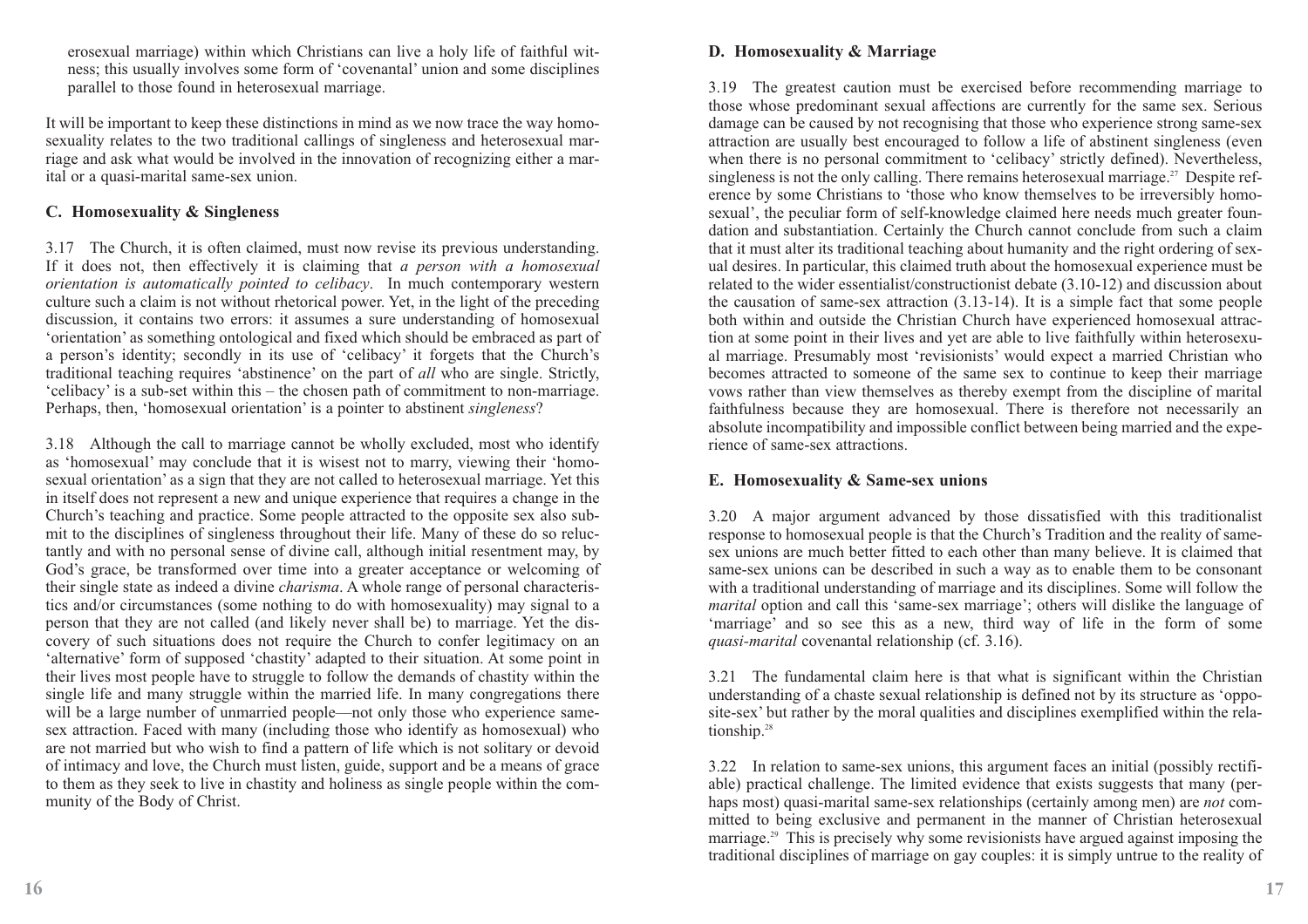their relationships and so a non-marital structure is to be preferred (cf. 2.9).

3.23 There are also more fundamental theological challenges. Whether by redefining marriage or creating a third quasi-marital calling alongside it, this argument effectively sidelines two key elements within the traditional Christian understanding of marriage and declares these to be inessential for the right ordering of our sexual relationships. First, it denies that such relationships should be the bringing together of male and female as created by God to be his image in his world. The marital imagery of Scripture (3.2) is inextricably tied to the *otherness* God has established within his creation covenant by creating us in community as male and female.

The primal form of all co-human community is the (not only 'nuptial', but the whole natural) counterparts of man and woman.<sup>30</sup>

The coming together of one man and one woman in marriage is therefore of great theological significance as it witnesses to God's creation purpose in making us male and female and symbolises the Creator's covenant with his creation that is other than him. The joining of one man and one woman in marriage (highlighted by Jesus in his own teaching) provides the most concrete and material sign that we grow in self-knowledge through relationships in which we experience that which is distinctly other than ourselves rather than through that which is fundamentally the same as us. In a fallen world, the reconciliation of opposites is both a gift and a task given by God through his redemption of us in Christ and this is symbolised in the union of male and female within lifelong faithful marriage.<sup>31</sup> To redefine 'marriage' so that this is not part of the calling or to bless another form of sexual relationship alongside marriage is to destroy or undermine the Church's witness to the gospel in this realm.

3.24 Secondly, the revisionist view denies that the sexual relationship blessed by God is to be a relationship of love which in God's creation purpose is open to the gift of new life (see further 4.23-25 below). Whatever goods may be present in a union of two men or two women, such a relationship is unable to embody and witness to these two theological truths. This may partly explain the correlation that Scripture draws between same-sex sexual behaviour and idolatry.

3.25 The Christian tradition's emphasis, therefore, on the bringing together of two people of the *opposite* sex in marriage is not based on a narrow and non-scriptural theory about natural complementarity which only relates to physical differentiation without regard to psychological structures. On the contrary, the psychological structures that might lead a person to view themselves as inherently 'homosexual' are themselves much less firmly founded than the physical differentiation of male and female that is basic to creation order and essential to Christian marriage (cf. 3.13-15). The physical differentiation between male and female within marriage represents a recognition that the otherness of being male and female is inscribed in the goodness of our created bodies. In contrast, the psychological 'knowledge' that one is homosexual or heterosexual represents some form of inner *gnosis* unable to be subjected to public scrutiny and verification.

# **F. Conclusion**

3.26 Any decision by the Church to confer legitimacy on same-sex unions cannot be viewed *solely* in terms of pragmatic, pastoral responses to our cultural and missionary context or embraced as simply the practical outworking of the inclusiveness of divine love. No, such a decision has significant *theological* and pastoral implications. This is equally true whether it is accomplished by creating some *third quasi-marital* way of holy living (in addition to marriage and singleness) or by *reconfiguring the understanding of marriage* so as to embrace couples of the same sex. The former *undermines* the institution of marriage by presenting an alternative form of sexual relationship as legitimate for humans made in the image of God; while the latter strictly *destroys* marriage by removing from its definition the bringing together of male and female. As yet, revisionists are not agreed as to which of these they are proposing. Significantly, neither path has authorization from within Scripture or the Christian Tradition. Instead arguments are based on an appeal to experience despite the fact there is no consensus (even among revisionists) about how that experience is to be explained (whether scientifically, psychologically or culturally).

3.27 Moreover, even if questions about 'homosexual orientation' were consistently to provide the 'desired' answers for revisionists, this would not entail such unions being given ecclesial recognition. At most, this would give some weight to those who would allow a more permissive and understanding stance by the Church towards those who entered such unions (believing them to be the best way of ordering their sexual desires, despite the Church's teaching).<sup>32</sup> Any decision by the Church to establish a rite of blessing on a way of life cannot be authorized by scientific findings. Intimate human sexual relationships are called to symbolize the reconciliation and redemption accomplished in Christ and must be authorized by the scriptural witness to that gospel.

3.28 If the Church is being asked simply to bless same-sex unions which have no clear theological rationale or moral disciplines, then these explicitly *non*-marital relationships would represent a totally new way of life. This alternative lifestyle will have been structured by the choices and agreements of autonomous individuals. As a result, these relationships will be open to wide variation and negotiation—as is all too clear from some of those liturgies which have been devised and which are now being used by some Christians. This is a route to incoherence and meaninglessness—developing a rite that has no agreed meaning beyond that which the two persons choose to give it at any one time. This is 'do-it-yourself' religion.<sup>33</sup>

3.29 If instead the Church is asked *either* to create new additional rites that are quasi-marital in form (transferring the Christian understanding of marriage to samesex couples) *or* to redefine 'marriage' so that it can be entered by couples of the same sex, then there are still some imposing difficulties. In particular:

❖ In instituting such a new rite the Church would no longer be affirming that chastity is to be found only in abstinent singleness or sexual faithfulness to one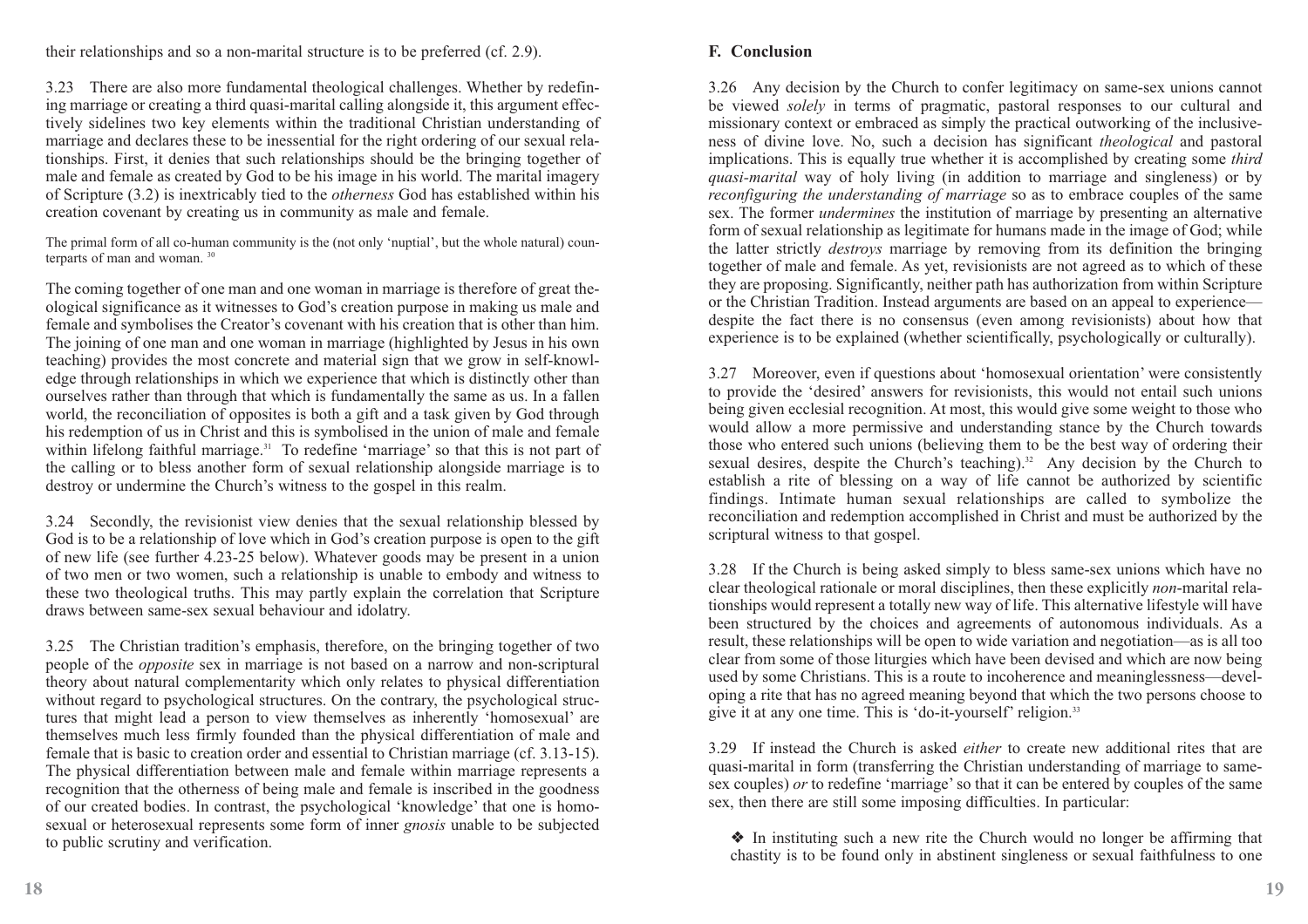person of the opposite sex. It would thereby deny its historic and biblical teaching that all sex outside heterosexual marriage is a form of fornication and sexual immorality.

❖ The Church would be giving people who enter a sexual relationship the opportunity to *choose for themselves* whether the disciplines of Christian discipleship are best undertaken in their particular case with someone of the *same* sex or the *opposite* sex. In short, the Church would find herself presenting people with a personal *choice* (between different structures for sexual relationship) rather than addressing all people as sexual beings with a divine *promise* and *command*.

❖ The Church would no longer be proclaiming the normative sexual ordering of male and female as given in creation and reaffirmed by Christ himself (Matt. 19:4-6).

❖ The Church would instead be establishing a supposedly more 'normative' distinction within humanity than that given in our creation as male and female—a distinction based on the unsubstantiated and highly contested concept of sexual 'orientation'.

3.30 Such a scenario is clearly one that cannot be undertaken lightly. Although consonant with certain aspects of Western liberalism and individualism, it represents a fundamental reconfiguration within Christian theology and anthropology which many would consider amounted to apostasy. Therefore, even if the revisionist stance taken is the more conservative one of appealing to the tradition's teaching about marriage and applying the disciplines of marriage in some form to same-sex unions, there is still a radical revision of our understanding of what it means to be human, of the Christian sexual ethic, and an undermining of marriage as a divinely ordained created institution.

# **4. LISTENING TO SCRIPTURE AND TRADITION: Homosexual practice in Biblical Theology**

## **A. The Teaching of Scripture**

4.1 From the issue of marriage and singleness we turn more directly to the biblical teaching concerning homosexual practice. Does the Bible give us any clear guidance here? We affirm that it does—not because of a few proof texts isolated from their real context, but because such texts cohere with the deeper issues of marriage and sexuality outlined above. These are two sides of the same coin. For many Anglicans any official blessing of same-sex unions not only raises major theological issues relating to humanity and marriage, it is also viewed as in direct opposition to explicit biblical teaching. This should be quite sufficient for loyal Anglicans to express their misgivings. For the historic understanding of authority in our Church, which defines our self-identity, is quite plain:

The Church hath power to decree Rites or Ceremonies, and authority in Controversies of Faith: And yet it is not lawful for the Church to *ordain any thing that is contrary to God's Word written*, neither may it so expound one place of Scripture, that it be repugnant to another (Article 20).

4.2 If one asks the question whether the biblical writers disapprove of those samesex activities *to which they refer*, then 'the answer is a straightforward and uncontroversial "Yes"'.34 The only debate here is whether the biblical writers were referring to the precise kind of homosexual practice which is now being advocated. That they speak against any homosexual practice they mention, however, is beyond dispute.

4.3 Some advocates of same-sex unions are quite open about the departure from Scripture that they are proposing. They concur with the words of the Lambeth resolution that homosexual practice is 'incompatible with Scripture'.35 Other advocates are more nuanced in their approach to Scripture: perhaps the activities condemned in the Bible do not include those in loving quasi-marital relationships? Or perhaps the biblical writers are only speaking of heterosexuals who indulge in homosexual acts contrary to *their own nature* and sexual 'orientation'? Among both types of revisionist, however, there is often heard the argument that those who reject all blessing of intimate same-sex relations on the basis of an appeal to Scripture must be basing their arguments on a fundamentalist appeal to a small number of unclear texts. Is this really so? Are the biblical texts really 'ambiguous'? Does Scripture as a whole lack a consistent witness?

4.4 Whichever 'revisionist' approach to the Bible is taken, any ecclesial actions conferring legitimacy on same-sex unions would certainly go *beyond* the plain sense of Scripture—perhaps even *against* it.36 The literature on the traditional biblical texts is now vast and cannot be summarised or critiqued here.<sup>37</sup> What follows is a theological reading of the relevant biblical material (according to the six main 'acts' or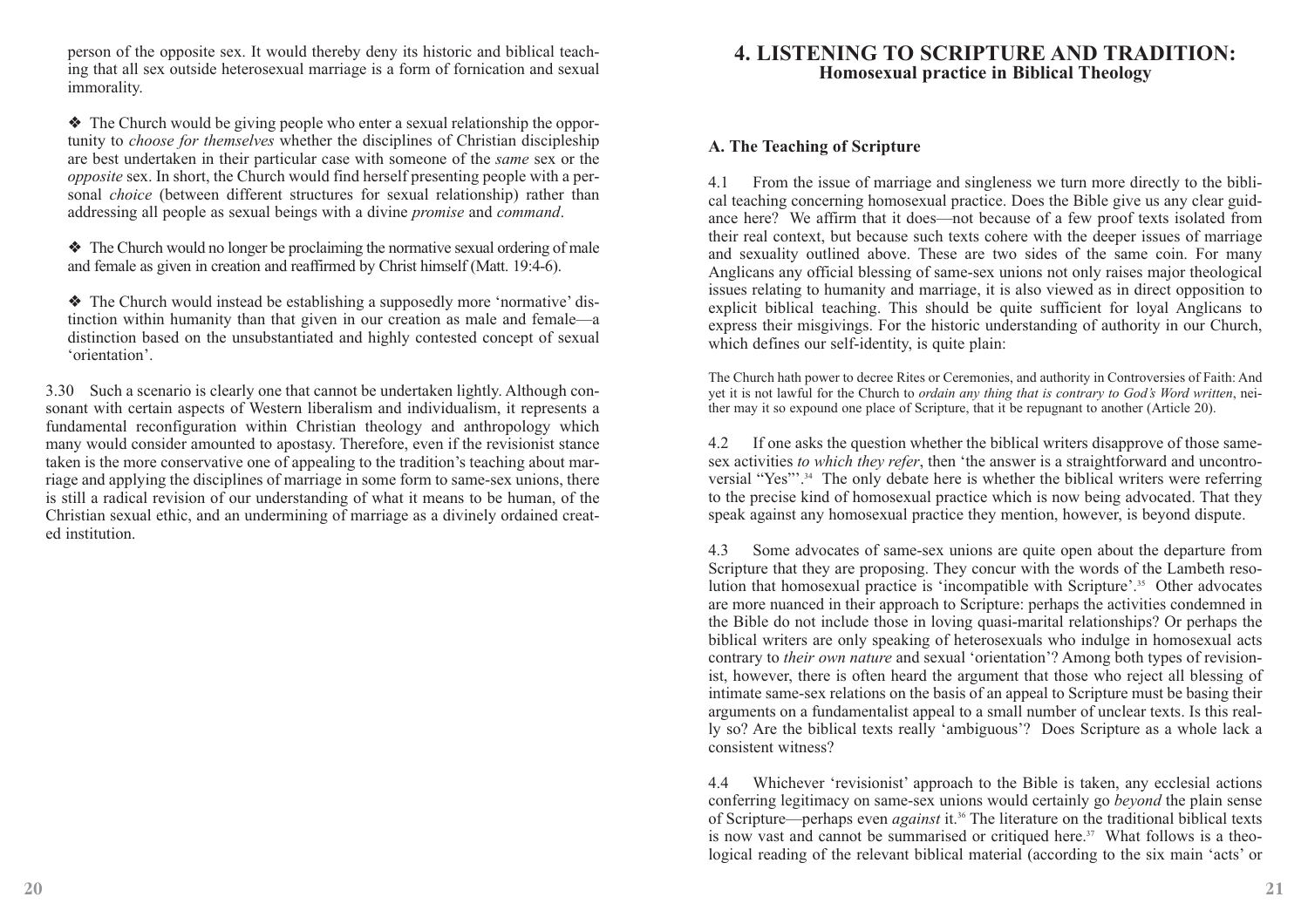'epochs' within biblical theology). It outlines the biblical material in such a way as to explain the rationale for the traditional view upheld at Lambeth 1998, whilst also responding to some revisionist critiques.

#### **Act 1: Creation**

4.5 The narrative in Genesis 2 portrays the creation of male and female as of central significance to humanity. As already argued above in some detail (in section 3), this is fundamental to a Christian understanding of marriage. The delight of the man in the woman who is 'other' presents a pattern of relationship which is more than merely descriptive; it is normative. This belief probably lies behind the Levitical prohibitions which condemn a man who 'lies with a man as with a woman' (Lev: 18.22; 20.13). The creation narrative certainly forms the rationale for Paul's theological critique of homosexual conduct in Romans 1. There is here a limit which the Christian Church must respect and a norm to which its liturgies must bear witness:

If it is asked to adopt some alternative myth of creation-order to replace that in which Adam acclaims Eve as 'bone of my bone and flesh of my flesh', it can only refuse. <sup>39</sup>

#### **Act 2: The Fall**

4.6 Paul's account in Romans 1 provides the fullest biblical theological understanding of homosexuality. Paul views it as a sign of God's wrath upon rebellious and fallen humanity. Paul here is saying that 'all sexual desire is profoundly corrupted by the false worship that has marred our nature'. Also, as even some revisionists acknowledge, 'his subsequent reference to homosexual desires and acts places them within the *general disorder of human desire* that is our fallen condition<sup>'.40</sup>

4.7 As noted above (2.6) this passage speaks pertinently to what many outside the West see as the wider idolatries of Western society. It is *not* to be read and applied in terms of individual biography. As *STANDS* says:

For the biblical writers the phenomena of homosexual behaviour are not addressed solely as wilfully perverse acts but in generalised terms, and are located within the broader context of human idolatry.<sup>41</sup>

4.8 Nevertheless, a theology of sin and the Fall stands as a corrective to many arguments put forward by advocates of same-sex unions. There is, for example, a tendency to downplay the seriousness of sin and its corruption of the human heart and will. 'The heart is deceitful above all things and beyond cure. Who can understand it?' (Jer. 17:9). In these circumstances we cannot straightforwardly trust the affection of our hearts, nor assume that 'what comes naturally' to us is right. It may be that there has been a corruption or weakening of our wills, making it seem impossible to will that which we should (cf. Rom. 7:14-25; John 8:34). This means we need great care in speaking about what is 'natural'. It is often argued that, if homosexual relationships are 'natural' for certain people, then the Church must confer legitimacy upon them. But is this a truly Christian account, allowing sufficiently for our *fallen* natures? 'Who I am' is itself a category that is open to judgement and questions: it can never be an impregnable fortress above challenge and scrutiny.

Far more work would have to be done ...to establish the conclusion that 'God made me this way': for this does not follow from the premises that 'God made me' and that 'I am a homosexual'. Interestingly this is true regardless of whether homosexual orientation is seen to be the result of nature, nurture or choice. Even if it were the result of nature, it would not thereby be demonstrably the will of God, for nature is fallen…Opponents of homosexual practice, on the other hand, should realise that their case does not depend upon denying the strong sense of some homosexuals that their sexual orientation is part of their constitution. The debate would proceed on surer and more constructive grounds if it were recognised that those who seek to argue back from the *status quo* to the creational intentions of God, thereby bypassing the fall, find their way blocked by the cherubim and flaming sword.<sup>43</sup>

4.9 Interpreted biblically, the human experience of same-sex desire reminds us that in all our lives, including all our sexual lives, 'sin arises from something far deeper than wrong decisions. Sinful acts originate from a state of deep disorder within human nature<sup>7</sup>.<sup>44</sup> Thus we all constantly find a power within us which 'frustrates our relationships and encourages us to pursue empty goals that cannot satisfy the soul'. So 'homosexuals should not be singled out as especially heinous, nor should others refuse to see their own equally deep internal disorder'. Rather Christian homosexuals can 'help keep the Church honest about human nature'.45 Such a biblically based theological understanding would be undermined if ever the Church were to bless same-sex unions and so give credibility to the theologically flawed presumption that in our fallen world 'what comes naturally' must be right.

## **Act 3: The Life of Israel**

4.10 Good same-sex covenantal *friendships* existed within Israel (*e.g.* David and Jonathan; see 1 Sam. 18:1ff; 2 Sam. 1:26). These instances illustrate how biblical culture and society had quite different understandings of 'love' to those found in Western culture today (whether 'gay' or 'straight'). Indeed it may have been able to speak so positively about same-sex friendship precisely because it was so strict concerning the impropriety of homosexual practice—*a greater freedom because bound within a clearer framework*. For indeed, in contrast to other ancient Near Eastern cultures, homosexual practice was not tolerated; nor was it given significance in Israel's cult or in its wider society.46 Why was this? The answer must be that it did not reflect God's creational purposes—nor indeed his pattern for his redeemed people living within the fallen world. The strength of both language and penalty in Leviticus demonstrates a strong opposition to homosexual practices. And the narrative of the visitors to Sodom, although rightly now understood to have little *direct* bearing on most current debates (as it focuses on abusive and violent behaviour), has also been read by many Jews and Christians down through the centuries as an important text in relation to same-sex sexual activity.

#### **Act 4: The Ministry of Christ**

4.11 The example of Christ's faithful, abstinent life of singleness is of vital importance in shaping the Christian vision of sexual behaviour (3.3). The man who was free from sin was yet bound by personal discipline. His teaching on sexual matters only strengthens Israel's traditional understandings—for example, in relation to adultery 'in the heart' and divorce (Matt. 5:27ff, Mark 10:1-12). Although Jesus appears to have had a special affection for the 'beloved disciple' (probably John) there is no hint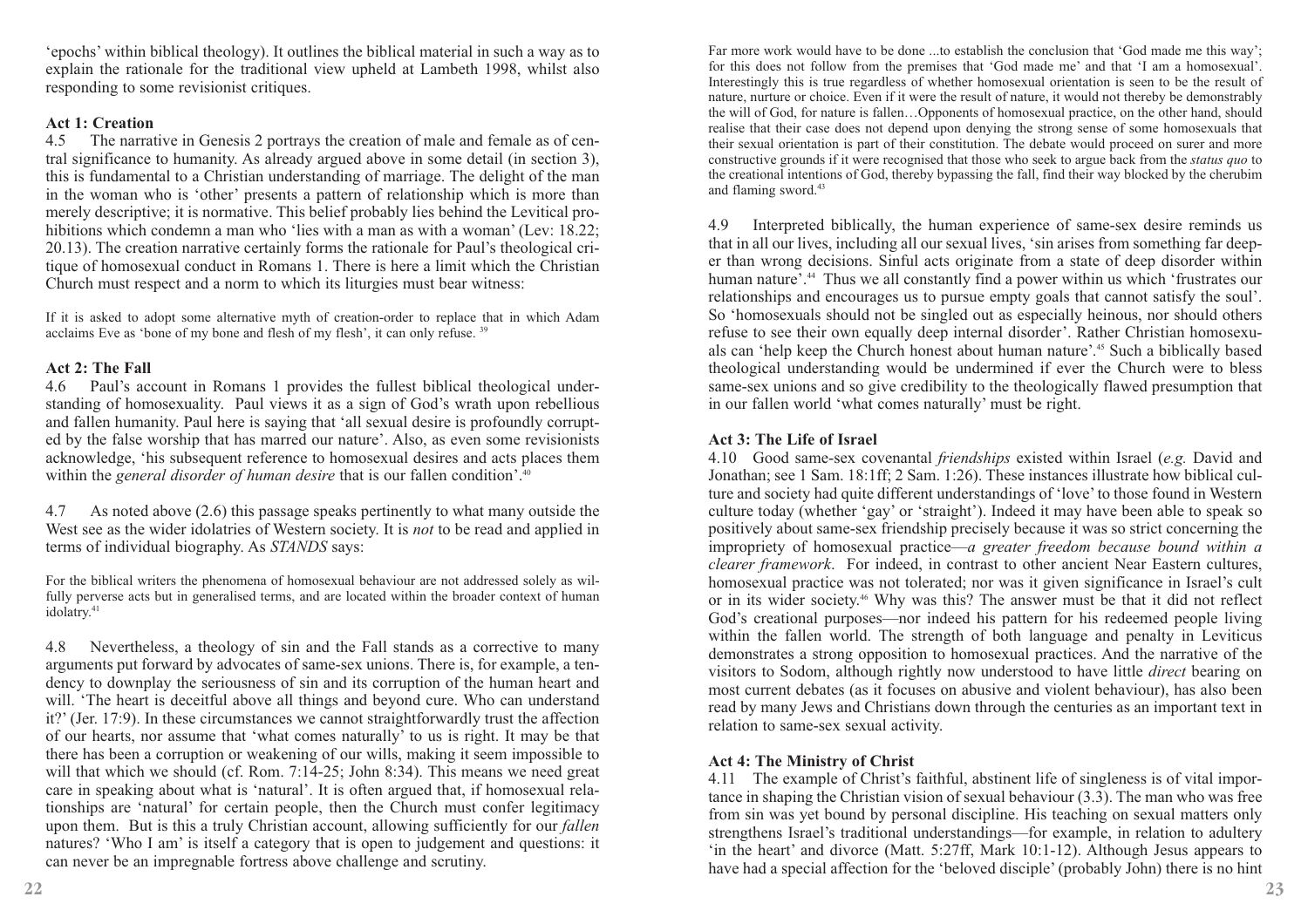that this love was expressed sexually. Instead, Jesus here offers a breath-taking vision for true and fulfilled humanness expressed powerfully in self-giving love which abstained from sexual relationships.

4.12 Even so, Jesus welcomes sexual and other outcasts (*e.g.* Luke 7:36ff; John 4). He rejects the call for society to implement Israel's strict penal code against offenders, and offers a gracious acceptance, forgiveness and transformation of sexual and other sinners without thereby accepting or condoning their sin (*e.g*. John 8:1-11). Yes, Jesus speaks of Sodom and Gomorrah, but he does so in order to warn against rejection of God's messengers and makes no explicit reference to the attempted homosexual assault (Matt. 10:15).

4.13 There is thus no explicit reference to homosexuality in Jesus' teaching according to the Gospels. This warns us against over-emphasizing this particular sin. Yet this silence does not suggest that Jesus therefore disagreed with Israel's traditional understanding. On the contrary, as with the issue of idolatry (another key topic not expressly recorded in Jesus' teaching), it is wisest to assume that Jesus fully embraced his biblical heritage at this point. After all, when convinced that the biblical tradition was in danger of being misinterpreted, he was not afraid to speak out. Moreover, given the weight of the biblical tradition within which he ministered, his references to *porneia* (Matt. 5:32; 15:19; 19:9) almost certainly would have been heard to include a reference to *any* sexual activity outside heterosexual marriage. Jesus was clearly willing to challenge many traditional boundary-markers (especially those that continued to mark off Israel from the Gentiles in a way which would not pertain in the new kingdom of God); but this issue did not fall in that category. Instead he explicitly reaffirmed the God-given goodness of the marital union between a man and a woman, thereby endorsing its significance in his kingdom. His kingdom was inclusive in its intention and welcome, but not without shape or moral boundaries. For Anglicans who confess him as the eternal Son of God, Jesus' own teaching and his example in relation to God's self-revelation through Scripture is not unimportant.<sup>48</sup> 'The person who loves me will obey my commands' (John 14:21); or, as John, his 'beloved disciple', would put it, 'whoever claims to live in him must walk as Jesus did' (1 John 2:6). The Incarnation does not give an indiscriminate affirmation to *all* human potentialities.

## **Act 5: The Era of the Church**

4.14 As the gospel spread into the Gentile world, the Church was faced almost immediately with the question of whether homosexual practices were acceptable.<sup>49</sup> There were some areas where the early Church relaxed Jewish norms: thus Paul had <sup>a</sup>'permissive' approach to certain issues (*e.g.* food offered to idols, circumcision, food laws). Yet he only used this more relaxed approach when overturning customs that built up the 'dividing-wall of hostility' between Jew and Gentile. When it came to matters of sexual conduct, however, there was no compromise. For these were understood to be based on God's purpose for humanity in creation and not on his temporal election of Israel as a distinct people among the nations. Pagan converts were therefore to see homosexual conduct as part of the category of sexual immorality

which *all* disciples of Christ were called to avoid—even though this would mark them out from wider culture (*e.g.* 1 Thess. 4:3ff; Eph. 5:5ff; Heb. 13:4; 1 Cor. 6:9ff).<sup>50</sup> In this respect the Christian Church was a genuinely new 'third race' (*tertium genus*). Following the example of Jesus, the New Testament Church welcomed all, relativizing the distinctions between Jew and Gentile, whilst at the same time preserving a distinctive ethical challenge.

4.15 There are undoubtedly legitimate questions about particular texts: What is the meaning of the key, and quite unusual, Greek terms *arsenokoitai* and *malakoi*?51 To what extent were these prohibitions focused primarily on temple prostitution or perhaps on pederastic relationships between older men and youths?<sup>52</sup> How much did a 'hierarchical' understanding of male and female relationships shape the rejection of sexual acts in which males were passive partners?<sup>53</sup> As a result it is important that the Church respects (and engages in serious dialogue with) individual Christians who see loving and committed same-sex relationships in our culture as lying outside the scope of these passages' condemnation. Nevertheless, the cumulative case against a restrictive reading of these texts is extremely strong. The early Church was, almost certainly, fully capable of making such distinctions if it so desired. It did not do so because of a more deep-rooted and theologically grounded objection to all homosexual practice, however loving or consensual. There is much evidence in this direction: for example, the apparent correlation between the list in 1 Timothy 1:10 and the Decalogue; the coining of the term used there and in 1 Corinthians 6:9 from the Levitical prohibitions; and the underlying rationale of the list in 1 Corinthians 6:9ff as 'a general *grasping beyond ordained boundaries* in the face of what God assigns as the self's due'.54 Given the severe warning to those engaged in these acts (that 'they shall not enter the kingdom of God') and the designation of their appearance in society as a sign of God's wrath on human rebellion (Rom. 1), it is surely impossible for the Church positively to commend to its members and the world any relationship which includes homosexual conduct.

4.16 The primary New Testament text, Rom. 1:18ff, has already been noted (2.6, 4.6-8). It must again be emphasized that Paul is not here talking about individual lifestories. He is offering a critique of Gentile culture as a whole and as representative of fallen and unredeemed humanity within a disordered creation. Nor is Paul working with a concept of each individual having a personal (perhaps God-given) sexual nature which must shape any sexual expression on their part, as if homosexual acts are condemned here only when performed by 'heterosexuals'. The ancient world was well aware that some people were strongly attracted to the same sex;<sup>55</sup> but 'sexual orientation' and an individualized understanding of 'nature' are modern concepts which should not be read back into Paul's biblically-shaped understanding of humans as sexual beings. Attempts to do so have been convincingly refuted.<sup>56</sup> To suggest that, if the New Testament writers had known our categories, then they would have approved of homosexual relationships within these categories, is an unlikely argument from silence. Far more probably they knew of such homosexual relationships but refused to give them this special rationale and endorsement, continuing to see them as symptomatic of human sinfulness.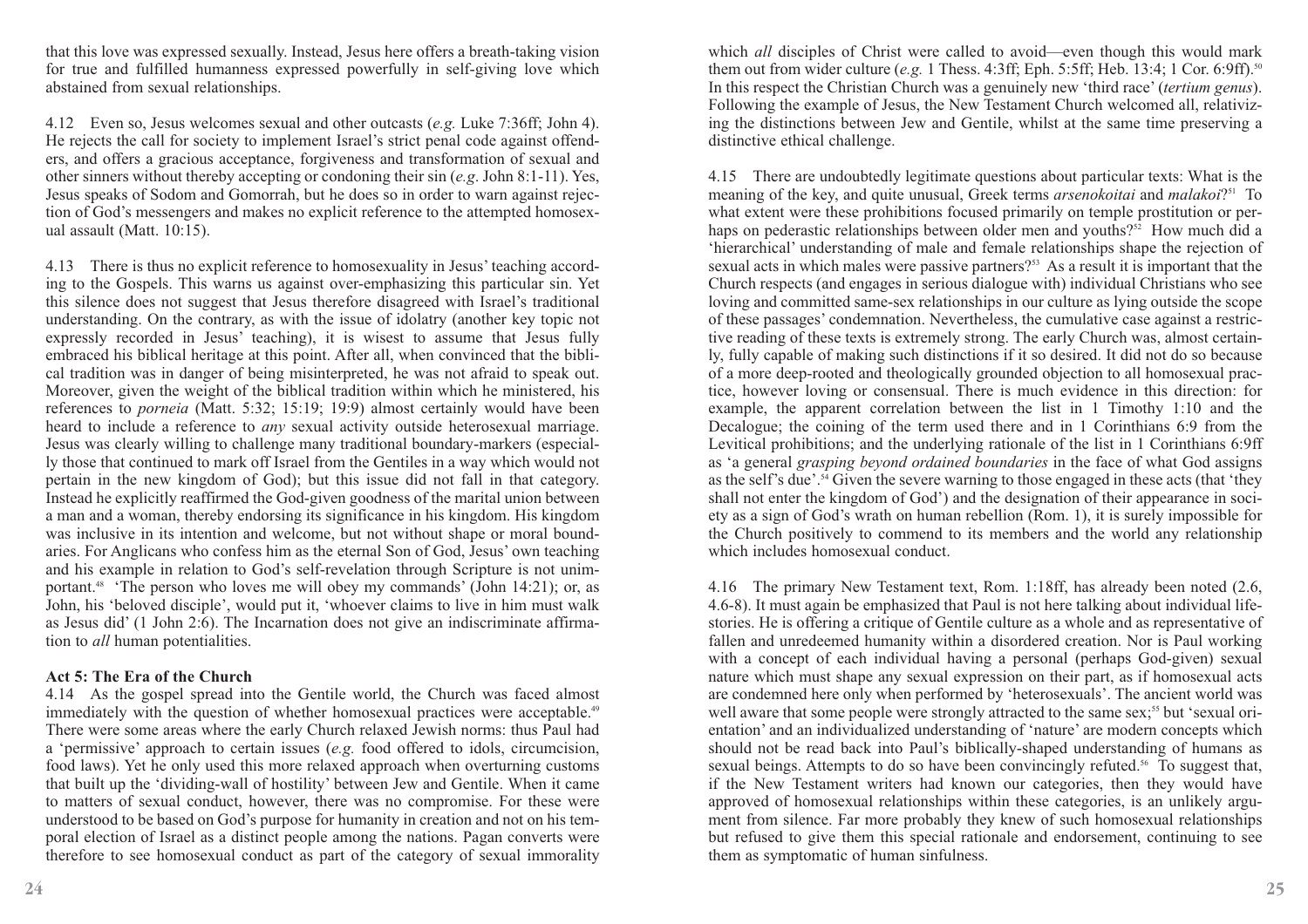4.17 A further indicator as to the significance of Romans 1 is its inclusion of female same-sex activity in its portrayal  $(v, 26)$ .<sup>57</sup> This is the only biblical reference to what we would term 'lesbianism'. As such it provides strong evidence that Paul was not simply critiquing homosexual acts which were oppressive, pederastic or cultic. His critique operates at a more fundamental level. It is derived from a deeper understanding, both Jewish and biblical, of what it means to be created 'male and female' in the 'image of God'. The apostolic witness concerning the expectations of the Early Church is, therefore, consistent and clear in its opposition to homosexual practice and all other non-marital sexual conduct.

#### **Act 6: The ultimate New Creation**

4.18 The eschatological vision held forth in the Gospels is one in which, although there is a resurrection body, 'there is no giving and taking in marriage' (Luke 20:34ff). This vision of the 'kingdom of God' evidently shaped the early Christian exaltation of celibacy (noted above 3.3), but what might this mean today? Here we must note the recent contribution of self-styled 'queer theology'. For those within this movement this eschatological vision has been used in a novel way. In the Early Church the vision encouraged the establishment of a bodily and gendered life beyond sexual relationships in abstinent singleness and vowed celibacy. Now, however, it is being used to legitimate the development of non-marital forms of sexual relationships within the Church.<sup>58</sup>

4.19 In response to 'queer theology' we can acknowledge that Scripture's eschatological vision warns us against an idolatrous vision of marriage.<sup>59</sup> However, the use of this vision to deconstruct the traditional Christian vision of a life of chastity and holiness (thereby promoting alternative forms of permitted sexual relationships) is flawed. The apostolic teaching clearly was not so eschatological that it believed our identity as male and female was stripped away through our baptism into Christ. Indeed, it may be a false belief, similar to this, that led to some of the errors in Corinth which Paul (especially in 1 Cor. 5-7) seeks to rectify. It is clear that the apostles continued to address and counsel believers as men and women, husbands and wives, fathers and mothers; and, as we have seen (above 3.2), nuptial imagery remains of great importance in New Testament Christology, ecclesiology and eschatology. Attempts, therefore, to justify same-sex and other non-marital sexual relationships on the basis of a transcending of gender difference in Christ must be reckoned illegitimate: we remain in our bodies. Such views are also very paradoxical for, although the claim is made that gender difference has been eliminated, sexual desire and relationships all too evidently still remain.

#### **Summary of Scriptural teaching**

4.20 This overview of the biblical material makes it clear that the traditional interpretation, which has included all homosexual practice as one of a number of sins against chastity, is not based on naïve proof-texting. On the contrary, it is an intelligent, cogent and coherent reading of the biblical witness. Its roots go deep into a biblically shaped vision of God's purposes for humans as sexual beings. Those who wish to overturn that vision by establishing rites to bless same-sex unions can claim no

biblical authorization for their stance. Such advocates are not flowing with the biblical stream, but against it.

# **B. The Church's Tradition**

4.21 The interpretation of homosexuality in the light of Scripture proposed above is, of course, not a new one. It stands in continuity with the Church's reading of Scripture throughout the centuries. Yes, some modern authors have attempted to moderate or reinterpret the Christian Tradition's attitude to same-sex unions; $\frac{60}{60}$  others have criticized its understanding of the phenomenon of same-sex love.<sup>61</sup> Yet it remains beyond serious dispute that 'whenever the Church was confronted with sexual practices involving persons of the same-sex, Christian teachers spoke out against such behaviours...[They] never expressed moral approval of, or even indifference to, same-sex activity'.<sup>62</sup>

4.22 In principle, of course, the Christian Tradition might be in need of correction and development in this area (as in others such as usury, slavery and the role of women). However, it does not follow from the fact that significant adaptation has taken place in these areas that it must also take place in the area of homosexuality. Instead there is a significant contrast between homosexuality and these other issues. With these other issues there is arguably a diversity of approaches within the Bible itself and often a trajectory heading in a certain direction. Not so with homosexuality: the witness of Scripture is consistently and strongly negative in relation to homosexual conduct; it views it as a sign of human fallenness. $63$  If same-sex behaviour is to be given legitimacy within the Church a much more substantial critique of the Tradition and its reading of Scripture must therefore be provided than has hitherto been advanced.

## **The Tradition critiqued**

4.23 The most frequent critique of the Tradition lies in questions relating to contraception and non-reproductive sexual activity. In the last 50 years the traditional Christian sexual ethic has been modified within Protestantism through acceptance of contraception and the consequent recognition of the legitimacy of *intentionally nonprocreative* sexual acts. The point can validly be made that:

If we are looking for a sexual ethic that can be seriously informed by our Bible, there is a good deal to steer us away from assuming that reproductive sex is a solitary norm, however important and theologically significant it may be.<sup>64</sup>

4.24 It is, however, wrong to imply that, because the Church now accepts the legitimacy of contraception, the Tradition's absolute condemnation of same-sex relations of intimacy no longer has any force or credibility. It is a very long and difficult journey from the Anglican Church's judgment that married couples are not forbidden the use of contraception in certain contexts to the view that the Church should therefore also confer legitimacy on same-sex unions. The most that can be said is that, once Christians accept that there may be legitimate forms of sexual expression which are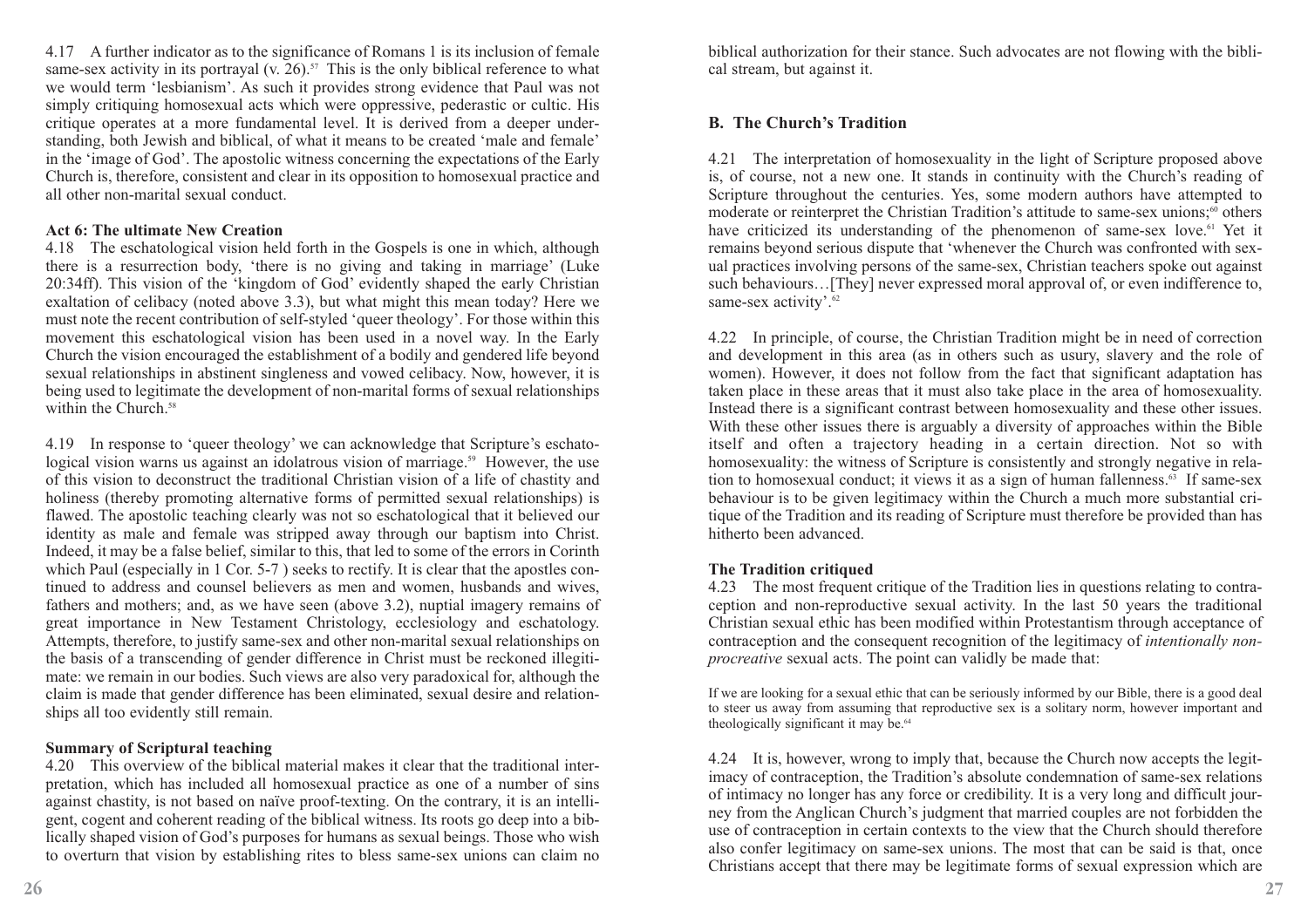not open to procreation, then further thinking is required as to the purpose and meaning of sexual acts. In particular, the long tradition of Christian language of 'unnatural' sexual acts was focused too narrowly on their closure to the gift of life. If, therefore, the language of 'natural' and 'unnatural' is to retain a place in Christian discourse about sexual conduct (and Romans 1 provides it with some biblical warrant) then the meaning of such terms needs to be examined further.<sup>65</sup> It is, however, quite possible to adapt the tradition by using 'unnatural' not for every non-procreative sexual act viewed in isolation but rather for decisions intentionally to make anti-procreative choices by channeling one's sexual powers into an inherently non-procreative sexual relationship.

4.25 The argument above (4.1-20) makes clear, however, that homosexual practices are rejected by Scripture not because they lack procreative potential but for much deeper reasons. The Tradition is therefore rooted in a much broader biblical picture and is established within a foundational creation order of humanity as male and female. Nevertheless, in a contraceptive age where the relational and unitive goods of sexual intercourse are given great emphasis, the procreative power of sex within God's purposes for human beings should not be treated as wholly irrelevant to this discussion. The fact that every same-sex union is inherently non-procreative means that there remains a significant difference between all such forms of sexual relationship and heterosexual marriage (even if within the latter the couple accept a place for contracepted sexual intercourse as part of family planning).

4.26 Insights which focus the meaning of sex on the reality of sexual joy are certainly to be highly valued. The mutual exploration of the grace found in an experience of knowing both loving delight for another and being in turn desired by them must not be discounted or minimized. Yet, if the meaning and purpose of intimate sexual expression is *limited* to these things and sexual activity is granted legitimacy (or not) *on this criterion alone*, then there is a real danger of us imbibing a novel view of sex whose reductionist and unbiblical perspective mirrors that which some (wrongly) find in the Tradition's emphasis on procreation.

4.27 Having said this, it must be acknowledged that important 'goods' can be discerned in same-sex relationships (as indeed in some illicit forms of heterosexual relationships). Something is wrong when the Church refuses to acknowledge that two people in a same-sex relationship may well find they 'grow steadily in fidelity and in mutual caring, understanding and support…and achieve great, even heroic sacrifice and devotion'.66 The fact that certain human practices are not wholly devoid of good is, however, not in itself sufficient warrant for the Church to confer legitimacy upon them or commend the practice itself (just as the existence of 'honour among thieves' does not legitimate the practice of theft). If the Church refuses to confer legitimacy, this is not to deny that such 'relationships may have moral integrity in varying degrees without the Church's formal authorization'.<sup>67</sup> The act of blessing same-sex unions, however, would be tantamount to saying that these good qualities are displayed in homosexual relations *as homosexual relations*. But this we cannot do. If the Church were to say this, then it would be failing to speak the truth in love according to Scripture and the Christian Tradition.

4.28 So there are powerful biblical and theological arguments to justify the historic Christian understanding, reaffirmed clearly at Lambeth, that sexually active homosexual relationships do not represent a faithful witness in chastity and holiness for disciples of Christ. These are not based simply on a matter of a few proof-texts. Those texts carry the weight they do because they represent the *uniform* testimony of Scripture and are part of a *wider* theologically formed understanding of homosexuality. As a result, the Church is fully warranted in reaffirming 'the judgment, so strongly supported by Scripture, that in the sexual act performed between persons of the same-sex we confront a manifestation of the fallen and sinful character of our humanity'.68

4.29 Those convinced that God speaks through Scripture against *all* forms of homosexual practice can therefore only view the choice facing the Church in relation to same-sex blessings as one of whether to obey God or to disobey Him. Yes, the Church must listen respectfully to the experience of all people, acknowledging that she still has much to learn about the broader homosexual experience. In particular she must hear from those who experience same-sex attraction, but who seek faithfully to follow the often difficult path of Christian discipleship in obedience to Scripture and the Church's teaching. Above all, however, she must continue in faithful listening to the voice of Scripture and, because the Body of Christ is ruled by the Word of Christ, the Church cannot bless that which God in Scripture has declared wrong. From this perspective, no part of the Anglican Communion could bless same-sex unions without thereby acting *against Scripture* and rejecting its authority by ordaining something 'contrary to God's Word written' (Article 20).

4.30 It must, however, be acknowledged that there is a small minority in the Church who hear God through Scripture speaking only against *some* forms of homosexual practice. They conclude that the biblical texts regularly cited in debate do not explicitly address all homosexual practice as we know it today. As a result the Church is held to be free to make a more positive assessment of same-sex unions. Those who sincerely believe this must nevertheless acknowledge there is no positive scriptural commendation of same-sex relationships; as a result the blessing of such relationships, even if not strictly against Scripture, would clearly go *beyond Scripture*. To justify such action therefore requires more than convincing people that Scripture, despite appearances, is actually silent on this issue. Those who seek to revise the tradition must articulate a clear account of precisely in what contexts homosexual practice may be acceptable. They must also explain how such a reading of Scripture does not undermine or destroy traditional teaching about marriage and singleness (cf. section 3). Finally, they must convince the wider Church of the rightness of this proposal before acting on it (cf. section 6). For how can there be true union in the Body of Christ if one part of the Church declares a blessing on that which many other parts see as contrary to God's will? This brings the public rites of the Church into disrepute and internal contradiction.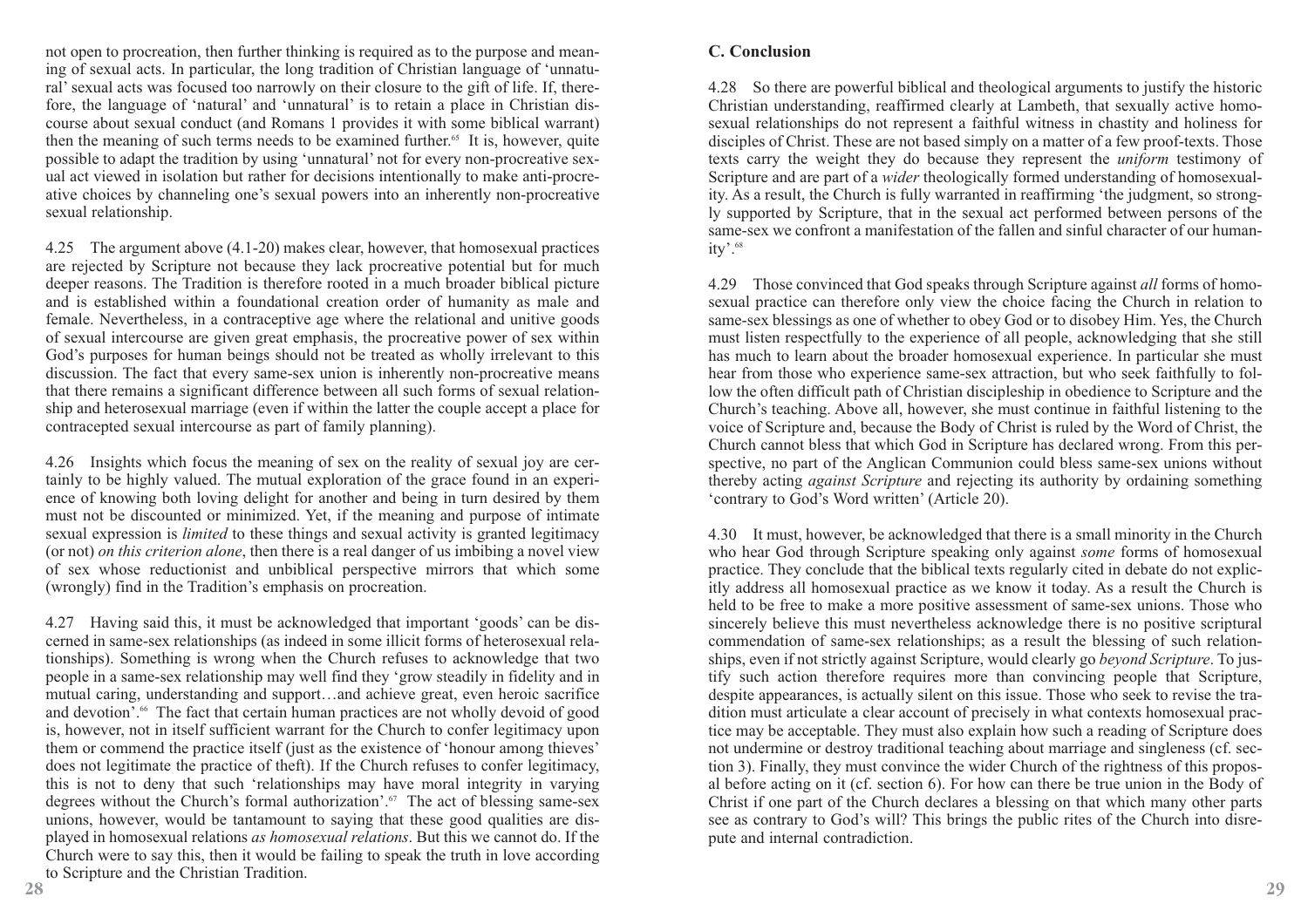4.31 In particular, revisionists must do more than caricature the traditional rejection of same-sex unions as based simply on a narrow interpretation of a few texts. No, this rejection arises from within a biblically-rooted and theologically rich account of humanity. It is because they are guided by and living within this biblical story-line that traditionalists believe they must oppose the blessing of same-sex unions as against Scripture. The theological reading of biblical teaching on homosexual practice offered in this section potentially raises some substantive concerns about the unarticulated theological presuppositions and implications of revisionist proposals. These relate to some of the central themes of biblical truth noted in our opening section (1.9) and need to be addressed in the Church's ongoing discussion of this subject. For example:

❖ Scripture's witness to human sinfulness and fallenness not only forbids any of us to set ourselves up as others' judges, it warns us that our fallen human minds stand urgently in need of divine *Revelation*. In the biblical analysis of human personality we discover that we are easily misled concerning the truth about ourselves, and our 'natural' self-knowledge must be open to God's judgment. We therefore urgently need God's wisdom and guidance to tell us the truth about ourselves as sexual beings and how to live in freedom and truth in our sexual conduct. Is it plausible to remove from our current thinking all the biblical texts that appear to speak to aspects of the homosexual experience simply because they relate this to human sin? If we leave Scripture silent in this area, how does God reveal His will to His Church concerning that which is good?

❖ Our God is a God of *Redemption* who in Christ enters the human stage to deal with that in his world which he names as evil and to rescue us from our sin. The Incarnation is, of course, in one sense a divine affirmation of humanity—but not in a *carte blanche* manner, for it leads to the cross. On the cross God goes to the fullest depths of human sin, in loving identification but also in solemn judgment. He does not 'dress the wound of his people as though it were not serious' (Jer. 8:11), but offers radical surgery going to the roots of our dis-ease in order that we may be redeemed and re-made in Christ. How does a call to bless same-sex unions avoid the danger of failing to take seriously the power of sin and the power of God's grace in human lives? Does it appear to offer life and healing while sanctioning a path that has not adequately passed through the 'fire' of the cross?

❖ If the cross calls us to die to ourselves, then the good news of the *Resurrection* assures us that this is the way to true life, putting on the 'new self which is being renewed in knowledge in the image of its Creator' (Col. 3:10). There is certainly a foretaste of this resurrection life through experiencing the acceptance of the Christian community, but at its heart there is a saving *relationship* with God Himself with implications for eternity. Moreover, although the gospel is inclusive (in that all of us are welcomed and accepted as disordered sinners by God's grace), that same gospel is given that it might also transform us. It therefore cannot welcome and accept patterns of life that fail to reflect God's good ordering of his world. God, in His grace, accepts us where we are but, through entering into relationship with us, His grace never leaves us where we are. How do revisionist proposals and the understanding of 'inclusiveness' they often embody, enable the

4.32 These major themes, drawn from the very 'warp and woof' of Scripture's story, must be taken into account by those who seek to revise the Church's teaching. It is not enough to focus simply on the passages that explicitly relate to homosexual practice. This issue interconnects with a wide range of biblical concerns. To pluck away in a supposedly small corner may in fact be to unravel the whole. Given that a revisionist understanding of homosexual practice is held only by a small minority even in the contemporary church (and certainly within the universal church), it is imperative to listen to the concerns of the majority who see this as a matter on which Scripture is in fact *not* silent but speaks clearly in a negative direction. The cumula tive case presented here in sections 3 and 4 warns the Church strongly of the dangers of going *beyond Scripture* by permitting ecclesial conferral of legitimacy upon same sex unions as an alternative to (heterosexual) marriage and (abstinent) singleness. Indeed, because of the complexities of sexuality and our total need of God's grace in this area where we are prone to confusion, to go *beyond* what Scripture teaches is, we suggest, tantamount to going *against* it.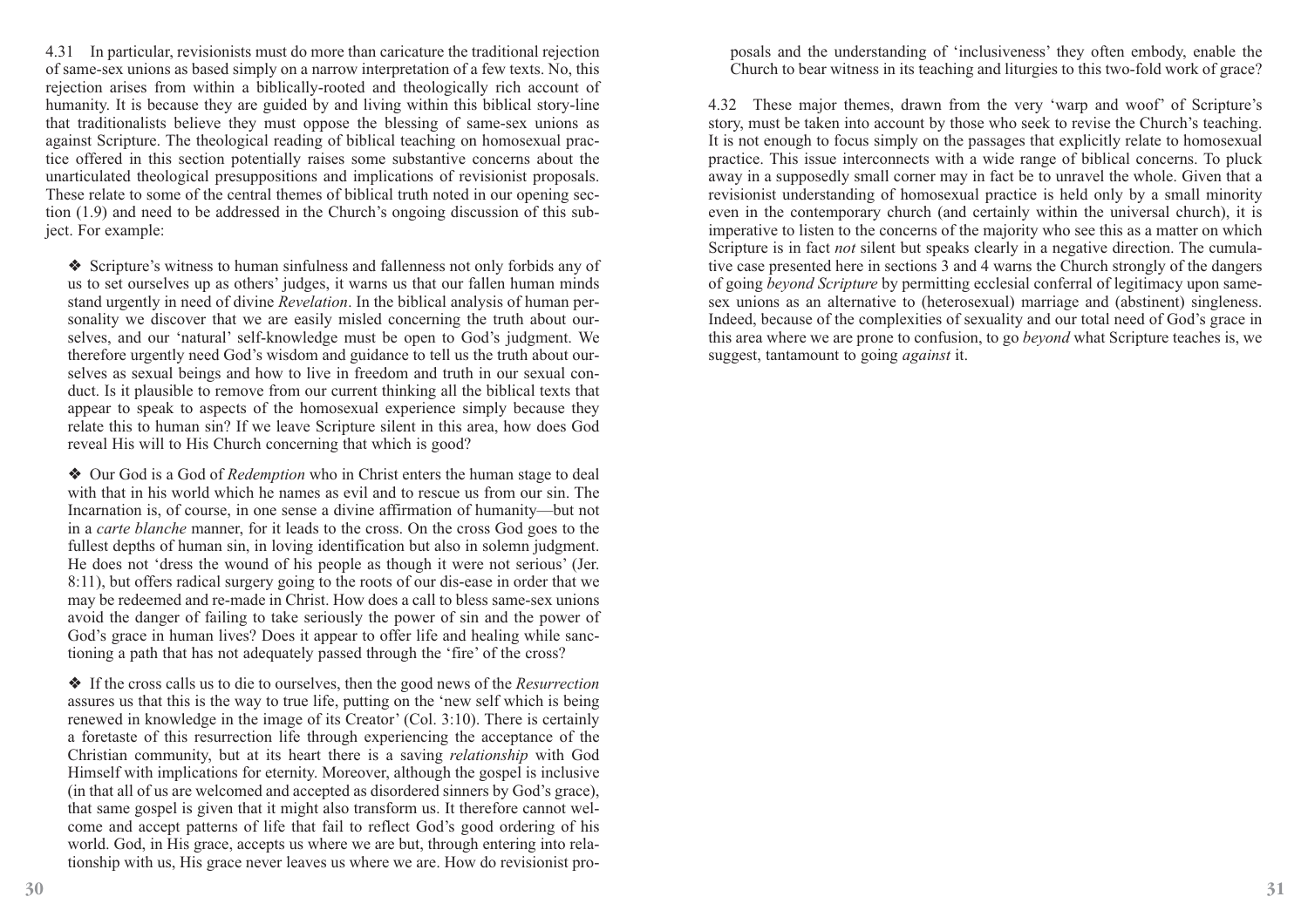# **5. EMBODYING TRUE GRACE: The pastoral response of the Church**

5.1 In the midst of these debates about scripture, theology and the Church, it is sadly too easy to lose sight of the key point. This discussion (as emphasised at the outset: 1:7) is about people. It is also about love. It is not about defending principles for their own sake, nor about preserving the Church's traditions and identity in patterns which we happen to find amenable to our personal taste. No, it is about our responding appropriately to the 'God of all grace' and bringing that undeserved grace to bear on all our lives in ways which are authentic and true. If it is about the gospel, it is because we believe that in the gospel there is a maximisation of goodness which God longs to be given over to us his creatures. Our desire is only to conserve and thereby to promote the pastoral brilliance of the gospel of Christ, 'holding out the word of life' (Phil. 2:16). Constrained by the love of Christ we understand human flourishing to be organically linked to the way we identify with the will of him in whose image we are made. We thus see God's truth in Christ as conveying his intended blessing to all people and that which alone helps us to be 'free indeed' (John 8:36).

5.2 The Church's traditional response is often charged with being pastorally disastrous. It may be very theologically correct and proper, but it fails to connect with where people really are. In the name of love it can bring exclusion or loneliness; in the name of truth it can bring guilt; in the name of hope it can bring despair and disillusionment. These are serious charges and their force is felt. Is this not why the Church needs to relax its stance? Is it really worth holding out for some supposedly higher vision of human destiny when it leaves so many out in the cold?

5.3 It is time, then, to outline the pastoral implications of the Church's traditional response. What is the Church called to be and do if this is the calling we have received? What themes are to dominate our thoughts as we counsel and guide those for whom this is a personal issue?

5.4 The predominant theme, we suggest, is that we are called, both individually and corporately, to embody God's grace. For the Church is not just the recipient of revelation. Yes, we have argued that in Scripture there is indeed a disclosure of God's revealed will, which gives us a mandate we are called to respond to with integrity. But the Church is also, as *STANDS* says, the 'bearer of Good News'. This is because in the gospel we are presented with a living and active God who not only reveals but also redeems: he speaks but he also saves; if he commands, he can '*give* what he commands'; the precepts of God are never divorced from the power of God and his gracious, active presence. For the God of Revelation, as we have noted, is mercifully also the God of Redemption, of Resurrection and Relationship. As made known through his Son, God is full, not only of *truth*, but also of *grace* (John 1:17).

5.5 The good news of God's 'amazing' grace in the gospel therefore challenges the

Church to be the community of grace. Yet 'grace' can be misunderstood or falsely portrayed. Yes, grace may be 'boundless' (in its depth) but it is not entirely shapeless, for then it would lack meaning. This is why the New Testament speaks of believers receiving God's 'grace in all its truth' (Col. 1:6). This is why our pastoral practice must first be rooted in theology and principle. Precisely because the Christian religion is essentially grace (that is, divine initiative in revelation and redemption evoking human response) the Church can only act pastorally when she has listened. The Church must order her life according to the gospel, according to God. Then, when as the Body of Christ she has truly heard the Word of Christ, she can be raised to new life and offer and express the love of Christ to the world. And what will be both her theme and her style? Simply—grace. This, we suggest, is the Body's true grace. The Church as the Body of Christ must manifest truth with grace.

5.6 All too evidently the Church often fails in this area and needs continually to be listening to those who come within her care. Nevertheless it is possible to discern four chief ways in which this grace can be embodied, enabling the Church both to act and to 'speak the truth with love' (Eph. 4:15). We can only draw out general principles here: each would need to be 'fleshed out' or embodied in different ways in different contexts. Yet, building on the words of *STANDS* (see 1.12), we can note that God's grace (as lived out by the Church and by individuals) should be identifiable through four characteristics: it is forgiving, welcoming, transforming and costly.

#### **Forgiving Grace: The Church must 'reaffirm the good news of salvation in Christ'**

5.7 Close to the gospel's heart (and central within our creeds) is the good news of forgiveness of sins granted by the God who distinguishes right from wrong and in whose sight sin is serious. This is of vital importance for all Christians, who may sometimes fall into sexual sin. The good news of salvation also needs to be heard by those who experience homosexual attraction and are often rejected, even feeling hated, if they speak of their sexual affections or identify openly as gay Christians.

5.8 Lambeth I.10 clearly affirmed that 'homosexual persons' in the Church must be assured that 'they are loved by God and that all baptized, believing and faithful persons, regardless of sexual orientation, are full members of the Body of Christ'. Sadly, our continued public arguments often drown out this gospel emphasis. Moreover, some of those upholding the Church's traditional stance are, because of their actions, not heard as heralds of *good* news. There is a challenge here for the Church to be known as the place of true grace, where forgiveness is real and tangible, where Jesus' ability to restore those who have fallen is seen and known.

5.9 Those who may identify themselves as homosexual can bear witness to the wider Church of the true nature of grace, reminding us that simply knowing what is right does not mean we can do it in our own power. Grace 'is not knowledge of the right but God's power to make us right'.<sup>69</sup> Moreover, as they themselves testify, they often need to hear this good news of God's grace in special measure, receiving the gracious affirmation of the divine Father in Jesus Christ:

There is significant agreement that gay people need to begin any thinking about their way of life by gaining a sense of their inherent value as human beings and by entering into relationships based on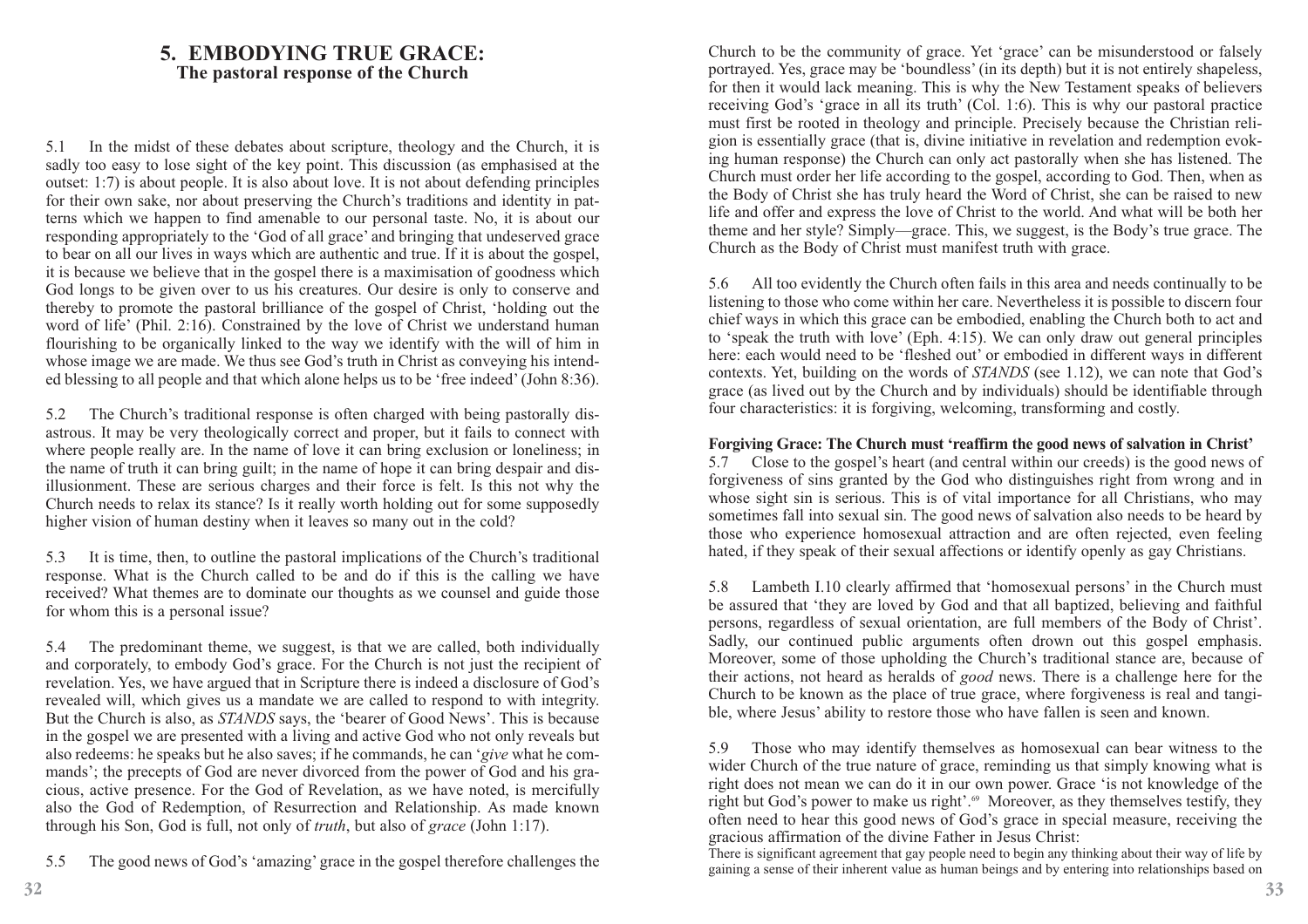unconditional acceptance...Although the way in which this is articulated varies considerably, the agreement on what a Christian would call the principle of grace is as impressive as it is generally unrecognized.<sup>70</sup>

#### **Welcoming Grace: The Church must 'give constant encouragement in following Christ not only to those who conform to one of these two vocations [marriage and singleness], but to all who seriously intend discipleship in fellowship with the body of the Church.'**

5.10 Many of those who uphold the Church's traditional stance find themselves unable to provide the necessary pastoral care for Christians who experience homosexual attraction—especially those who enter some form of special relationship with someone of the same sex. However, strong opposition to the public conferral of legitimacy on same-sex unions does not necessarily entail exclusion of all Christians who enter such unions in the sincere belief that they are an acceptable pattern of Christian discipleship. Here there is room for a generous inclusivity in the name of Christ. This is spelt out by one of the authors of *STANDS* responding to the 1991 statement *Issues in Human Sexuality* by the Church of England House of Bishops:

The Statement speaks of 'respecting the integrity' of members of the Church who 'conscientiously dissent' (*i.e*. reflectively and with careful thought) from the Church's teaching. That is to say, the Church can recognize the seriousness of the stance these members are taking, want to engage equally seriously with them, acknowledge that such an engagement may have the long-term effect of developing the tradition of Church-understanding (though nobody is in a position to say how and to what extent), all without thinking that its advocacy of the traditional view is, as such, mistaken.<sup>71</sup>

5.11 As Jesus' own ministry demonstrates, this offer of welcoming grace is a difficult tightrope to walk. It is often misunderstood and may scandalise some. Paradoxically, if the public and official stance of the Church is clear and uncompromised, this would enable a greater flexibility at the local level. Clear public principles can be married to pastoral sensitivity. So, as helpfully noted in a recent report from the UK, there is a call here to:

welcome and accept sexually active homosexual people, but to do so in the expectation that they will come in due course to see the need to change their lifestyle in accordance with biblical revelation and orthodox Church teaching.<sup>72</sup>

The Body of Christ is the place in which all of us as sinners *learn together* from God what constitutes faithful discipleship of Jesus Christ and are empowered by His Spirit to keep in step with the Spirit and be conformed to the image of God's Son. All who confess Christ as Lord need the encouragement and guidance of his people to discern and walk that path in penitence and faith, keeping God's commandments and living in love. This is not easily done on one's own: fellowship and friendship is a vital Godgiven resource that we remove from people at great cost. So, if the Church is called to be the place of generous welcome, this is precisely in order that she may offer people an ongoing and life-changing encounter with Jesus Christ, who is alive today and still welcomes people into his fellowship—what might be called his distinctive community of 'transforming inclusivity'.

#### **Transforming Grace: The Church must re-affirm the good news of 'transformation of life.'**

5.12 To speak to those in same-sex partnerships only of 'the need to change their lifestyle' risks placing an impossible burden on the fallen human will. It can seem to drown out the gospel of grace by implying some form of salvation by good works. It is vital therefore that pastoral care is also shaped by the active and transforming power of God's gracious activity in our lives. Encounter with Christ can indeed still be transforming.

5.13 It would be wrong to prescribe in advance the exact nature of this transformation for any individual, especially as it relates to matters of sexual affections. Here we have no explicit biblical teaching. However, Paul's comment ('such were some of you': 1 Cor. 6:11) at the very least expresses his pastoral intention that believers should leave behind certain activities associated with their previous non-Christian practice. Rather than being dogmatic we must rely on the wisdom of experience in developing good pastoral practice, $\frac{73}{3}$  acknowledging a great diversity of experience and perspectives. On the one hand, many are wary of offering or claiming supposed changes of 'orientation' and cite evidence that some pastoral practice in this area has resulted in significant damage to people, however well-intentioned its goal. On the other hand, there are Christians who can testify to a radical transformation in their sexual desires, moving away from homosexual attraction. This may come about through various means: the discipline of repentance; the assistance of godly ministry, counsel and encouragement; the relativisation or rejection of a homosexual identity in the light of our new identity as men and women 'in Christ'.74

5.14 The 'healing' ministry of the church, though recently brought to the fore through the charismatic movement and Christian interaction with modern psychology, is rooted in the gospel and has always been a treasured part of the Church's sacramental and spiritual life. Radical transformation of life, including sexual desires, must, therefore, never be ruled out. The gracious God we worship is not just an academic idea but a living God, covenantally involved with the life of His people with the purpose of bringing us into 'conformity with his Son' Jesus Christ (Rom. 8:29). In this present age we must affirm the active presence of God's Spirit, yet at the same time we 'groan inwardly' and await the 'redemption of our bodies' (Rom. 8:23).<sup>75</sup> Because of this eschatological tension, it may be wisest pastoral practice to focus 'transformation of life' on controlling homosexual desire and living a life of sexual abstinence—but only so long as due allowance is also given for God's active grace to bring other transformations in whatever ways He sees fit. Biblical 'hope' is realistic but, because God is a God of grace, it must not be fatally deterministic.

#### **Costly Grace: The church must 'assist all its members to a life of faithful witness in chastity and holiness'.**

5.15 As Bonhoeffer said of this costly grace:

Such grace is *costly* because it calls us to follow, and it is grace because it calls us to follow *Jesus Christ*. It is costly because it costs a man his life, and it is grace because it gives a man the only true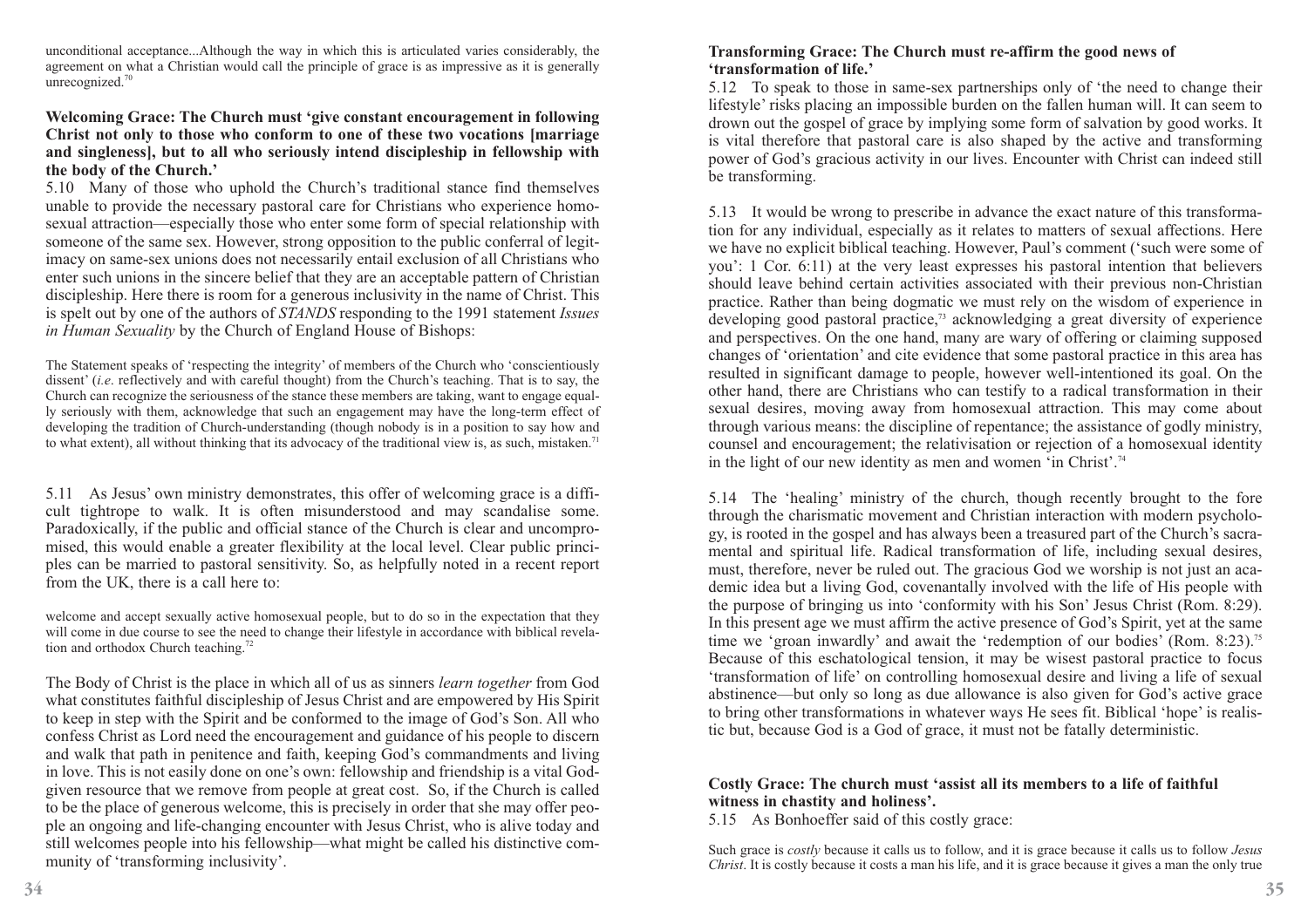life. It is costly because it condemns sin, and grace because it justifies the sinner…Costly grace confronts us as a gracious call to follow Jesus, it comes as a word of forgiveness to the broken spirit and the contrite heart. Grace is costly because it compels a man to submit to the yoke of Christ and follow him; it is grace because Jesus says: 'My yoke is easy and my burden is light'.<sup>76</sup>

Here we sense the sharp challenge of grace, as Jesus calls each of us to deny ourselves—the paradoxical route to finding our true selves. Pastoral care that is shaped by this costly grace will resist actions to legitimate same-sex unions and seek to show that, because they are in theological error, such actions by the Church do not contain within them the promised seed of freedom. Such innovations also represent a serious pastoral crisis for the wider Church, suggesting to those who experience homosexual attraction that there may be a valid alternative when the overwhelming majority of the Church denies this alternative as a way of 'chastity and holiness'.

5.16 Thus the decision to bless same-sex unions, rather than assisting a life of faithful witness and being good pastoral practice, sends out contradictory messages concerning the Christian life. It undermines faithful witness by leading Christian believers into areas of real temptation and indeed sin. Faced with a confusing array of voices from the prevailing culture, many Christian people (especially young people) struggle in the formation of their self-understanding as sexual beings and in their desire to be faithful to the call of Christ. It is therefore imperative that the Church be seen to uphold clearly the divinely given norms to which true humanity aspires.

5.17 This challenge of 'costly grace' is addressed not just to individuals but also to the Church as a community. For those who uphold the traditional view must not simply expend their energies in opposing advocates of change and emphasizing the cost of discipleship. There is a real challenge here for the worldwide Church:

The call to abstinence and chastity, rather than being a notion that is destined to pass away, is at the moment (as it was at the time of the formation of the New Testament Canon) a central point at which God is testing the fidelity of the churches. If the churches are to respond to this test in fidelity rather than disobedience they will have to alter radically the nature of their common life and discipline. [In addition to teaching about the practice of abstinence there must be] a quality of common life that both upholds this practice and offers support to individuals as they struggle with the forces both of natural desire and cultural expectation.<sup>7</sup>

This faithful life of abstinent singleness is one which wider Western culture does little or nothing to encourage. In fact, its media and celebrity figures often actively undermine this way of life. Because it is not good for us to be alone, singleness can only be a path of human flourishing when set within the context of loving community. In a mass society where we are encouraged to understand ourselves as autonomous individuals with a right to sexual relationships, the costly grace required in the community of the Church is to deny these powerful myths. In their place the Church must affirm and live the truth by supporting single Christians and displaying the positive attractiveness of the life of abstinent singleness.

5.18 Much of the Church in the West has geared itself in its practical ministry to those currently connected to the institution of marriage or within a 'nuclear' family.

As a result it has often failed to provide support to single people and those who experience same-sex attraction. This latter group has the added burden that even to talk openly about their sexual affections sadly entails the risk of being misunderstood, alienated and ostracized in many parts of the Christian Church. Unless such an environment is altered, the Church will continue to fail to assist such people in a life of faithful witness. The gospel calls us not only to live in radical discipleship but also to be communities that reflect the true and transforming inclusivity of its gracious welcome. The Church must respond in various ways, showing and offering its members and the wider world, patterns of love and structures of intimate relationship which do not involve sexual expression, for example by highlighting the significance of friendship:

Both vocations [marriage and singleness] in their different ways give equal expression to the blessing of human friendship, which is sanctified by Christ who calls us his friends (John 15:13-15; cf. Isa. 41:8) and elevated in him to become the 'fellowship of the Holy Spirit' (2 Cor. 13:14).<sup>78</sup>

5.19 The Church can also rediscover a more biblical concept of itself as the true 'family'.79 Jesus significantly taught that those who obeyed God's word belonged as true members of his new family—his 'mother, brother, and sister' (Mark 3:34); and the New Testament writers portrayed the Church as like an extended 'household' (1 Tim. 3:15). Only a few members of such households, of course, would be legitimately enjoying sexual relationships with one another, but all belonged. So the Church today, gathering together the children of the same heavenly Father, can be a place for true brotherhood and sisterhood (*cf. e.g.* 1 Tim. 5:1-2). Indeed as the place where the expressions of physical sexuality are kept within divinely ordained bounds, the Church has the potential for being a true haven for a new depth of friendship and belonging, uncluttered by the complications of sexual pressure. 'Agape' and 'philia' can flourish where 'eros' is restrained. What is shared in the Body of Christ is the love of Christ — himself in his incarnate life an embodiment of human life lived to the full without sexual activity.

#### **Conclusion**

5.20 So, in standing firm in allegiance to traditional teaching, the Church must:

❖ acknowledge and repent of her widespread failings, both past and present, in her pastoral care of those experiencing homosexual attraction;

❖ much more seriously commit herself to 'listen to the experiences of homosexual persons' (Lambeth  $I.10$ );<sup>80</sup>

❖ offer alternative patterns of pastoral support to those who experience homosexual attraction, while resisting the error of calling for formal recognition of same-sex unions.

5.21 The Early Church was called to be a new 'third race' between a restrictive Judaism and a libertine paganism. Called to share in God's mission within our global village, the Church today also has a distinctive call. She must have a public identity in contrast to Islam on the one side and liberal secularism or post-modern polytheism on the other. She must be the place which embodies the joining together of true authority and true liberty, held together in creative tension. Such an identity can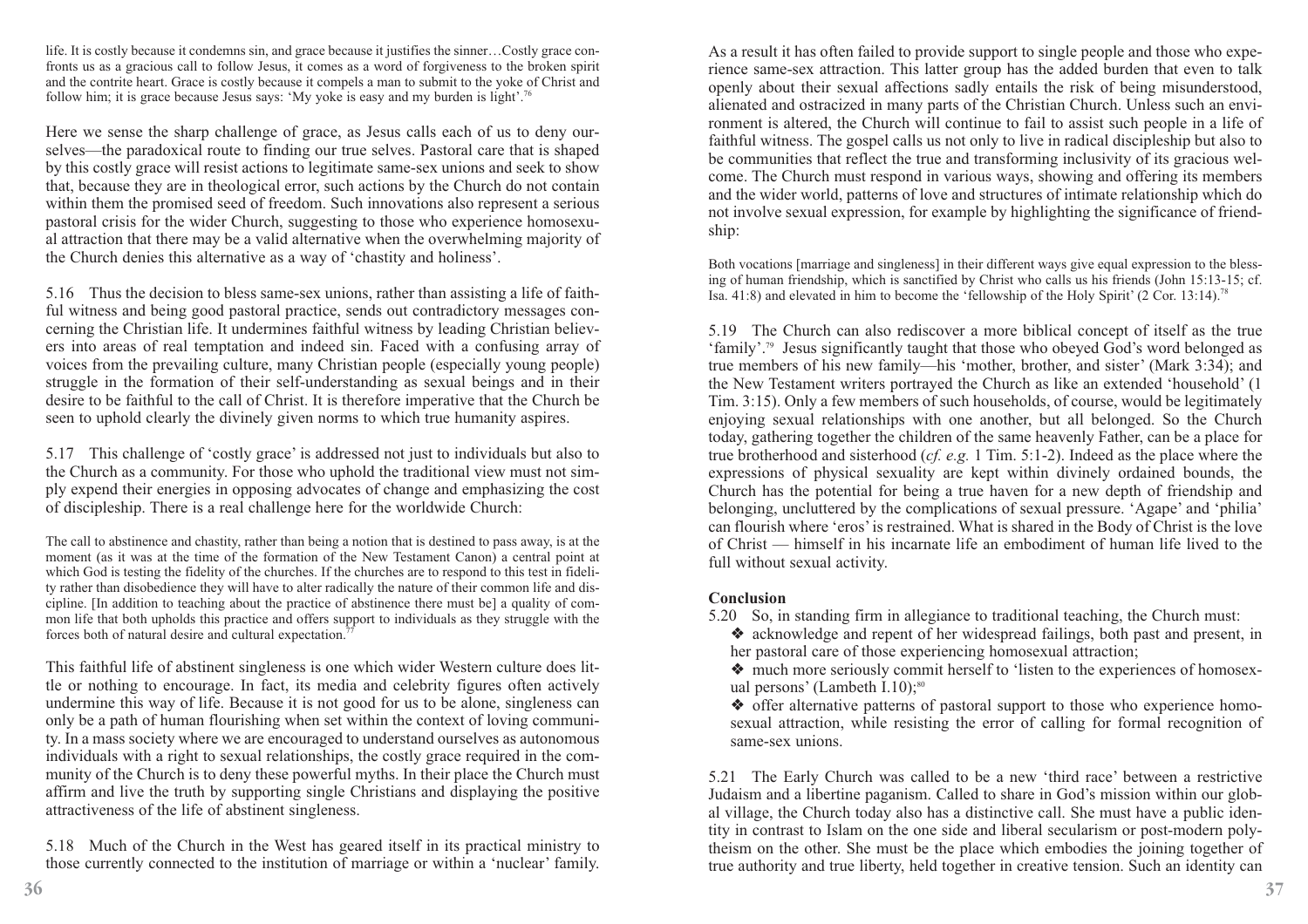only be conserved if the Church is continually being reshaped by the gospel of God's true grace. In all her pastoral practice, therefore, she must manifest both truth and grace by being the unlikely meeting-point for divine command and divine mercy themselves brought together supremely in the life and death of Jesus our Lord.

5.22 This, we suggest, is an authentically Christian and truly pastoral response to our situation. Those who propose an alternative response may assert that it is merely 'traditional' and outdated, that it is often poorly executed by the Church, or is simply inadequate. But in what precise ways is it inadequate as an account of the Church's calling and vocation? For the test of an adequately *Christian* response is not only its capacity to offer short-term peace and comfort. It is also fundamentally a matter of whether the response coheres with the gospel, which itself is the truth and the true source of all comfort—both for this life and the next. And we discover at the heart of this gospel a Jesus who is not simply one who extends welcome, but is also the one who dies, is raised and breathes his Spirit on us. Paul in Romans can expound the gospel of God's grace in terms which are similar to those outlined above: it is simultaneously forgiving (Rom. 3-5), costly (Rom. 6-7), transforming (Rom. 8) and welcoming (Rom. 15). This is the pastoral shape of the gospel.

# **6. BEING TOGETHER THE BODY OF CHRIST: Political Issues facing the Church**

6.1 Sadly, the Church's difficult struggle to fulfill her pastoral responsibilities and embody the true grace of God in the gospel, currently takes place within continued political dispute about the public teaching, witness and life of the Church. As a result, individual pastoral decisions by clergy and bishops often have political meanings read into them (especially when they are thought to show pastoral misjudgment or insensitivity) even if such meanings were not intended. If proper pastoral care is to be offered in the context of learning the mind of Christ, serious engagement with the political issues that currently threaten the unity of the Anglican Communion is urgently required.

#### **The Challenges of the Present**

6.2 As in its pastoral care, so in its deliberation about its common life and witness, the Church must develop an ecclesial politics shaped by the gospel and not by the world's political processes. In the Anglican Communion we must heed Paul's warning to the Galatians: 'If you keep on biting and devouring each other, watch out or you will be destroyed by each other' (Gal. 5:15). The Body of Christ in all its life, especially when facing disagreement and conflict, needs to be shaped by the call of God in the gospel. The Church must show herself to be comprised of those who have crucified the flesh with its passions and desires (including sexual immorality but also discord, selfish ambition, dissensions and factions) by keeping 'in step with the Spirit' and revealing the 'fruit of the Spirit' in her corporate life. As a worldwide communion it is essential that there are structures in place to encourage and assist us in this task as we 'make every effort to keep the unity of the Spirit through the bond of peace' (Eph. 4:3).

6.3 The issue of homosexuality and the blessing of same-sex unions currently threatens to divide the Anglican Communion at every level and in every direction: individual believers depart from congregations because of their unhappiness with the Church's perceived stance; conservative parishes reject their bishops as 'false teachers'; meanwhile revisionist clergy offer unauthorized services of same-sex blessing, revisionist dioceses act unilaterally to institute such blessings, and provinces disregard the mind of the Church as expressed at Lambeth. Given Anglicanism's relative lack of respected structures for consultation, for collective action and corporate discipline, the threat of serious fragmentation is alarmingly real—especially as we approach ECUSA's 2003 General Convention. The possibility of rupture is imminent.

6.4 Although the focus here is on Anglicanism, as we seek to maintain the sacramental unity of our Communion it is vital not to lose sight of the sad history of division within Christ's Body. As Anglican dioceses and provinces consider following 'local options', the effects of this action on ecumenical work to overcome past divisions must not be forgotten. The views of the Roman Catholic and Orthodox churches (as well as most Protestant denominations) explain why Archbishop Carey was right to describe the New Westminster decision to bless same-sex unions as 'ecumenically embarrassing'.<sup>81</sup>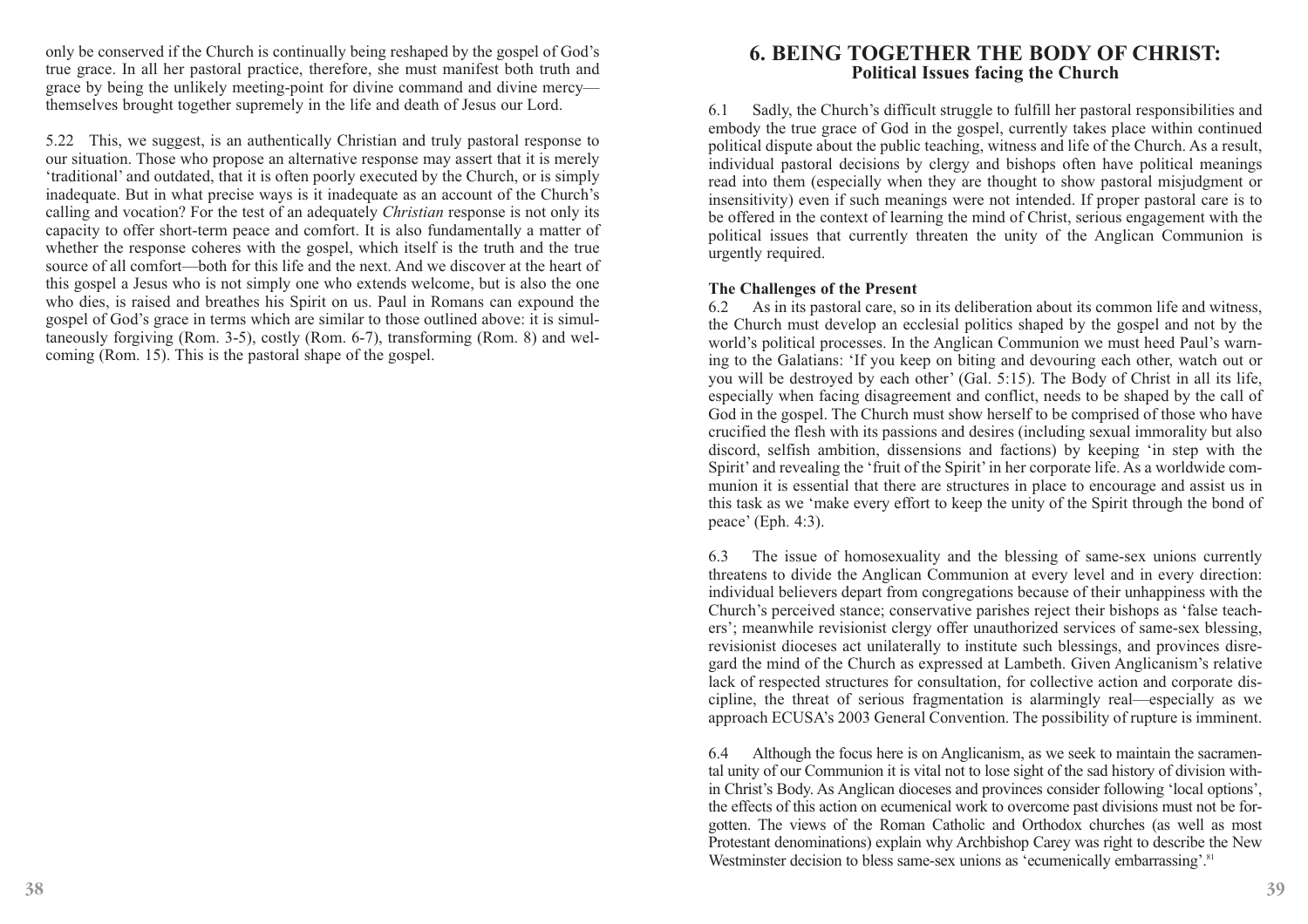6.5 At all levels there has also developed a political, campaigning spirit in many Christians. On all sides of the debate, 'a practical question not without importance in its own right' is 'in danger of being over-freighted with symbolic resonances'. There is a danger that sex (and our response to it) has become an idol, drawing us away from worshipping the triune God and making him known through the gospel of Jesus Christ and 'him crucified'. In the words of *STANDS*: 'That the issue should have become so highly dramatized calls for repentance on the part of all members of the Church; it suggests that the gospel has not been directing the acts, words and thoughts of Christians on this subject'.

6.6 At the international level of the Anglican Communion, this problem is exaggerated by the current lack or weakness of recognized structures of authority and instruments of unity. There is an urgent need to agree processes and recognize bodies which can develop and declare a common mind when the unity of the communion is threatened. The 1998 Lambeth Conference noted 'the need to strengthen mutual accountability and interdependence among the Provinces of the Anglican Communion'. It therefore reaffirmed a 1988 Lambeth resolution which encouraged 'a more collegial role for the Primates' Meeting under the presidency of the Archbishop of Canterbury, so that the Primates' Meeting is able to exercise an enhanced responsibility in offering guidance on doctrinal, moral and pastoral matters'. This was supplemented by a request for the Primates' Meeting to include in its responsibilities 'intervention in cases of exceptional emergency' and the 'giving of guidelines on the limits of Anglican diversity in submission to the sovereign authority of Holy Scripture and in loyalty to our Anglican tradition and formularies' (Resolution III.6).

#### **Wisdom from the Past: a way forward?**

6.7 The preceding analysis has explained why the overwhelming majority of the Anglican Communion believes the institution of same-sex unions cannot be considered a matter of indifference. Instead they would see the institution of these ceremonies as theologically erroneous and 'contrary to God's Word written' (Article 20). They see the Church as living under the authority of this Word and fear there can only be confusions and fractures if some in the Church seek to alter or remove this foundational tenet at the root of Anglican identity and mission. In seeking to discern how to proceed in such a situation, therefore, we must return to Anglican tradition and to Reformation principles in order to understand how the catholic church which confesses itself to be *ecclesia reformata semper reformanda* must move forward when further reform is being urged upon it by some of its members.

6.8 With quite remarkable relevance, Article 34 ('Of the Traditions of the Church') in the Thirty Nine Articles of Religion addresses the situation when innovation is being considered. Although elements are clearly rooted in its historical context, it contains much wisdom for our current situation in relation to the proposed ceremonies for the blessing of same-sex unions (especially where appeal is often made to the possibility of 'local options'):

It is not necessary that Traditions and Ceremonies be in all places one, or utterly like; for at all times they have been diverse, and may be changed according to the diversities of countries, times, and men's manners, so that nothing be ordained against God's Word. Whosoever through his private judgment, willing and purposely, doth openly break the traditions and ceremonies of the Church, which be not repugnant to the Word of God, and be ordained and approved by common authority, ought to be rebuked openly (that others may fear to do the like), as he that offendeth against the common order of the Church, and hurteth the authority of the Magistrate, and woundeth the consciences of the weak brethren.

6.9 The current traditions and ceremonies of the Church (in relation to the right ordering of our sexual desires and relationships) have been subjected to various critiques but they certainly have not been shown to be 'repugnant to the Word of God'. On the contrary, the overwhelming majority of Anglicans believe that it is the proposal to bless same-sex unions which would be ordaining something against God's Word. Following this Article, therefore, there is a need for some system of 'open rebuke' to be established within the Anglican Communion in order to address a situation where Church traditions and ceremonies are being openly broken by some within the Church.

6.10 Advocates of same-sex unions, however, will insist that 'the Church hath power to decree rites or ceremonies' (Article 20). Granted—but if they do so, then they must also give due respect to the Anglican understanding of *how this should be done*. This is authoritatively expressed at the end of Article 34:

Every particular or national Church hath authority to ordain, change, and abolish, ceremonies or rites of the Church ordained only by man's authority, so that all things be done to edifying.

Here there are three political challenges to those churches in communion with the see of Canterbury:

❖ **A.** The *locus of authority* to ordain or change ceremonies: this is said to lie with 'particular or *national*' churches. Although there is room for debate as to what the contemporary geographical equivalent of this shared common life would be, a strong case can be made that it should be represented by the Anglican Communion as a whole. Certainly, any decision at a diocesan level (such as in New Westminster or Kansas) amounts to a break in historic Anglican polity.

❖ **B.** The *limits to the rites* which the Church has authority to change: these are specified as those 'ordained only by man's authority'. The universal witness of Scripture and Christian tradition, however, is that marriage between a man and a woman is ordained by *divine* authority in creation and revelation. The majority of the Communion views any rites to bless same-sex unions as effectively undermining this divinely ordained institution (see 3.23) and thus see same-sex unions as 'ordained against God's Word'.

❖ **C.** The *purpose of changing rites*: any change must be done (echoing Paul's counsel in 1 Cor. 12-14) 'to edifying'. In the current situation the proposed changes are evidently not building up the one, holy, catholic and apostolic Church. On the contrary, we have argued that they pose a significant challenge to the gospel, identity and mission of the Church: they threaten to divide the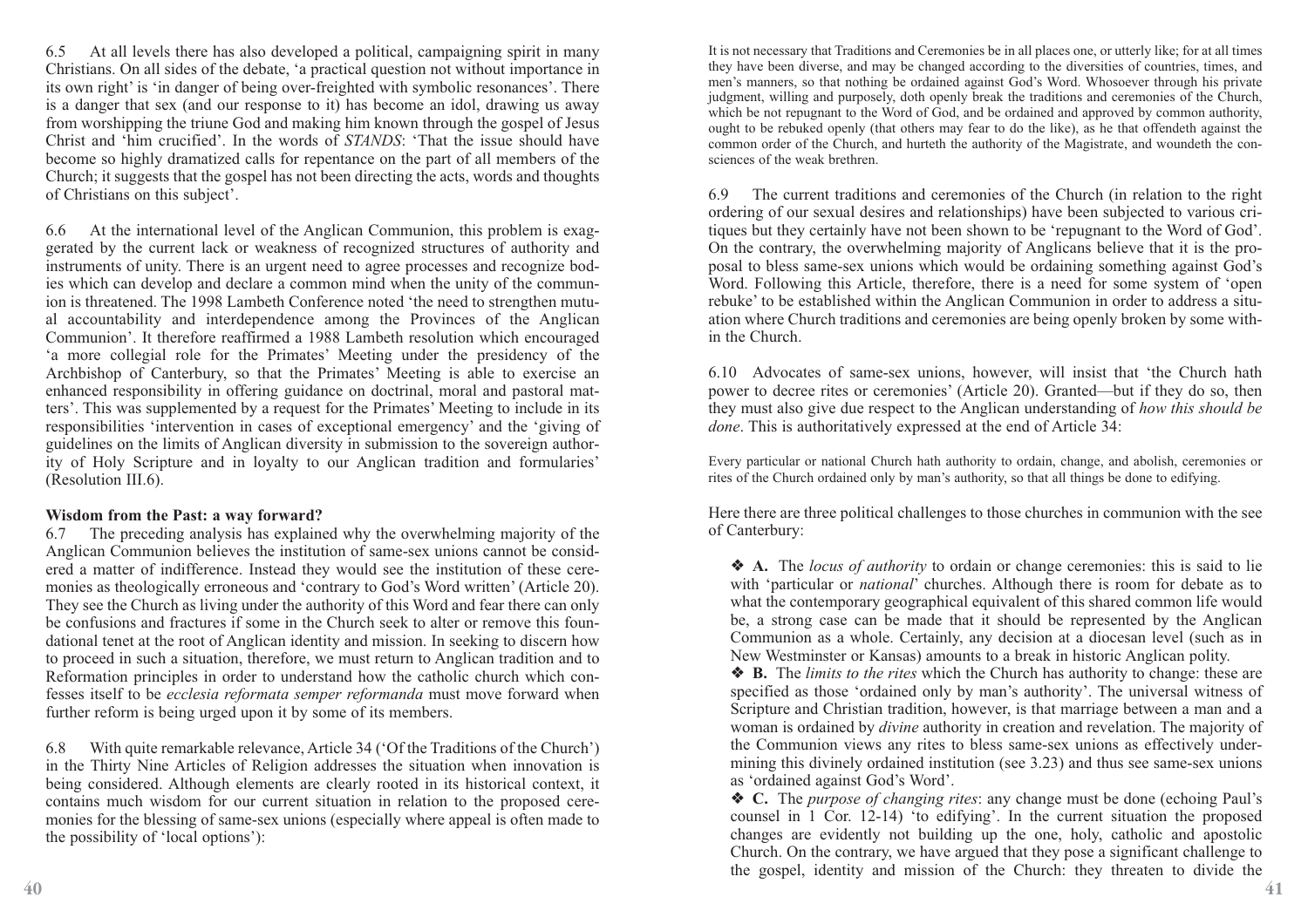Anglican Communion in its witness, they damage moves towards greater unity with other Christians, and seriously handicap and compromise the church's mission in many parts of the world.

6.11 In the light of this traditional procedure for changing or ordaining ceremonies within Anglican polity, Point 'A' demands that any decision to bless same-sex unions at a diocesan level must be subject to some form of rebuke and disciplinary action. Where the province refuses to take such action against a diocese, it is understandable (even if highly regrettable) that parishes may look to other Primates elsewhere, with whom they are in communion, to provide them with episcopal oversight. In an age of rapid communication and transportation the failure of national churches to adhere to the Anglican Tradition when there is innovation can only lead to the erosion or even destruction of the idea of territorial sovereignty within the Church.

6.12 Should a national church determine that it wished to ordain a rite of blessing for same-sex unions it would have authority to do so under Article 34 *only*

a) if it had shown this not to be 'against God's Word' and

b) it had shown this *to the satisfaction of the other representative members of the Anglican Communion.*

This latter point is vital: any decision as to whether the innovation was 'biblical' should have the consent of others. Thus any national church proposing change would need to respond to the many biblical and theological issues raised above in relation to marriage, singleness and homosexuality. It would need to do so in a way which adequately convinced the other national churches within the Communion that the proposal was not against God's Word.82 Mere appeals to the need for pastoral inclusivity would be quite insufficient. The Anglican Church owes her life to God and so must live out her life, being rooted in and driven by *theo-logia*, not by fashion or cultural conformity. Moreover, if it sought to respect traditional Anglican formularies and polity, any national church would also need to demonstrate that its actions were in keeping with the strictures of Article 34 noted in Points 'B' and 'C' above: in other words, that it did not undermine marriage as a divine ordinance and was being done in a way that truly edified the global Church. Can this honestly be done?

#### **Conventions, Conferences and Canterbury**

6.13 In reaching such decisions, national churches (including ECUSA) are often bound explicitly by their own constitutions to recognise that they are members of the Anglican Communion and that they have no power to make decisions contrary to the mind of the wider Communion.<sup>83</sup> This legally requires them to recognize the conciliar structures of that Communion before introducing disputed innovation in doctrine, discipline or worship. Their own constitutions therefore place a brake on their freedom to develop local options. At present it is the Lambeth Conference that has the moral (if not strictly legislative) authority within the Communion. It is this authority that must be recognised in national decisions and which must be the final arbiter of whether what is being proposed by a national church is in keeping with or contrary to God's Word. In relation to the question of blessing of same-sex unions this is focused on Resolution I.10 at Lambeth 1998 which clearly rejects such innovation. It

is not as though the wider Communion has not yet been consulted or has been unable to reach a considered opinion on the issue. No, it has expressed its mind—and not by a marginal majority. A decision and a choice has already been made. Lambeth has also repeatedly called for the strengthening of mutual accountability and interdependence and has proposed the Primates' Meeting as the instrument for this. The authority of this meeting therefore also needs to be recognized by the national churches.

6.14 If any province or national church rejects the moral authority of Lambeth 1998 and establishes the blessing of same-sex unions, other Anglican provinces would be acting faithfully within the Tradition if they declared such an action as 'schismatic'. This would be even more justified if innovation occurred without clearly providing the necessary theological justification (6.10-12) or appropriate discussion with the on-going instruments of unity (6.13). Other provinces would then have the right both to withhold communion and to ask whether indeed the church in that province should be entitled to label itself as 'Anglican'. Is this not an act which effectively establishes a new church, with some liturgical affinities to historic and worldwide Anglicanism but essentially and theologically at odds with it? Regrettably for the revisionists, the Anglican Church through its missionary endeavour has become a global Church.That wider Church now has the moral justification for questioning the orthodoxy of its 'mother provinces' and refusing to allow the treasured currency of 'Anglicanism' to be debased in this way. With the rise of Internet technology and jet travel 'global' Anglicanism is no longer a theory but a practical reality that needs coherence to survive.

6.15 At that point a knife-edge decision would also face the Archbishop of Canterbury. He would need to state whether or not such a province could remain in communion with him and hence be part of the Anglican Communion. In making such a decision due weight would have to be given to the mind of the Communion as a whole (which has been clearly stated in Lambeth I.10 and which is opposed to such blessings). It would not be an easy choice. On the one hand, to withhold communion would place the innovating province for a season outside the Anglican fold: but what would that mean in practice–a refusal to invite its bishops to future Lambeth conferences if they have flagrantly disregarded its past resolutions? On the other hand, to accept and affirm the innovation would be an 'executive action' contradicting Lambeth and would place dissenting 'traditional' bishops and parishes in a twilight zone, somehow out of communion with Canterbury (and so almost certainly seeking alternative episcopal or primatial oversight elsewhere within the Communion). A third option would be for Canterbury somehow to remain in communion with *both* the innovating province and the dissenting 'traditionalists' (though these two groups would not be in communion with one another). In both the second and third options the inevitable result is that Anglicanism would shift from being an integrated Communion to being a fragmented 'federation' with various members of the family being out of communion with each other. Sociologically we would move from being 'brothers and sisters' to being 'cousins'. This 'decentralized' model might be attractive to some (permitting perhaps, for example, various 'continuing Anglican' churches to rejoin the Anglican fold as long-lost cousins), but the ramifications 'on the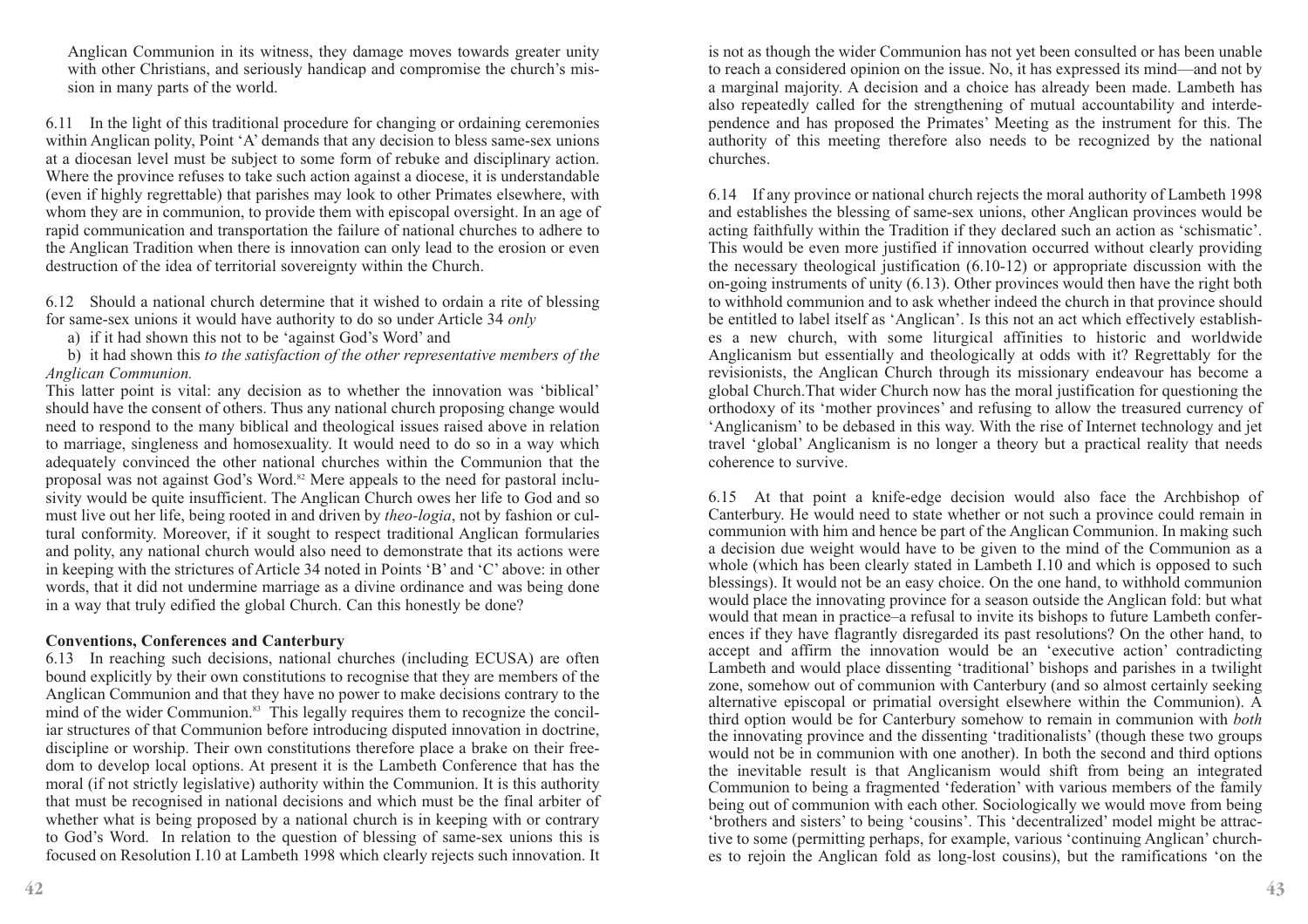ground' would be confusing in the extreme—with geographical boundaries broken down and with dioceses and parishes opting in to 'rival' Anglicanisms (held together by a notional link to Canterbury, itself the meeting point for unreconciled opposites).

6.16 In the face of these bewildering scenarios, we can more readily understand why the previous Archbishop of Canterbury warned that this issue could bring the Communion to 'breaking point'. Similarly, the new Archbishop of Canterbury recognised that 'any individual diocese or even province that officially overturns or repudiates this resolution [Resolution I.10] poses a substantial problem for the sacramental unity of the Communion'.<sup>84</sup> For that precious unity is what is now in jeopardy. It may be that the treasured catholicity of the Church is indeed here being stretched to breaking-point. Is the Church being confronted here with a boundary beyond which she cannot go without engendering internal incoherence and leading to her eventual self-disintegration?

6.17 Faced with such impossible choices, a request for wider consultation is very likely. It would be wrong for such a decision to be left solely to the Archbishop of Canterbury. Yet at present the recognized and authoritative mechanisms whereby Canterbury can consult with the wider Communion are weak or non-existent. The proposals of *To Mend the Net* (commended to the Inter-Anglican Theological and Doctrinal Commission working on Communion by Archbishop Carey) provide some promising means of strengthening those mechanisms already in place. They offer a way forward (based on Lambeth III.6) with a number of specific and concrete proposals (for example, that the Primate of any innovating province would no longer be invited to the Primates' Meeting).<sup>85</sup> Yet these proposals also highlight the current institutional weakness at the heart of the Communion and demonstrate the need for a clear and agreed institutional framework to deal with the situation that would arise if a province should decide to bless same-sex unions.

#### **A moratorium?**

6.18 In these circumstances, given both the lack of agreed procedures at the Communion level and the need for a period of stability under a new Archbishop of Canterbury, it would be preferable if within the Communion as a whole a moratorium could be placed on actions in this area which seek to alter the traditional public teaching and practice of the Christian Church. That traditional teaching must be upheld, even if at the same time some room is allowed for the protection of private conscience and the use of pastoral discretion which does not create public scandal.<sup>86</sup>

6.19 This commitment to the Lambeth 1998 decision and a moratorium on actions opposed to it should remain in force at least until there are agreed procedures by which the Communion can respond to innovation in this area. These procedures would likely require a future Lambeth Conference (or some similarly representative body) to conclude that such actions are not 'against God's Word', thereby giving permission to provinces to proceed as they believe right in their own setting. If instead unilateral action is taken in this area before the Communion as a whole gives its consent, then almost inevitably this will rupture the overall unity of the Anglican

Communion. This will have serious consequences, because this unity is 'essential to the overall effectiveness of the Church's mission to bring the gospel of Christ to all people' (Lambeth 1998, III.2). Is it right to threaten that mission?

6.20 A greater clarity concerning Anglican institutional decision-making might prevent anarchy and division. Nevertheless, in relation to the substantive issue, any structures which are truly representative of global Anglicanism, are most unlikely to act in a way favourable to revisionists. All the evidence is that the overwhelming majority of Anglicans will continue to see the blessing of homosexual practice as 'incompatible with Scripture' and refuse to condone any public recognition of samesex unions by the Church. Even were there to be a continued war of attrition between competing views, it is highly unlikely that Lambeth 2008 will significantly alter the considered and overwhelming judgment of Lambeth 1998 on this issue. Instead, these significant words of Wolfhart Pannenberg would appear to sum up powerfully the clear and continuing consensus of Anglicans worldwide:

Here lies the boundary of a Christian Church that knows itself to be bound by the authority of Scripture. Those who urge the church to change the norm of its teaching on this matter must know that they are promoting schism. If a church were to let itself be pushed to the point where it ceased to treat homosexual activity as a departure from the biblical norm, and recognized homosexual unions as a personal partnership of love equivalent to marriage, such a church would stand no longer on biblical ground but against the unequivocal witness of Scripture. A church that took this step would cease to be the one, holy, catholic, and apostolic church. <sup>87</sup>

#### **Final conclusions**

6.21 In these circumstances, in which the question is now seriously raised as to whether the Anglican Communion can hold together, it is right to stress (as several have done) that we will only hold together if we rediscover a deeper commitment to Christ and also a new joy in being part of his Body. Those new energies of fresh commitment will only be released among us, however, if the Body has the will to acknowledge that God has set boundaries beyond which it cannot go if it is to remain faithful. The Communion must demonstrate that there is a distinctive identity in being 'Anglican', which is not simply synonymous with charitable inclusivity—an identity defined by core beliefs, rooted in the gospel, to which we adhere with both conviction and grace as we engage in mission.

6.22 Currently, the Body's life and health is challenged by having so much of her energy being consumed in engaging with this ever-present question—raised not by the gospel but by our sexualized culture. What new possibilities for the Church's mission might emerge if our identity, rooted positively in the gospel, could be more securely established? People are attracted to Jesus Christ for a whole variety of reasons – not only his compassion but also his courage and character. Amongst those currently outside the fellowship of the Church, for every person who might be attracted to the Church were it to pursue a revisionist agenda, there may be many more who are instinctively disillusioned by such an approach and who ask if this is really the Church of Jesus Christ? It is therefore unwise for any part of the Anglican Church to be so driven by its perception of its context that it prioritizes its pastoral call over its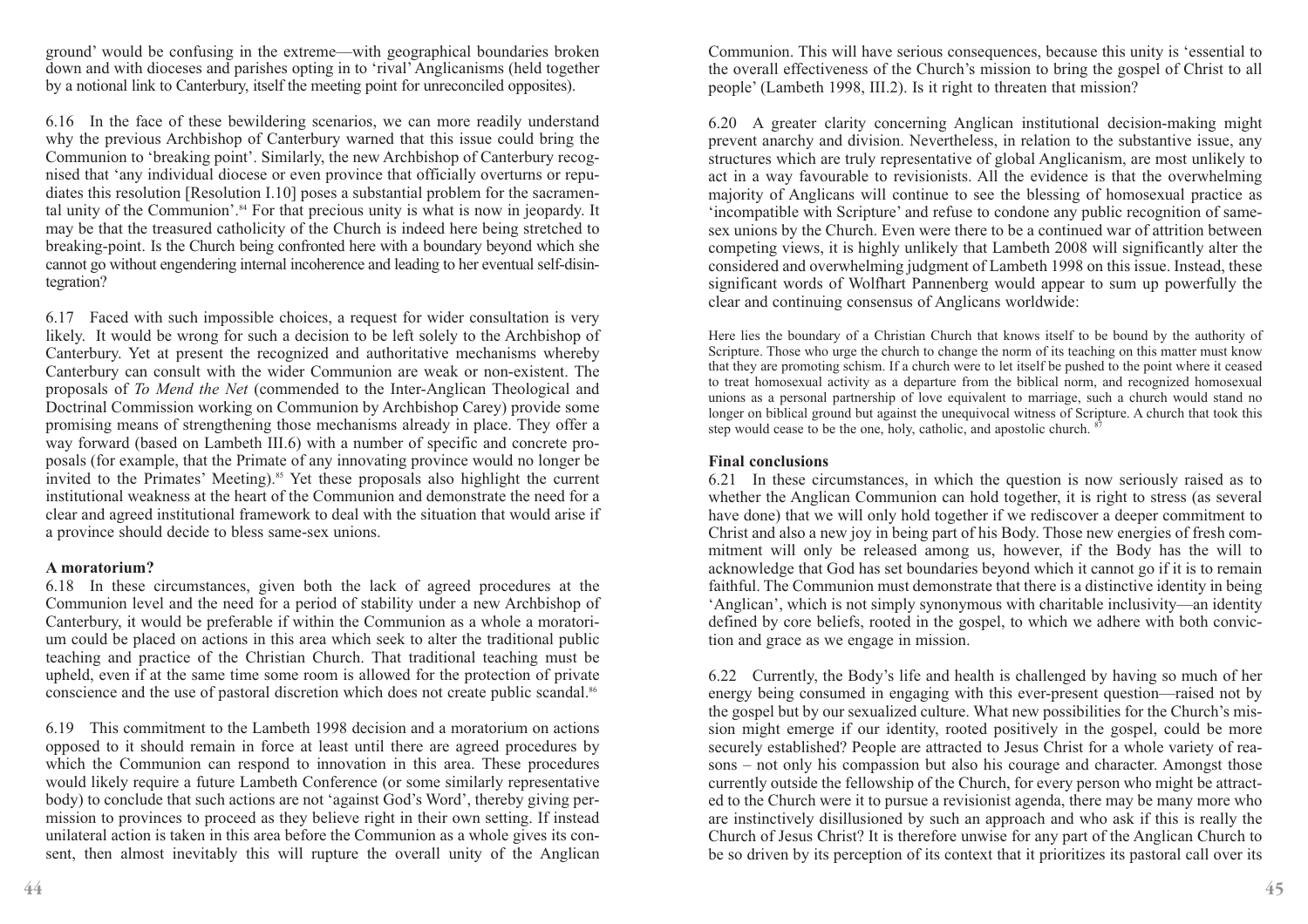commitment to the worldwide Church and its missionary calling, appearing to surrender theological principle to pastoral expediency. Individual needs are vitally important but the Church has a corporate dimension which must be preserved and also a calling to be 'salt and light' by bearing faithful witness to Jesus within society.

6.23 In conclusion, we note that much of our discussion has revolved around the issues of boundaries. By nature none of us like boundaries: from within they seem inhibiting and restrictive, from outside they may seem cruelly exclusive. But, in stark contrast to its neighbours, the Judaeo-Christian tradition confesses faith in the transcendent God who in creation established order, limits and boundaries out of chaos and whose work of redemption now brings form out of the chaos produced by our sin. God's grace is boundless in its depth and welcomes all; but the work of grace in creation and recreation also ordains boundaries which we must recognise and respect. 'For the grace of God that brings salvation has appeared to all. It teaches us to say "No"'(Titus 2:11-12). The Church, inspired by God's grace and itself shaped by God's Word, has always known that matter needs form and definition, that power needs restraining, that freedom needs frameworks. In our current social context, she need not be embarrassed to proclaim that individuals require corporate constraints, that human flourishing flows not from selfish autonomy but from relational commitment, and in particular that our sexual powers and energies need channelling and mastery. To 'grasp beyond ordained boundaries' may initially speak of freedom but in the end destroys that freedom. No, we need boundaries, both as individual persons and also in our corporate life. As embodied persons we need identities that free us to give ourselves to those who are 'other'. As the Body of Christ, both as a spiritual body and as a body politic, we need to embrace our God-given identity (the 'new humanity being renewed in the image of its Creator': Col. 3:10). This identity, though embracing diversity within it and being open and welcoming to all, also has boundaries. These positively define us and enable us to influence the world and to be identified within it, being truly 'in the world but not of it'.

6.24 For many the issue of officially blessing same-sex unions is precisely a boundary issue. Confusion here massively affects our identities both as sexual beings and as a public body. For, as Paul so insightfully grasped right at the outset, what we do with our bodies is not immaterial but truly affects the Body of Christ. The union of physical bodies can affect the union of the ecclesial Body. Something which seems so small and immaterial can evidently have an explosive effect. Policy about sexual behaviour is not just a private matter. The Christian community has an interest in what Christians decide about sex and all believers have responsibility to the whole Body. Our prayer, therefore, is that the Body of Christ, listening to the voice of Christ, may rise up with new strength and purpose to show forth the light of Christ in all its grace and truth.

*May the Grace of our Lord Jesus Christ, and the love of God and the fellowship of the Holy Spirit be with us all evermore. Amen*

# **7. SUMMARY**

7.1 The issue of the Church's response to homosexuality, and in particular whether it may recognise and bless same-sex unions, threatens to divide Anglican churches in the West and fracture the whole Anglican Communion. The overwhelming majority of the Communion stands opposed to changes in the Church's traditional teaching and practice. This was reaffirmed at the 1998 Lambeth Conference, where it was agreed that: 'in view of the teaching of Scripture' the church 'upholds faithfulness in marriage between a man and a woman in lifelong union, and believes that abstinence is right for those who are not called to marriage'. The bishops therefore clearly stated that they 'cannot advise the legitimising or blessing of same-sex unions'.

7.2 This paper explains and defends this classic Christian understanding through dialogue with some of those who wish to revise the Church's teaching. In the light of its conclusions it explores their pastoral implications (section 5) and the political issues (section 6) raised by challenges to the Church's teaching in parts of the Anglican Communion. Too often the Anglican debate has been reduced either to political slogans about rights and inclusivity or to naïve quoting of selective biblical texts. This paper seeks instead to focus on the truth about God and human beings which we learn through God's self-revelation to us in Jesus Christ and the biblical witness to him.

7.3 It therefore presents a theological case, rooted in Scripture and the gospel of God's grace, which draws both on the wisdom of the Christian tradition and also on the best of human insight into sexuality and our contemporary cultural context. It aims to strengthen the advocates of traditional teaching while enabling them better to understand some of the cultural context and pastoral rationale of those pressing for change.

7.4 It is also hoped that those unconvinced by the traditional teaching may see some of the depth of wisdom contained within that teaching. In particular, this paper highlights that there are significant extra issues raised (both theological and ecclesiological) when part of the Church does not just permit conscientious dissent by some of her members but publicly alters her teaching by conferring legitimacy on same-sex unions as a chaste and holy vocation in addition to marriage and singleness.

7.5 As a result it is to be hoped that it will strengthen the Church's unity through facilitating charitable dialogue and mutual listening within a Communion firmly committed to upholding orthodox, biblical sexual morality in its public teaching and ceremonies and its pastoral practice.

# 7.6 Summary of Section 2:

Although the phenomenon of same-sex erotic love and homosexual practice is found across the whole Communion, the desire to recognise same-sex unions arises in the Western context. This desire often reflects a strong and genuine commitment to the pastoral and missionary task of the Church. Those calling for change, however, can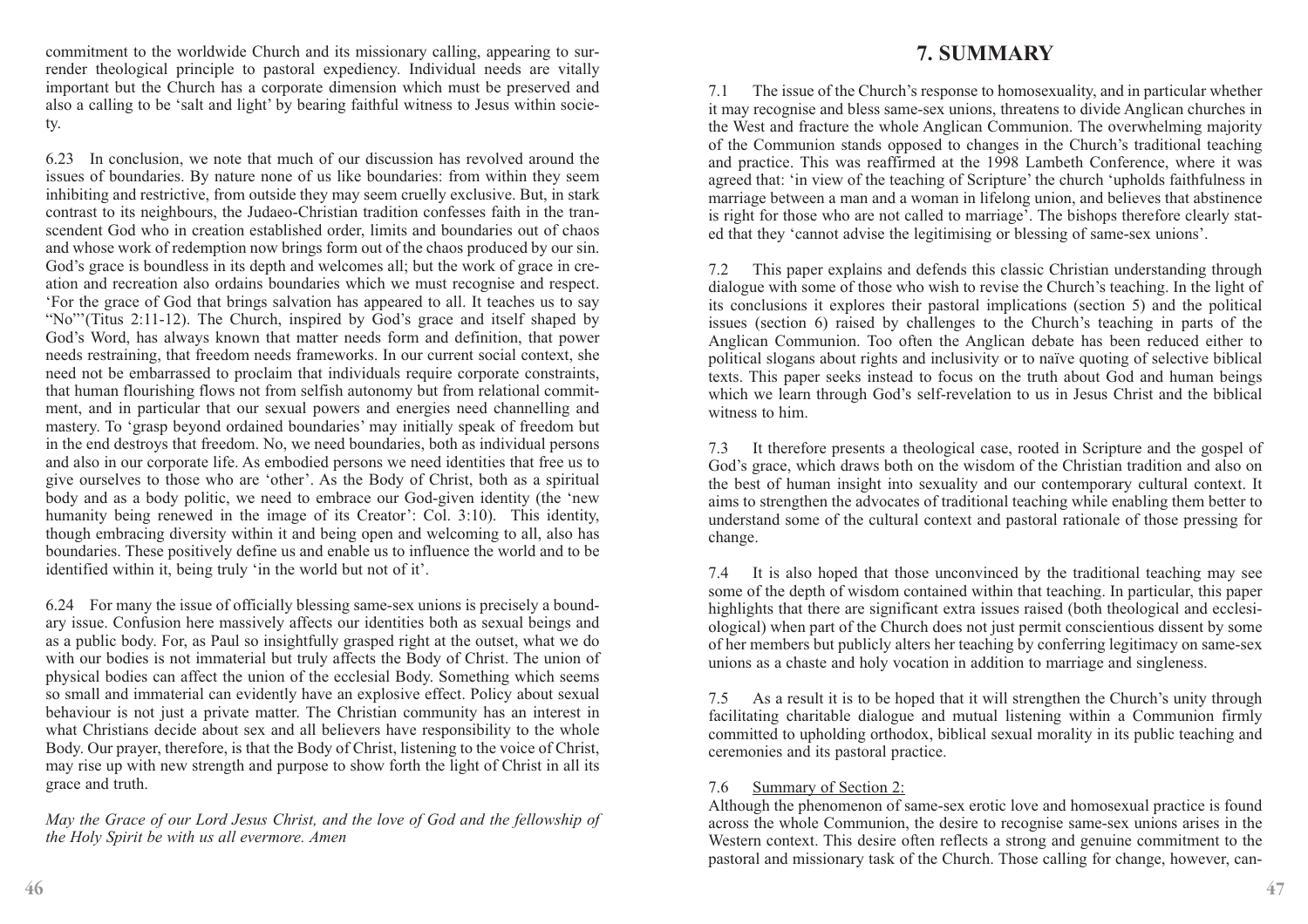not be driven purely by pragmatism but must be much clearer as to their proposed alternative and its theological basis. They also need to hear the critique and questions of many fellow Christians around the world: what are the implications of these changes for their own faithful witness? And, is there here a corruption of the Church's biblical teaching by an imperialist, consumerist and highly sexualised culture?

## 7.7 Summary of Section 3:

Opposition to the legitimation of same-sex unions is rooted deeply within Scripture and Christian theology. It derives from a biblical understanding of the goodness of two things: the fact that human beings are created in the image of God as male and female and the created institution of marriage between a man and a woman (which bears witness to the covenantal love and faithfulness of God).

7.8 In guiding fallen human beings to their fulfilment in Christ, the Church calls all people to a right ordering of their sexual desires in a chaste pattern of life. This may take the discipline of life-long faithful marriage between one man and one woman, or of a life of abstinence from sexual relationships. Were the Church to bless same-sex unions, it would undermine this understanding and vision of human flourishing by offering people a choice as to the forms of life within which holy and chaste sexual activity could take place. There is no scriptural warrant for any such revision in the Church's public witness and teaching.

7.9 Those advocating change base their views primarily on what they believe to be new and fuller understandings of human sexuality, especially 'homosexual orientation'. This remains, however, an area of much uncertainty and debate both within the Church and wider society. Major disagreements are evident in relation to the meaning and significance of 'sexual orientation', the sociological, biological and psychological causes of our sexual affections, and the relationship of 'sexual orientation' to personal identity. Even were our understanding in this complex area to become clearer in the future and confirm some revisionist claims, this in itself could not legitimate revising the Church's moral teaching.

7.10 The Church's teaching and practice must instead be shaped by the gospel's account of human nature—as created, fallen and redeemed in Christ. As a result, the revisionist case cannot merely appeal to personal experience and tentative scientific knowledge of the homosexual condition. Instead it must offer a strong and expressly theological critique of this tradition. Rather than rushing to bless same-sex unions, the Church must carefully weigh and critique (on the basis of Scripture, tradition and reason) the novel arguments put forward either for the development of new chaste patterns of life or for the extension of 'marriage' to embrace within it same-sex couples. More positively, the Church's call either to marriage or abstinent singleness must be shown to be both intellectually and emotionally appealing and practically applicable to all people.

## 7.10 Summary of Section 4:

The disapproval within the Bible of all same-sex activities to which it refers is a further reason why the Church remains committed to its traditional teaching about human sexuality. To confer legitimacy on same-sex unions is indisputably to go beyond Scripture. Although some have argued that the Bible does not have in view the loving homosexual relationships that are now being advocated, a very strong case can be made that a theological reading of Scripture clearly opposes all homosexual conduct. Texts in both the Old and New Testament consistently condemn homosexual practice and warn God's people against it. In Scripture's vision of humans as sexual creatures, the phenomenon of same-sex erotic love is viewed not as an aspect of God's good creation, nor as a foretaste of his new creation, but rather as one of the many signs of our common fallen human condition. This in turn results in the clear witness of subsequent Christian tradition against homosexual conduct. This tradition cannot simply be overturned either by new knowledge or the acceptance of some forms of non-procreative sexual behaviour.

## 7.11 Summary of Section 5:

In the light of this understanding and its basis in God's revelation through the scriptures, the Church's ongoing ministry to those who understand themselves as homosexual must (like all its ministry) be one which repents of past failures and seeks to be reshaped by the gospel of God's grace. It must offer and embody the *forgiving* grace of God as it reaffirms the good news of salvation in Christ; it must demonstrate God's *welcoming* grace to all, encouraging those who seek to follow Christ within his Body. It must re-affirm and witness to the *transforming* power of God's grace in human lives; yet it must not deny the *costly* character of grace which calls all in the Church to live lives of faithful witness in chastity and holiness.

## 7.12 Summary of Section 6:

A minority within the Anglican Communion wish to follow a different path and to legitimate same-sex unions, even though most Christians view this as incompatible with Scripture. Even if a persuasive biblical and theological case could be made for this viewpoint, implementation would further require respect for traditional Anglican formularies and polity before altering rites and ceremonies with an appeal to alleged rights of 'local option'. In the light of the clear position of the Lambeth Conference and Article 34 of the Thirty-Nine Articles (requiring, amongst other conditions, only changes that are in accordance with scripture and that build up the Church) any such changes are of highly questionable validity. Many would suggest they therefore amount to a schismatic act, lacking due respect for Anglican doctrine, ethics, and polity.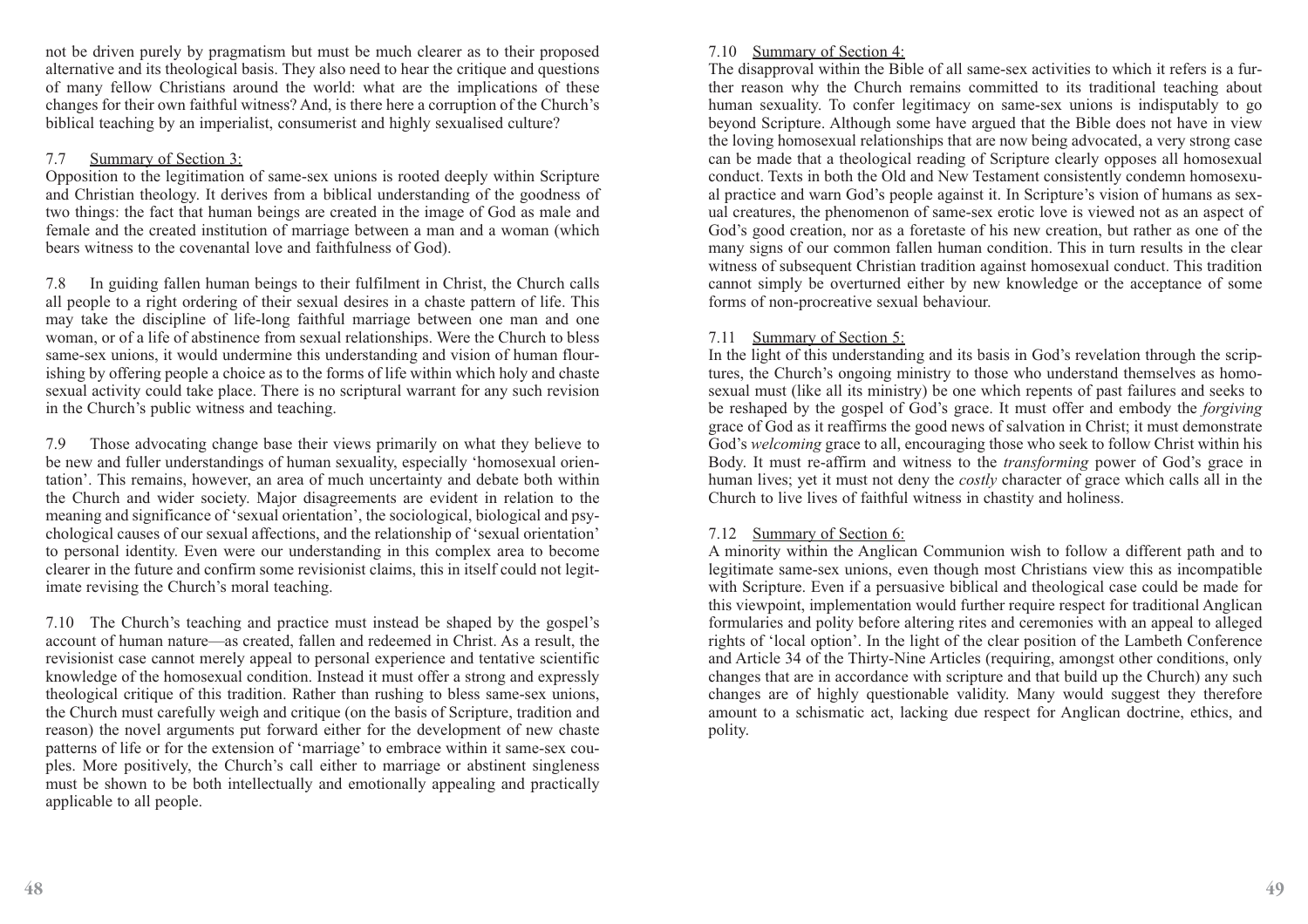# **APPENDIX 1** THE OXFORD DECLARATION ON FAITH AND ORDER **By the Consultation on the Future of Anglicanism, July 2002**

We, the participants in this consultation, representing Anglicans in Africa, Australasia, Latin America, the Caribbean, North America and Europe, greet you in the name of the Father, the Son and the Holy Spirit. Among us are primates, bishops, clergy and lay leaders from all sections of our Communion.

It has been our privilege to meet from 29th June to 5th July 2002 to consider a wide range of subjects relating to the Anglican Communion. We have heard inspiring accounts of God's work among us. We affirm the spirit of international co-operation and accountability that has been manifest here and which we believe must characterise our global Communion. We have received much encouragement, especially from the growth of the Church in the Global South through faithful evangelism. We have been made sharply aware, however, of troubles affecting a number of Episcopal and Anglican dioceses in North America. In one Canadian diocese and others in the United States, there have been recent decisions involving substantial departures from the Biblical understanding of our human sexuality as created by God and confusion about our identity as male and female as understood in Christian tradition. These represent a serious breach of Anglican order, and resulted in a widening circle of scandal and distress.

On 14th June 2002 the diocesan synod of New Westminster, Canada, voted in favour of a proposal by its bishop to authorise the creation of a rite for the blessing of same-sex relationships, while offering a conscience clause unacceptable to faithful parishes and clergy who dissent from this innovation. Some days later the bishop of the Diocese of Kansas, U.S.A., gave his permission for blessing the union of heterosexual couples not committed to marriage. Before both of these developments the Bishop of the Diocese of Delaware approved the blessing of same-sex relationships. In many more dioceses, same-sex blessings already take place with varying degrees of episcopal support.

These actions are unconstitutional in that they violate the commitments to the historic faith and order of Anglican Christianity entrenched in the foundational documents of the churches involved. They are unfaithful to 2000 years of Christian teaching and, as such, are schismatic and prejudicial to pastoral order and the mission of the church. They specifically contradict the resolutions of the 1998 Lambeth Conference and the subsequent advice of the Primates' Meetings. In some instances they are also linked with abrupt and unjustified actions against faithful parishes and clergy. In New Westminster eleven clergy are currently threatened with the withdrawal of their licences. In the Diocese of Pennsylvania a loyal and faithful priest faces deposition in September. More widely in the Episcopal Church in the United States there is costly litigation and the threat of seizure of church properties. Biblically ordered Episcopalians commonly find no access to the ordination process or, if ordained already, are on occasion, refused appointment. Much of this constitutes a clear abuse of ecclesiastical power and a grievous failure of Christian charity.

Although the presenting issue in most of these anomalies and disturbances is human sexuality and standards of sexual behaviour that the gospel requires, the underlying causes relate to deeper and wider theological and ethical questions. Their effects upon the mission, unity and pastoral competence of the Church are also correspondingly more serious. We find ourselves at a critical moment when Anglican witness to Biblical teaching on Christian marriage and sexual ethics is seriously compromised and pastoral care of the sexually broken is obstructed.

A coherent church cannot pursue contradictory approaches to such a critical area of pastoral ministry. Present examples show the long-term danger of increasing numbers of faithful clergy and lay people feeling obliged to leave our Anglican family. Since this situation in one part of our Communion affects the whole body, we undertake for ourselves and commend to fellow Anglicans, and specifically to the Inter-Anglican Theological and Doctrinal Commission (IATDC) and the International Anglican Standing Committee on Ecumenical Relations (IASCER), the following:

❖ To recognise humbly and penitently before God our own confusion and failures in Christian witness.

❖ To repudiate firmly the actions of bishops who have failed to guard essential aspects of Biblical and Anglican tradition, and have instead promoted and even imposed contrary alternatives.

❖ To renew our commitment to the historic Apostolic Faith, so that we will believe and live by its tenets amidst the challenges and opportunities of the contemporary world.

❖ To nurture Christian marriage, and affirm and support the single life according to the gospel.

❖ To develop a compassionate and competent ministry that will help all of us in our sexual confusion and brokenness and lead people to repentance, restoration, and healing through the power of God the Holy Spirit.

We applaud the recent action of our Primates in defining the essence of Anglican belief in the authority of Scripture, the nature of God and the uniqueness of Jesus Christ. We also appreciate Archbishop George Carey's stated commitment to an Anglican Communion characterised not by a spirit of individual autonomy and wilful independence but by the Biblical emphasis on mutual accountability and interdependence. We strongly welcome the comments of the Archbishop of Canterbury in his meeting with us in which he characterised the actions of the Synod of the diocese of New Westminster as "schismatic", as "undermining marriage" and as "ecumenically embarrassing".

We now ask the Archbishop of Canterbury and the Primates to authorise such emergency measures as will enable threatened parishes and clergy to continue their life and ministry with a quiet conscience within their dioceses and member churches.

We affirm the position taken by the orthodox clergy and people under threat in the diocese of New Westminster; they are our beloved brothers and sisters in Christ. We undertake to maintain communion and shared pastoral ministry with them, as well as with others in similar situations within our Communion.

We further commend the early adoption of the proposals contained in *To Mend the Net* to provide a more permanent way of ordering the shared life of our Communion. In this way we look for an appropriate method of international decision-making, genuine mutual accountability among provinces, and a decisive lead in addressing a problem that may otherwise divide our worldwide family.

We are grateful for our fellowship in our Lord Jesus Christ and remain fully confident in our Lord's loving purposes for his Church and his world.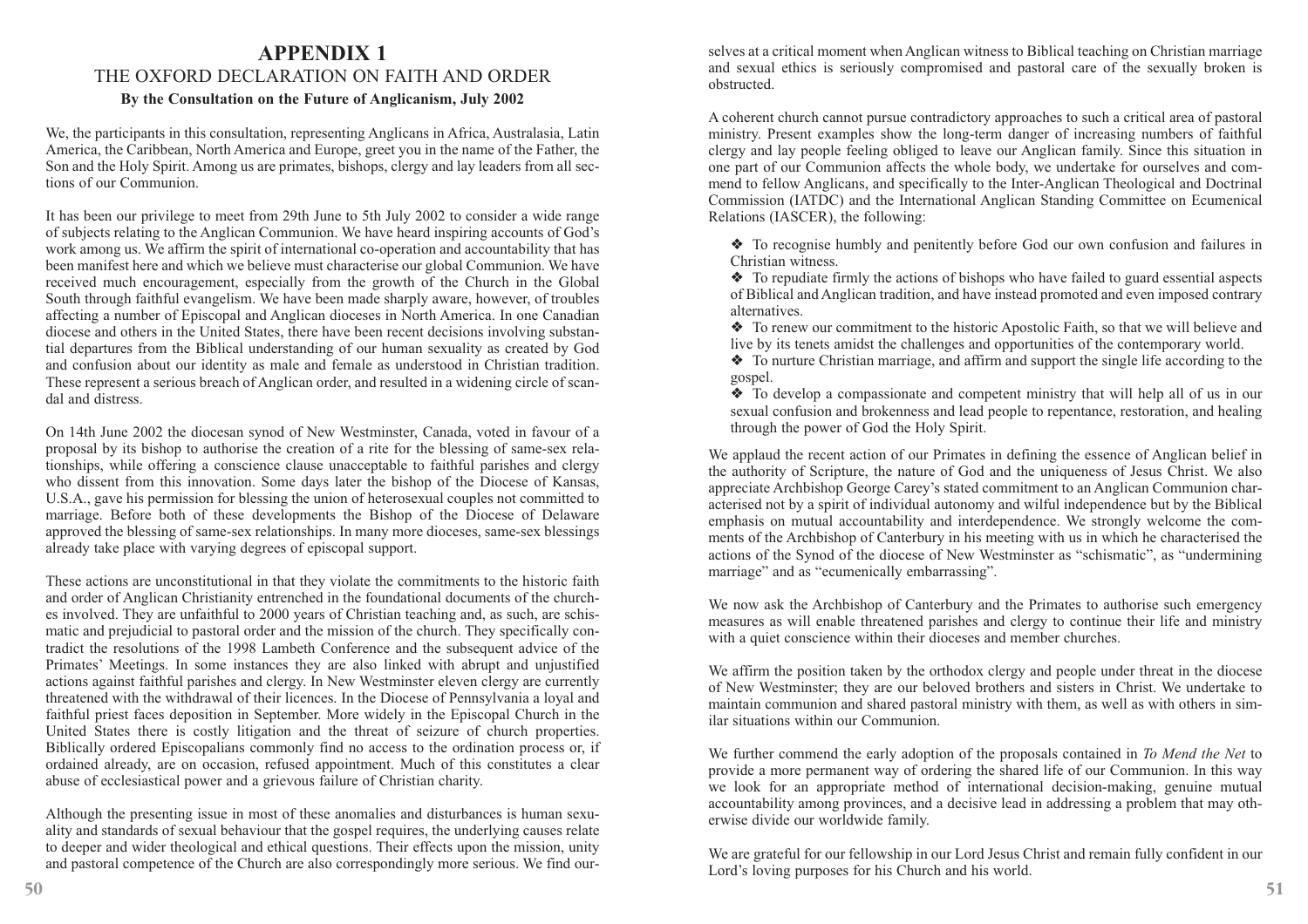# **APPENDIX 2** 1998 LAMBETH RESOLUTION I.10

#### This Conference:

(a) commends to the Church the subsection report on human sexuality;

(b) in view of the teaching of Scripture, upholds faithfulness in marriage between a man and a woman in lifelong union, and believes that abstinence is right for those who are not called to marriage;

(c) recognises that there are among us persons who experience themselves as having a homosexual orientation. Many of these are members of the Church and are seeking the pastoral care, moral direction of the Church, and God's transforming power for the living of their lives and the ordering of relationships. We commit ourselves to listen to the experience of homosexual persons and we wish to assure them that they are loved by God and that all baptised, believing and faithful persons, regardless of sexual orientation, are full members of the Body of Christ;

(d) while rejecting homosexual practice as incompatible with Scripture, calls on all our people to minister pastorally and sensitively to all irrespective of sexual orientation and to condemn irrational fear of homosexuals, violence within marriage and any trivialisation and commercialisation of sex;

(e) cannot advise the legitimising or blessing of same sex unions nor ordaining those involved in same gender unions;

(f) requests the Primates and the ACC to establish a means of monitoring the work done on the subject of human sexuality in the Communion and to share statements and resources among us;

(g) notes the significance of the Kuala Lumpur Statement on Human Sexuality and the concerns expressed in resolutions IV.26, V.1, V.10, V.23 and V.35 on the authority of Scripture in matters of marriage and sexuality and asks the Primates and the ACC to include them in their monitoring process.

# **ENDNOTES**

<sup>1</sup> Other reports from the consultation can be found at http://www.wycliffe.ox.ac.uk/lifelong/ang2002<br><sup>2</sup> Letter of Archbishon Rowan Williams to Primates 23rd July 2002

<sup>2</sup> Letter of Archbishop Rowan Williams to Primates, 23rd July 2002.

<sup>3</sup> Although different theological accounts may be given of 'blessing' the fundamental objection raised here is to the formal authorization and public commendation of same-sex unions by the Church that is represented by revisionist proposals. As noted later (e.g. 6.18) this is different from pragmatic pastoral discretion in private and informal prayer as Christians minister to people and move them by God's grace towards a form of life and witness in conformity with the Church's public teaching.

<sup>4</sup> The St Andrew's Day Statement was commissioned by the Church of England Evangelical Council and is on the web linked from http://www.apcb01.dsl.pipex.com/ceec. It was followed by an excellent book (Bradshaw 1997b), with different responses to the statement.

<sup>5</sup> On this passage from *STANDS* O'Donovan has written, 'It implies learning things we did not know, not randomly substituting new and untried for old and tried wisdom, but by an ordered and coherent growth of Christian testimony, as the gospel sheds illumination on the needs of a new period of history. Our first and last duty in this sphere is to discern the light which the gospel sheds on the gay movement of our time' (O'Donovan 1997, p24).

<sup>6</sup> This is argued especially by Richard Hays in Hays 1986 and Hays 1997, pp383ff. See also O'Donovan 1998. Few individual gay Christians find this *locus classicus* on the theological interpretation of homosexuality to be an accurate account of their own situation, creating significant hermeneutical problems for many, (as highlighted by Williams 1997, pp17-8).

<sup>7</sup> See for example Moberly 2000, p253 (point 3.2).

Gill 1998, pp12-3.

<sup>9</sup> This argument is advanced most fully by Christian writers in Vasey 1995 and Stuart 1995. For discussion of this see O'Donovan 1997, pp33-5, Stuart 2001 & 2002 and discussion of 'queer theology' in 4.18-19 below. See critique in John 2000, pp31-8.

<sup>10</sup> Rogers 1999.

 $11$  John 2000

<sup>12</sup> The best known defender of this is Karl Barth (especially in *Church Dogmatics* III/4). See also Banner 1999, chs 8 & 9.

<sup>13</sup> On the early church's views, see Brown 1988.

<sup>14</sup> Turner 2002, an as yet unpublished paper.

<sup>15</sup> For a sympathetic theological discussion of this form of self-knowledge and its relationship to the debate about homosexuality, see Hinkle 2001.

- <sup>16</sup> Stein 1999, p71.
- <sup>17</sup> Van Leeuwen 1997.

<sup>18</sup> Among secular writers see especially Greenberg 1988 and discussions in Stein 1999.

In one of the earliest Christian gay liberation writings, (Macourt 1976, p34) there is an interesting discussion of this which already notes that 'almost the only theologians who operate from within this third starting position are extreme evangelicals – who are joined, as strange bedfellows, by many gay liberationists'.

Burr 1996 discusses the work of people such as Hamer & Le Vay.

<sup>21</sup> Moberly 1983 remains an important text here for the first view while Bem is the main proponent of the second. For recent discussion see Stein 1999, ch. 8.

Schmidt 1995, ch. 7.

<sup>23</sup> A helpful non-Christian study is Stein 1999 while from a Christian perspective Jones & Yarhouse 2000a&b are helpful surveys.

<sup>24</sup> "Good science should inform ethical analysis. Ethical and theological analysis should proceed in the context of the best understandings of the subject matter under consideration, and science can provide us with valuable insights and understandings. While science can and should inform our ethical analysis, it will not determine the outcome of that analysis…Science will not solve the ethical debate about homosexual behaviour for the Church…" (Jones & Yarhouse 2000b, pp118, 119). We need here, as elsewhere, to avoid the common modern error that 'to the extent that actions are explicable, they are excusable' (Holmes 2003, p87).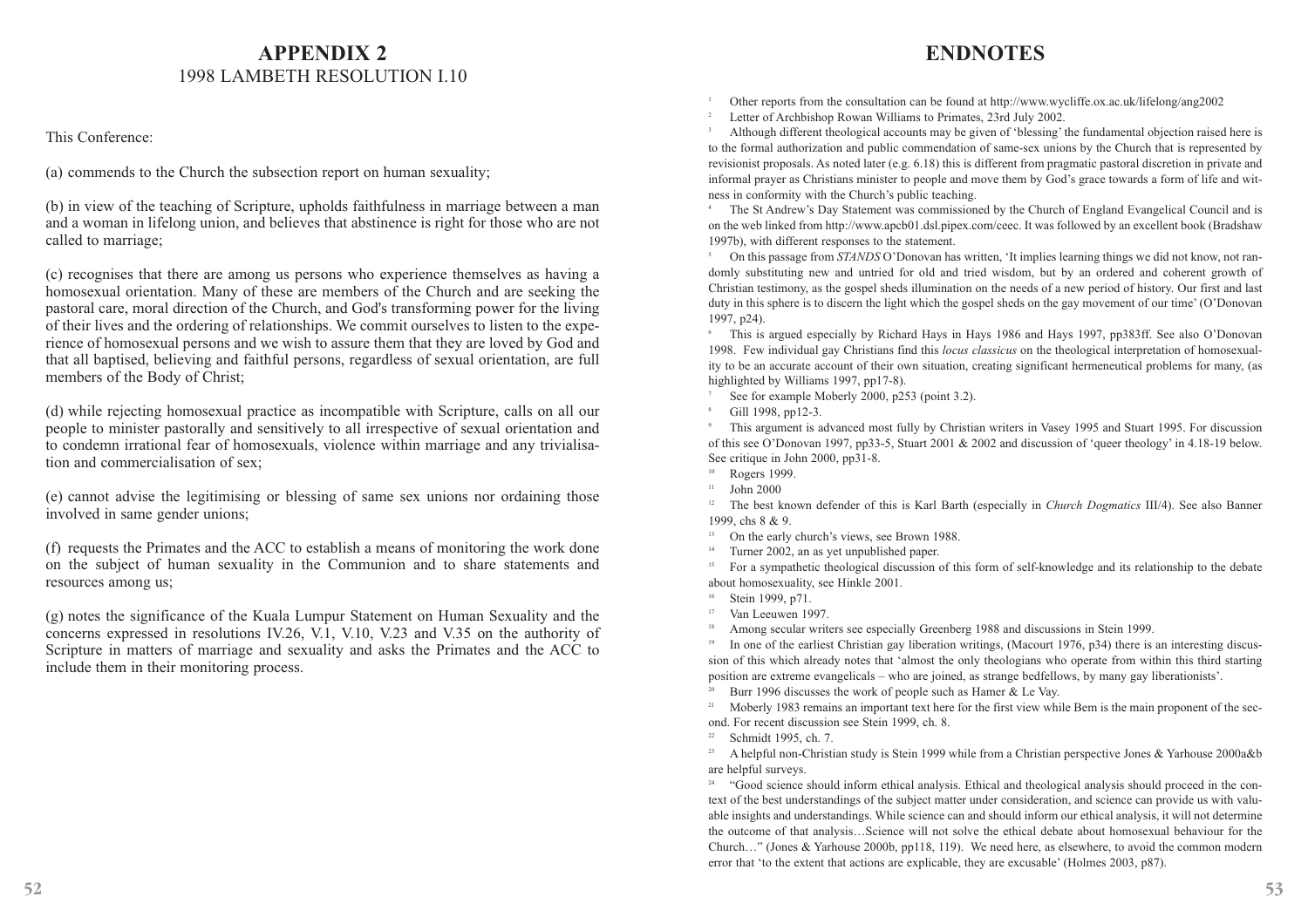<sup>25</sup> St. Andrew's Day Statement.

<sup>26</sup> *Ibid*.

<sup>27</sup> An argument in favour of marriage for at least some with homosexual feelings is advanced by Mills 1997, helpfully reviewed by Meilaender at www.firstthings.com/ftissues/ft9805/opinion/meilaender.html.

<sup>28</sup> Such arguments can be found in Williams 1998, pp18-9; John 2000; Rogers 1999; Matzko 1997.

<sup>29</sup> Yip 1997, though challenging traditionalist views, provides evidence for the non-monogamous nature of many, even Christian, gay partnerships.

<sup>30</sup> The words of Karl Barth in his more tempered later remarks on human sexuality and the homosexual question: 'Freedom for Community' in Rogers 2001, pp114-5. For Barth's earlier discussion, see CD III/4, pp165-6 on homosexuality.

<sup>31</sup> The appeal of Rogers to Evdokimov is especially strange given Evdokimov's emphasis elsewhere on the difference between male and female. For critique of Rogers see Wannenwetsch 2001.

<sup>32</sup> Such a toleration of homosexuality as a 'second best' was first advanced in evangelical circles in Thielicke 1964.

<sup>33</sup> See Turner 1991 for discussion of this issue in relation to Christian sexual ethics.

<sup>34</sup> Moberly 2000, p251 (2.1).<br><sup>35</sup> Efforts to twist the text to

<sup>35</sup> 'Efforts to twist the text to mean what it clearly does not say are deplorable. Simply put, the Bible is negative toward same-sex behaviour, and there is no getting around it. The issue is precisely what weight that judgment should have in the ethics of Christian life' (Walter Wink in his recent heated exchange in *Christian Century* with Robert Gagnon ( http://www.pts.edu/gagnon6.html).

<sup>36</sup> On 'plain sense' in relation to homosexuality see Balch 2000 especially Seitz 2000.

- $\frac{37}{18}$  A most helpful survey of the material is found in Larson 2001.
- See Hays 1997, pp386ff.
- <sup>39</sup> O'Donovan 1997, p30.

<sup>40</sup> Vasey 1995, p130 (italics added). Vasey's own careful argument sees the modern gay movement as 'the adjustment that certain individuals make to the emotionally hostile environment created by society's idolatry of the competitive market and the bourgeois family' (p132).

<sup>41</sup> Although much work still needs to be done here and the focus on a cultural level will mean many gay Christians cannot identify themselves personally in its broad-brush analysis, it remains true that 'if we could explore the relation between worship and patterns of sexual behaviour to which St Paul points us, we could…achieve a more effective grip on the problems before us' (O'Donovan 1997, p28).

<sup>42</sup> This argument has gained popularity in relation to Rom. 1 through Boswell 1980. Not only is there the theological problem noted below but also serious difficulties with this as a reading of Rom. 1 (see 4.16 below).  $43$  Lloyd, pp4-5.

<sup>44</sup> Null 1991, p12. Hays comments, 'we like to think of ourselves as free moral agents, choosing rationally among possible actions, but Scripture unmasks that cheerful illusion and teaches us that we are deeply infected by the tendency to self-deception…the very nature of sin is that it is not freely chosen…We are in bondage to sin but still accountable to God's righteous judgment of our actions' (Hays 1997, p390).

<sup>45</sup> Null 1991, p12.

<sup>46</sup> On Old Testament materials see Nissinen 1998 & Gagnon 2001.

<sup>47</sup> Jesus' willingness to challenge mis-readings of Scripture is clear in relation to a range of issues, not least the Sabbath. His hermeneutics is guided by loyalty to Scripture combined with his sense of the in-breaking of the Kingdom.

<sup>48</sup> If it were to be held that Jesus himself held a traditional view and rejected all homosexual conduct but that this is not binding on the church then major concerns would have to be raised about authority in the Church and/or an implicit Nestorian Christology.

<sup>49</sup> For evidence on ancient homosexuality, see Smith 1996 & Brooten 1996.

<sup>50</sup> Avoiding sexual immorality is one of the conditions laid upon Gentile converts in Acts 15, a text recently used by some (Johnson 1996 & Siker 1994) in relation to homosexuality on which see Goddard 2001. Countryman 1989 argues that the Jewish understanding of purity underlies Paul's writing on homosexuality and so it does not apply to Gentile Christians. He fails to give due weight to the rooting of Paul's teaching in God's ordering of creation and so its universal, moral nature.

<sup>51</sup> On *arsenekoitai* see Wright 1984 and overview in Gagnon 2001, pp303-39.

<sup>52</sup> Smith 1996 here offers a persuasive rebuttal of the limitation of the biblical prohibitions in Scroggs 1983.

<sup>53</sup> This view is particularly advanced by Brooten 1996 & Nissinen 1998.

<sup>54</sup> Thiselton 1997, p168 (italics added).

<sup>55</sup> *E.g.* Aristophanes' myth told in Plato's *Symposium*; see Stein 1999.

<sup>56</sup> This is most fully argued in Hays 1986 who critiques Boswell 1980. See also comments in Sanders 1991, pp110-3.

<sup>57</sup> Although some deny a reference here to female same-sex activity, see Brooten 1996 for full defence of this view.

- <sup>58</sup> The best introductions here are Stuart 2001 & 2002.
- <sup>59</sup> See Bradshaw 1997a.
- The main work here is that of John Boswell Boswell 1980  $& 1994$ .
- <sup>61</sup> Jordan 1997 & 2002.

 $62$  Grenz 1998, p80, 'On the contrary, explicit moral references to such behaviour in the Christian tradition were consistently negative…Christian ethicists from the 2nd century to the 20th forge an unbroken chain. Their teaching, which condemned a variety of behaviours, occurring as they did in differing social contexts, nevertheless connects all such actions together…In each era, Christian moralists rejected the same-sex practices of their day…The call to godly holiness entails vigilance on many fronts…such vigilance demands that believers avoid illicit sexual practices, among which are fornication, adultery, and – the tradition would add – same-sex behaviour.'.

- <sup>63</sup> Some of the hermeneutical issues raised here are helpfully discussed in France 2000 & Webb 2001.
- <sup>64</sup> Williams 1989, p319.

<sup>65</sup> This paper has therefore not elaborated on the 'natural law' arguments widely used in current debates. It is not that these have no value but that they should not be the primary focus of a Christian account. When they are developed by appeal to sometimes disputable 'scientific' evidence about the 'natural' consequences of some male homosexual practices (whose relevance to blessing faithful same-sex unions is often tenuous) traditionalist arguments can sometimes be weakened rather than strengthened. Nevertheless, if the God of revelation is identical with the God of creation then we should not be surprised if the teaching of Scripture is confirmed by evidence from created reality and social experience. Our aim has been to develop a more biblically based and hence more positive vision.

- <sup>66</sup> House of Bishops, Church of England 1991, p33 (*para* 4.6).
- <sup>67</sup> O'Donovan 1998.
- <sup>68</sup> O'Donovan 1997, p.32.
- Null 1991, p12.
- <sup>70</sup> Vasey 1995, p220.
- <sup>71</sup> O'Donovan 1998. See also the comments of another *STANDS* author in Wright 1998, pp28-9.

 $72$  Report of the Evangelical Alliance - ACUTE 1998, p33.

<sup>73</sup> Thiselton 1997, p172, 'Those who insist on emphasizing healing of 'orientation' must recall that 'among his pastoral advice Paul nowhere advocates a need for 'healing' persons of gay orientation, as if to imply that a gay person could not be fully 'human' without heterosexual intimacy'.

This area remains a much contested one with limited scientific evidence for widespread radical change but much anecdotal evidence in some Christian ministries. Jones & Yarhouse 2000, in a survey not unsympathetic to those Christians who work for healing of homosexuality, are clear that 'we do not share the optimistic and seemingly universal generalization of some conservative Christians who seem to imply that anyone with any motivation can change…' (p148). They warn that 'it appears to us that profound change of orientation occurs infrequently' (p182) and estimate that the average positive outcome across the rather dated studies they examine is 33% (p133).

<sup>75</sup> Hays 1991 & 1997 uses the story of Gary. See also moving anonymous testimony ('No Easy Victory') in *Christianity Today*, March 11th, 2002.

- Bonhoeffer 1959, pp36-7.
- $77$  Turner 2002.

<sup>78</sup> *STANDS*. The theme of friendship is central in many of the best writings by gay Christians, e.g. Vasey 1995 and Sullivan 1998.

For a helpful discussion of this see Clapp 1993.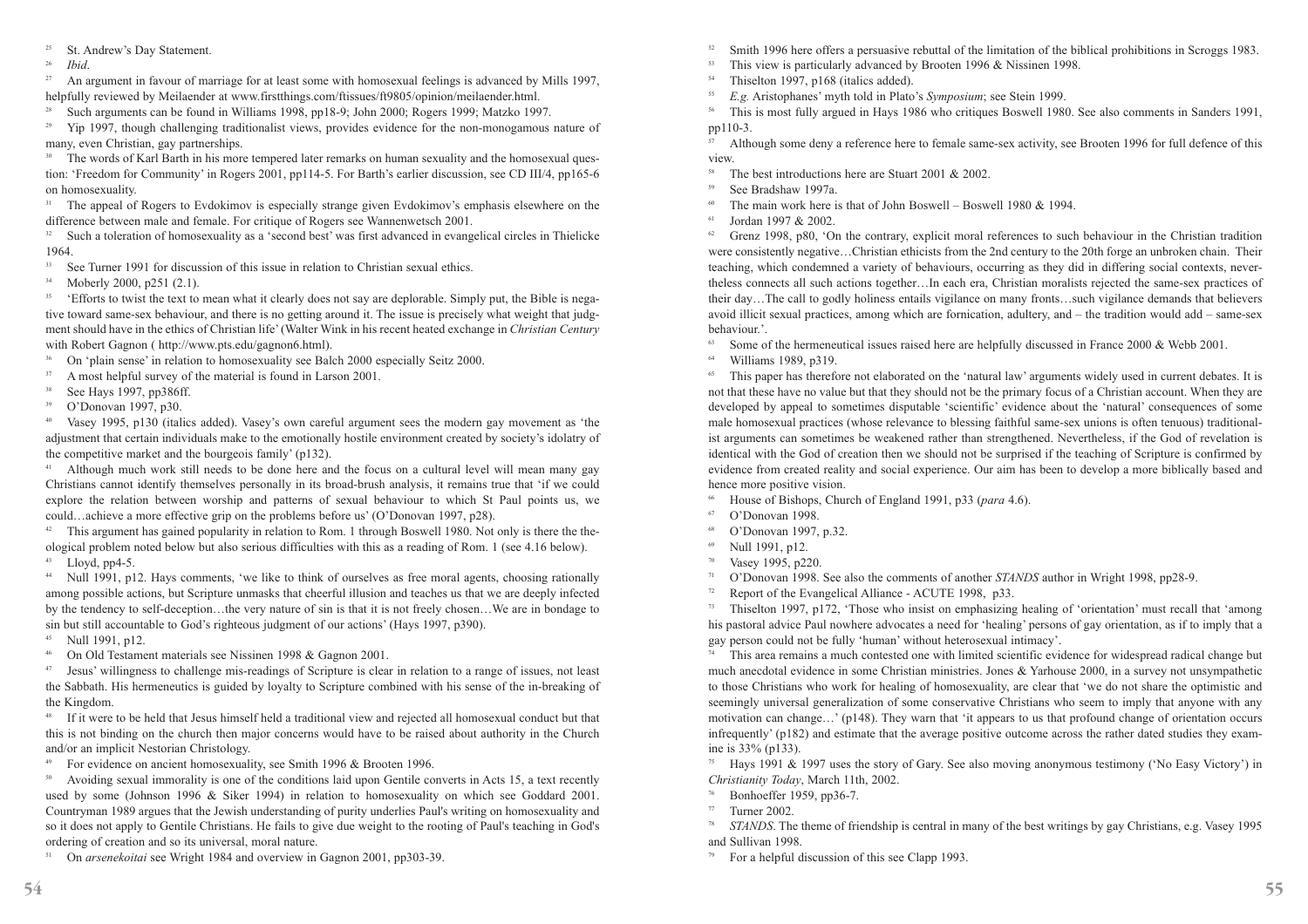See Harries 1998 after Lambeth 1998 and Fowl 1998, pp121-2: 'It should not, then, be the responsibility of homosexual Christians to provide "narratives of homosexual holiness"…The onus is on other Christians who may enter (or have already entered) into friendships with homosexual Christians out of which they might offer testimony of their friends' holiness. Alternatively, it may be the case that such friendships generate calls to repentance from one friend to another… Christians have no reason to think they understand how the Holy Spirit weighs in on the issue of homosexuality until they welcome homosexuals into their homes and sit down to eat with them'.

<sup>81</sup> These were the concerns expressed by Archbishop Carey speaking to the Oxford Consultation in July 2002 about New Westminster.

<sup>82</sup> ECUSA recognised this in Resolution B020 passed by both houses of the 1991 General Convention: "Resolved, That this Church receive the report of the Standing Committee on Human Affairs as clear evidence of no strong consensus in this Church on the human sexuality issues considered or the resolutions proposed; and be it further Resolved, That the Office of the Presiding Bishop now be directed to propose to all provinces of the Anglican Communion and all churches with whom we are in ecumenical dialogue that a broad process of consultation be initiated on an official pan-Anglican and ecumenical level as a bold step forward in the consideration of these potentially divisive issues *which should not be resolved by the Episcopal Church on its own*." (italics added).

<sup>83</sup> This has recently been powerfully argued in 'The Authority of General Convention' available at http://www.seadinternational.com/authority\_of\_general\_convention.htm

- <sup>84</sup> Letter of Archbishop Rowan Williams to Anglican Primates, 23rd July 2002.
- <sup>85</sup> See Gomez & Sinclair 2001.

<sup>86</sup> This revives a proposal in July 1996 to the 1997 ECUSA General Convention by Radner & Sumner, details of which can be found on web at http://www.seadinternational.com/harvest/harvestjuly96.html#Appeal

<sup>87</sup> Article in *Christianity Today*, Nov 11th 1996.

# **Works Cited**

- **ACUTE**. 1998. *Faith, Hope & Homosexuality: A Report*. London: Evangelical Alliance.
- **Balch**, David. 2000. *Homosexuality, Science, and the 'Plain Sense' of Scripture.* Grand Rapids: Eerdmans.
- **Banner**, Michael. 1999. *Christian Ethics and Contemporary Moral Problems*. Cambridge: CUP.

**Bonhoeffer**, Dietrich. 1959. *Cost of Discipleship*. London: SCM.

- **Boswell**, John. 1980. *Christianity, Social Tolerance and Homosexuality: Gay People in Western Europe from the Beginning of the Christian Era to the Beginning of the Fourteenth Century*. Chicago: University of Chicago Press.
- 1994. *Same-Sex Unions in Premodern Europe*. New York: Villard.
- **Bradshaw**, Timothy. 1997a. 'Beyond Stereotypes: Towards Truth & Faithfulness', pp 197-229 in *The Way Forward?*, edited by Timothy Bradshaw. London: Hodder & Stoughton.

— 1997b. *The Way Forward?: Christian Voices on Homosexuality and the Church*. London: Hodder & Stoughton.

- **Brooten**, Bernadette. 1996. *Love between Women: Early Christian Responses to Female Homoeroticism*. Chicago: University of Chicago Press.
- **Brown**, Peter. 1988. *The Body and Society: Men, Women, and Sexual Renunciation in Early Christianity*. New York: Columbia University Press.
- **Burr**, Chandler. 1996. *A Separate Creation: How Biology Makes Us Gay.* London: Bantam Press.

**Cantlon**, Christopher L., and **Thompson**, Pauline A. 1998. *An Honourable Estate: Marriage, Same-Sex Unions, and the Church.* Toronto: Anglican Book Centre.

- **Clapp**, Rodney. 1993. *Families at the Crossroads: Beyond Traditional and Modern Options*. Downers Grove: IVP.
- **Countryman**, L. William. 1989. *Dirt, Greed and Sex: Sexual Ethics in the New Testament and their Implications for Today*. London: SCM.
- **Fowl**, Stephen E. 1998. *Engaging Scripture: A Model for Theological Interpretation.* Oxford: Blackwell.

**France**, R. T. 2000. *A Slippery Slope? The Ordination of Women and Homosexual Practice: A Case Study in Biblical Interpretation*. Cambridge: Grove Books.

- **Gagnon**, Robert A. J. 2001. *The Bible and Homosexual Practice: Texts and Hermeneutics*. Nashville: Abingdon Press.
- **Gill**, Sean. 1998. *The Lesbian and Gay Christian Movement: Campaigning for Justice, Truth and Love*. London: Cassell.
- **Goddard**, Andrew. 2001. *God, Gentiles and Gay Christians: Acts 15 and Change in the Church*. Cambridge: Grove Books.
- **56 57 Gomez**, Drexel W., and **Sinclair**, Maurice W. 2001. *To Mend the Net: Anglican Faith & Order in Renewed Mission*. Carrollton: Ekklesia Society.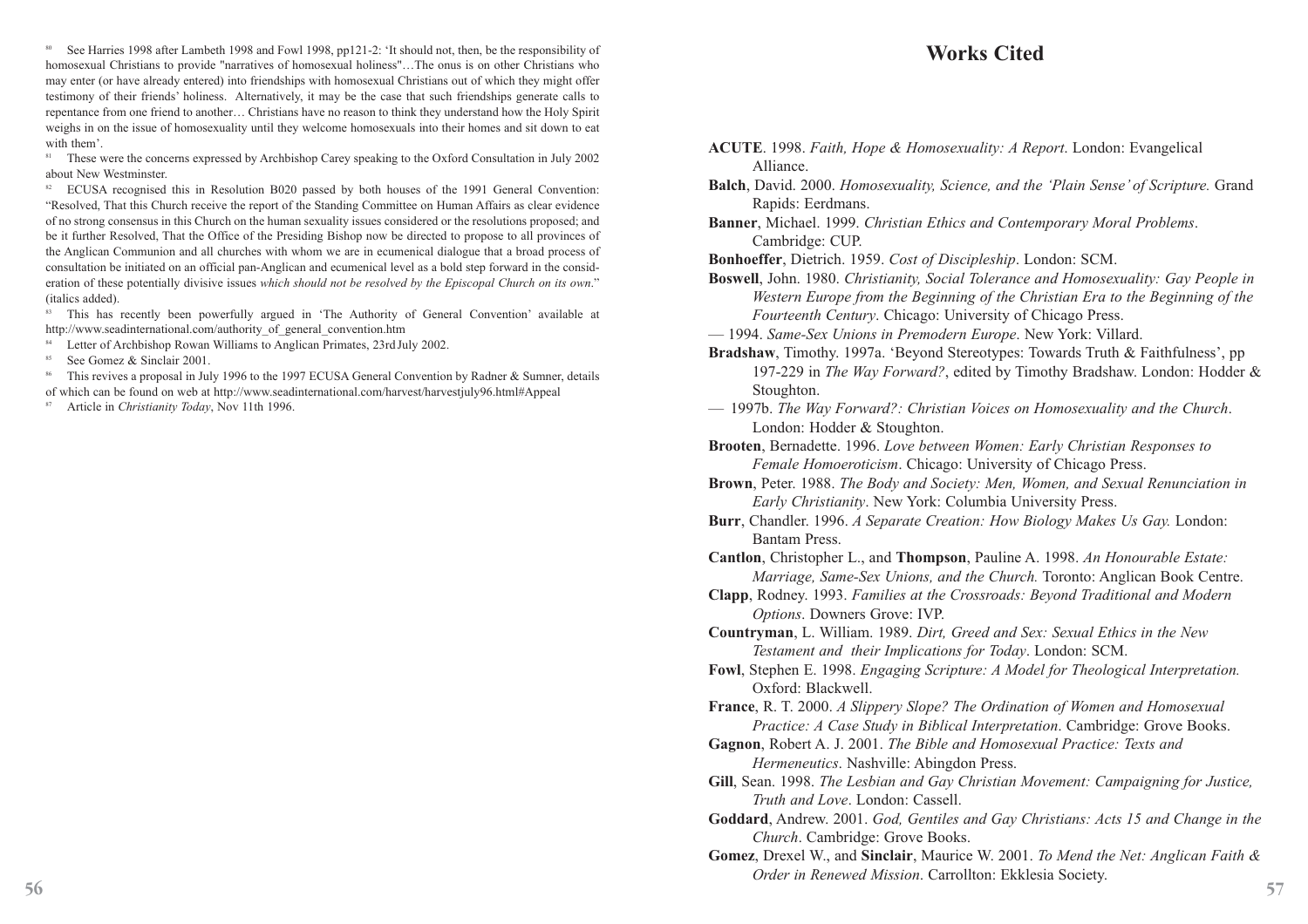**Greenberg**, David F. 1988. *The Construction of Homosexuality*. Chicago: University of Chicago Press.

**Grenz**, Stanley J. 1998. *Welcoming but Not Affirming: An Evangelical Response to Homosexuality*. Louisville: Westminster John Knox Press.

**Harries**, Richard. 1998. 'More Talk Than Listening', *The Tablet*, 15th August.

**Hays**, Richard B. 1986. 'Relations Natural and Unnatural: A Response to John Boswell's Exegesis of Romans 1', *Journal of Religious Ethics* 14: 184-215.

— 1991. 'Awaiting the Redemption of Our Bodies: The Witness of Scripture Concerning Homosexuality', *Sojourners* 20: 17-21.

— 1997. *The Moral Vision of the New Testament: A Contemporary Introduction to New Testament Ethics*, Edinburgh: T & T Clark.

**Hinkle**, Christopher. 2001. 'A Delicate Knowledge: Epistemology, Homosexuality and St. John of the Cross', *Modern Theology* 17: 427-440.

**Holmes**, Stephen. 2003. *Listening to the Tradition*. Carlisle: Paternoster Press.

**House of Bishops**, Church of England. 1991. *Issues in Human Sexuality: A Statement.*  London: Church House Publishing.

**John**, Jeffrey. 1997. 'Christian Same-Sex Partnerships', pp 44-59 in *The Way Forward?*, edited by Timothy Bradshaw. London: Hodder & Stoughton.

— 2000. *'Permanent, Faithful, Stable': Christian Same-Sex Partnerships*. London: Darton, Longman & Todd.

**Johnson,** Luke T. 1996. *Scripture and Discernment: Decision Making in the Church*. Nashville: Abingdon Press.

**Jones**, Stanton L., and **Yarhouse**, Mark A. 2000a. *Homosexuality: The Use of Scientific Research in the Church's Moral Debate*. Downers Grove: IVP.

— 2000b. 'The Use, Misuse, and Abuse of Science in the Ecclesiastical Homosexuality Debates', pp 73-120 in *Homosexuality, Science and the 'Plain Sense' of Scripture*, edited by David Balch. Grand Rapids: Eerdmans.

**Jordan**, Mark D. 1997. *The Invention of Sodomy in Christian Theology*. Chicago: University of Chicago Press.

— 2002. *The Ethics of Sex*. Oxford: Blackwell.

**Larson**, John David. 2001. *Holy Scripture and Homosexual Activity: God, Church and Mission.*

**Lloyd**, Michael. '"God Made Me This Way": What Is Natural in a Fallen World?' *Latimer Comment* (63).

**Macourt**, Malcolm. 1976. *Towards a Theology of Gay Liberation*. London: SCM Press.

**McCarthy Matzko**, David. 1997. 'Homosexuality and the Practices of Marriage', *Modern Theology* 13: 371-97.

**Mills**, Jonathan. 1997. *Love, Covenant & Meaning*. Vancouver: Regent College Publishing.

**Moberly**, Elizabeth, R. 1983. *Homosexuality: A New Christian Ethic*. Cambridge: James Clarke.

**Moberly**, Walter. 2000. 'The Use of Scripture in Contemporary Debate About Homosexuality', *Theology* 103 (July/August): 251-8.

**Nissinen**, Martti. 1998. *Homoeroticism in the Biblical World: A Historical Perspective*. Minneapolis: Fortress Press.

**Null**, John Ashley. 1991. 'Grace: God's Power to Make Us Right', *The Living Church* (June 23rd), 11-13.

**O'Donovan**, Oliver. 1997. 'Homosexuality in the Church: Can There Be a Fruitful Theological Debate?', pp 20-36 in *The Way Forward?*, edited by Timothy Bradshaw. London: Hodder & Stoughton.

— 1998. 'Reading the St. Andrew's Day Statement', in *Anglican Life and Witness*, edited by Chris Sugden. London: SPCK.

- 2001. *Theology and Sexuality: Classic and Contemporary Readings*. Oxford: Blackwell.
- **Sanders**, E. P. 1991. *Paul*. Oxford: Oxford University Press.
- **Schmidt**, Thomas E. 1995. *Straight & Narrow?: Compassion & Clarity in the Homosexuality Debate*. Leicester: IVP.
- **Scroggs**, Robin. 1983. *The New Testament and Homosexuality: Contextual Background for Contemporary Debate*. Philadelphia: Fortress Press.
- **Seitz**, Christopher. 2000. 'Sexuality and Scripture's Plain Sense: The Christian Community and the Law of God', pp 177-96 in *Homosexuality, Science, and the 'Plain Sense' of Scripture*, edited by David Balch. Grand Rapids: Eerdmans.
- **Siker**, Jeffrey S. 1994. 'Homosexual Christians, the Bible and Gentile Inclusion: Confessions of a Repenting Heterosexist', in *Homosexuality in the Church: Both Sides of the Debate*, edited by Jeffrey S. Siker. Louisville: Westminster John Knox Press.
- **Smith**, Mark D. 1996. 'Ancient Bisexuality and the Interpretation of Romans 1.26, 27', *Journal of the American Academy of Religion 64*: 223-54.
- **Stein**, Edward. 1999. *The Mismeasure of Desire: The Science, Theory, and Ethics of Sexual Orientation*. Oxford: Oxford University Press.
- **Stuart**, Elizabeth. 1995. *Just Good Friends: Towards a Lesbian and Gay Theology of Relationships*. London: Mowbray.
- 2001. 'Is Lesbian or Gay Marriage an Oxymoron? A Critical Review of the Contemporary Debate', pp 255-83 in *Celebrating Christian Marriage*, edited by Adrian Thatcher. Edinburgh: T&T Clark.
- 2002. *Gay and Lesbian Theologies: Repetitions with Critical Difference*. Aldershot: Ashgate.

**Sugden**, Chris, and **Samuel**, Vinay. 1998. *Anglican Life and Witness: A Reader for the Lambeth Conference of Anglican Bishops 1998*. London: SPCK.

**Sullivan**, Andrew. 1998. *Love Undetectable: Notes on Friendship, Sex, and Survival*. New York: Alfred A. Knopf.

**Thatcher**, Adrian. 1993. *Liberating Sex: A Christian Sexual Theology*. London: SPCK. **Thielicke**, Helmut. 1964. *The Ethics of Sex*. London: James Clarke.

**Thiselton**, Anthony C. 1997. 'Can Hermeneutics Ease the Deadlock? Some Biblical Exegesis and Hermeneutical Models', pp 145-96 in *The Way Forward?*, edited by Timothy Bradshaw. London: Hodder & Stoughton.

**Turner**, Philip. 1991. 'Undertakings and Promises or Promises and Undertakings? The

**Rogers**, Eugene F. 1999. *Sexuality and the Christian Body: Their Way into the Triune God*. Oxford: Blackwell.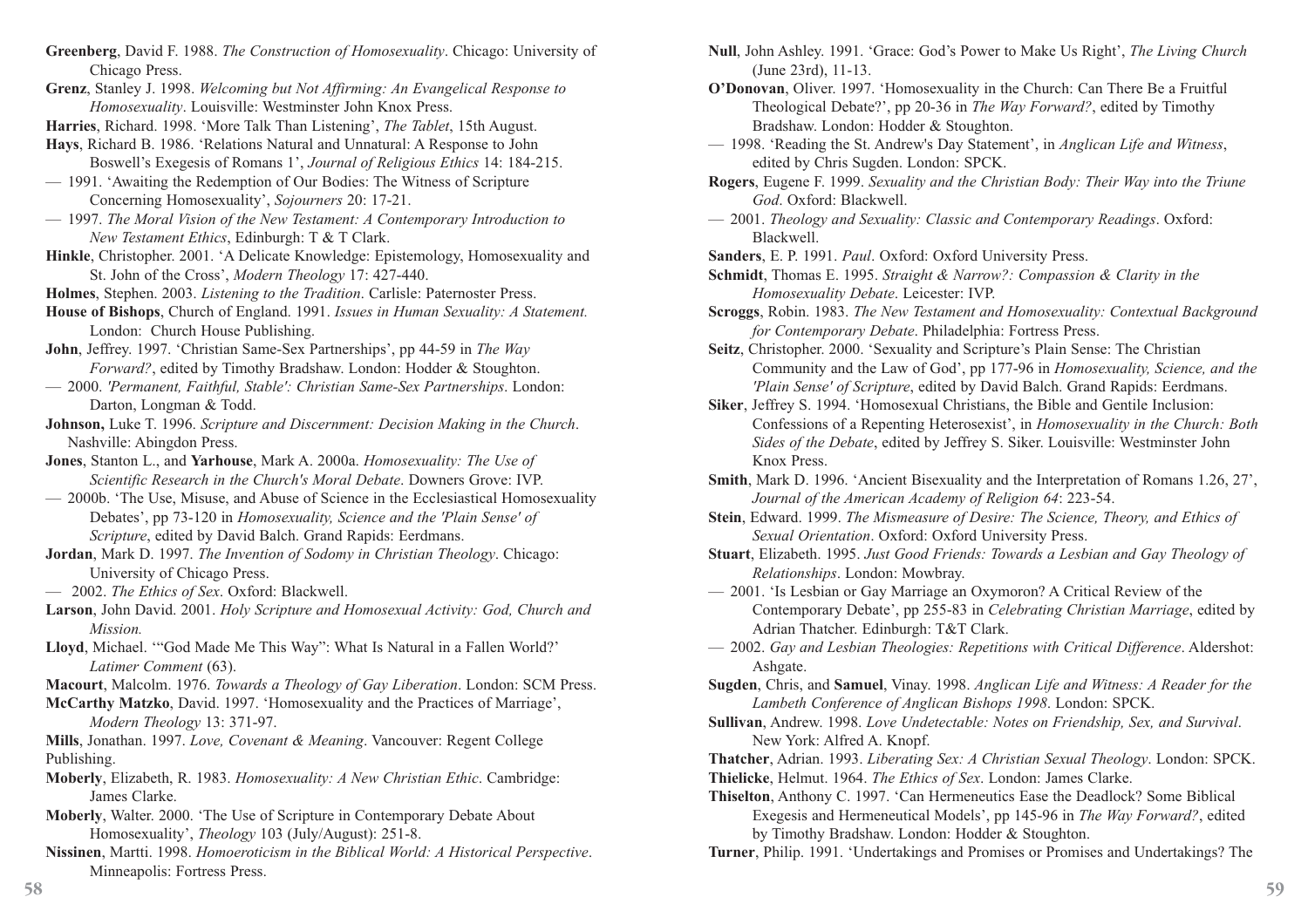Anatomy of an Argument About Sexual Ethics', *Studies in Christian Ethics* 4 (2): 1-13.

- 2002. 'Abstinence: A Divine Test for the Churches?', in *The Power of Orthodoxy: the Future for Global Anglicanism*, edited by Peter Walker. Forthcoming.
- **Van Leeuwen**, Mary Stewart. 1997. 'To Ask a Better Question: The Heterosexuality-Homosexuality Debate Revisited', *Interpretation* 51 (April): 143-58.
- **Vasey**, Michael. 1995. *Strangers and Friends: A New Exploration of Homosexuality and the Bible*. London: Hodder & Stoughton.
- **Wannenwetsch**, Bernd. 2000. 'Old Docetism-New Moralism? Questioning a New Direction in the Homosexuality Debate', *Modern Theology* 16: 353-64.
- **Webb**, William J. 2001. *Slaves, Women & Homosexuals: Exploring the Hermeneutics of Cultural Analysis*. Downers Grove: IVP.
- **Williams**, Rowan D. 1989. 'The Body's Grace', pp 309-21 in *Theology and Sexuality: Classic and Contemporary Readings*, edited by Eugene F. Rogers. Oxford: Blackwells.
- 1997. 'Knowing Myself in Christ', pp 13-19 in *The Way Forward?*, edited by Timothy Bradshaw. London: Hodder & Stoughton.
- **Wright**, David F. 1984. 'Homosexuals or Prostitutes? The Meaning of *Arsenokoitai* (1 Cor. 6:9; 1 Tim. 1:10)', *Vigiliae Christianae* 38: 125-53.
- 1998. 'The Homosexuality Debate and the Reform of the Church', *Anvil* 15 (1): 22- 33.
- **Yip**, Andrew K. T. 1997. *Gay Male Christian Couples: Life Stories*. Westport: Praeger.